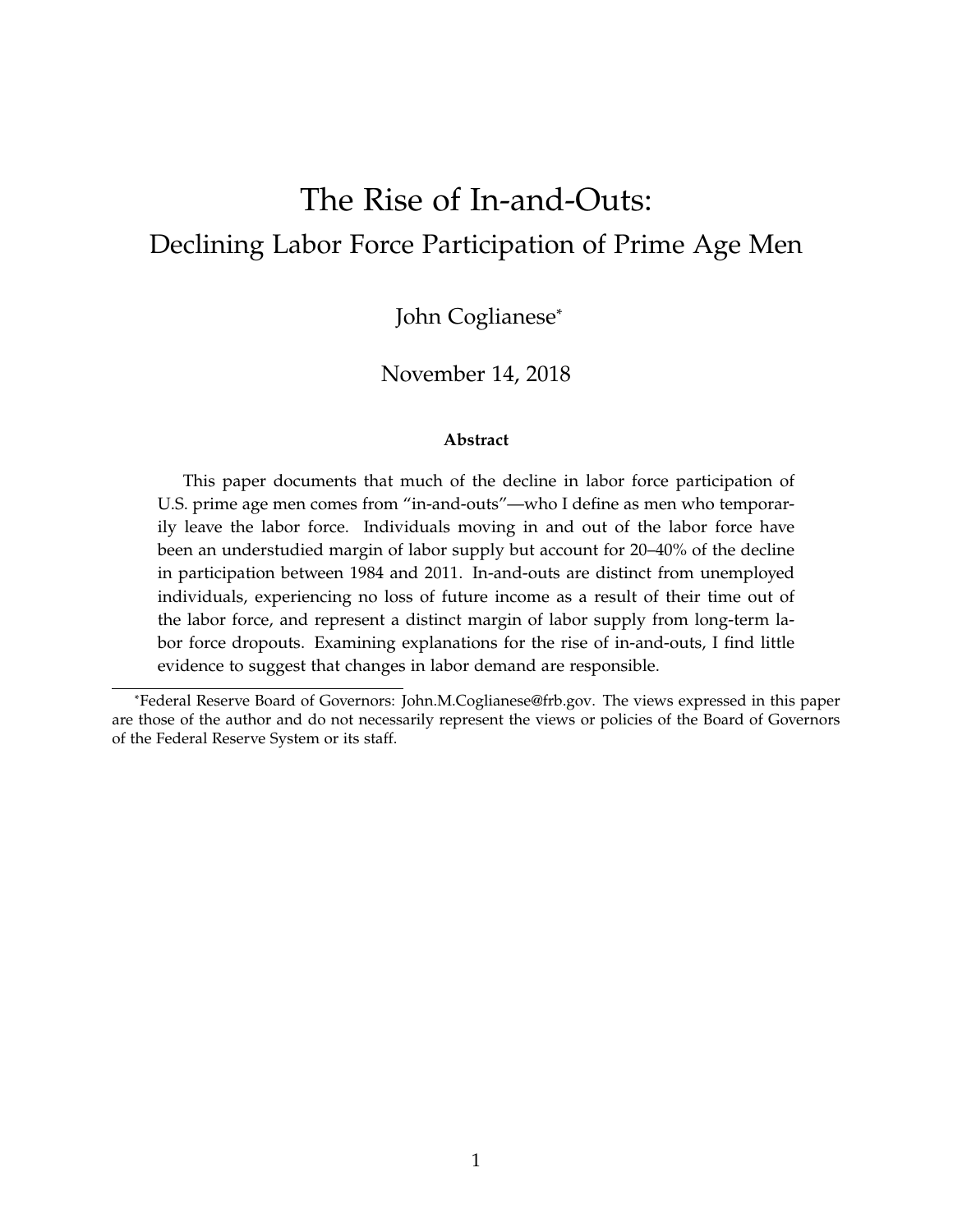# **1 Introduction**

In 1960, more than 97% of American men between the ages of 25 and 54 were either employed or actively looking for work. By 2015, this rate had fallen to 88%, representing nearly 5.5 million fewer prime age workers in the labor force at any point in time. This declining trend has motivated a growing body of work seeking to understand why men are leaving the labor force. $<sup>1</sup>$  $<sup>1</sup>$  $<sup>1</sup>$ </sup>

In this paper, I document that participation has changed along an understudied margin of labor supply. I find that "in-and-outs"—men who temporarily leave the labor force—represent a growing fraction of prime age men across multiple data sources and are responsible for 20–40% of the decline in the participation rate between 1984 and 2011. In-and-outs take short, infrequent breaks out of the labor force in between jobs, but they are otherwise continuously attached to the labor force. Leading explanations for the growing share of permanent labor force dropouts, such as disability, do not apply to in-and-outs. Additionally, evidence indicates that the rise of in-and-outs does not result from a decline in labor demand for prime age men. Together, these facts paint a different picture of declining labor supply among prime age men than documented previously.

The rise of in-and-outs is not apparent from measures of the participation rate taken at a single point in time, resulting in prior work overlooking this margin of labor supply. If the participation rate falls by one percentage point, it could have been driven by one percent of men leaving the labor force permanently, or two percent spending half of their time out of the labor force, or twelve percent deciding to take one month of the year to spend out of the labor force. It is important to distinguish between these scenarios because they each may have different implications for inequality, human capital accumulation, and policy responses.

I show that the rise of in-and-outs is a robust phenomenon observed over the last several decades in a number of different longitudinal data sources. In the Survey of Income and Program Participation (SIPP), the share of men who are out of the labor force in any given month rose 5.3 p.p. from 1984 to 2011, with between 1.3 and 2.0 p.p. of this increase coming from nonparticipation spells lasting less than two years. Similar increases in temporary nonparticipation are evident in other longitudinal datasets, including administrative earnings records. Additionally, retrospective data sources inaccurately estimate the number of in-and-outs, as measurement error in retrospective collection is growing over time, possibly due to recall problems or increased rounding by respondents. After returning to the labor force, most in-and-outs are highly attached to the workforce over the subsequent decade.

<span id="page-1-0"></span><sup>&</sup>lt;sup>1</sup>Examples include Juhn [\(1992;](#page-34-0) [2003\)](#page-34-1), [Moffitt](#page-34-2) [\(2012\)](#page-34-2), CEA (2016), and [Eberstadt](#page-32-0) [\(2016\)](#page-32-0).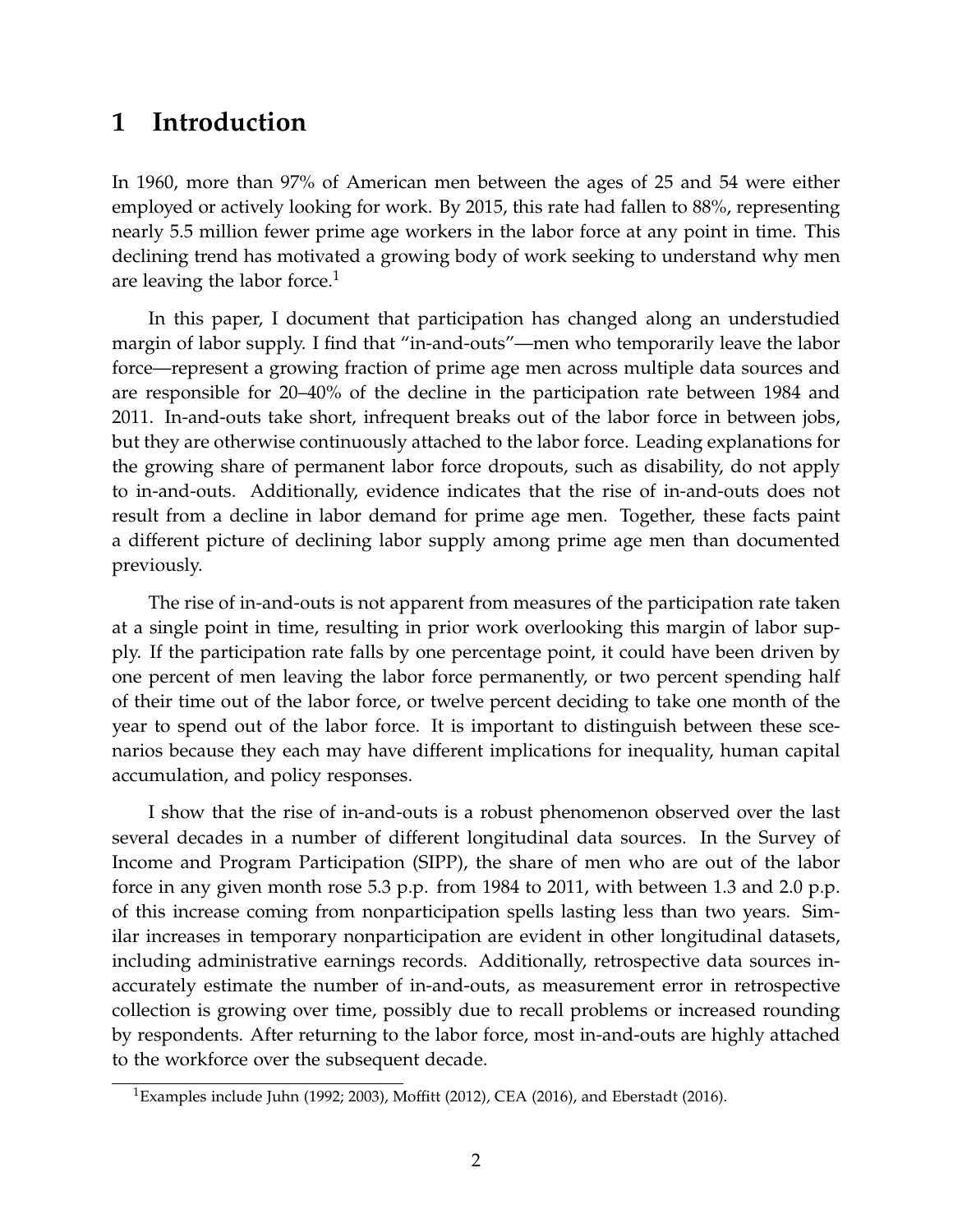In-and-outs are different from unemployed individuals in a number of ways. First, in-and-outs are not actively searching for work while out of a job. In-and-outs' consumption dynamics are similar to retirees', and do not experience as large of a decline after a job separation as that of unemployed individuals. Additionally, in-and-outs experience no decline in future income relative to their peers as a result of their time out of the labor force, in contrast to the large long-run costs faced by unemployed individuals.

The rise of in-and-outs appears to be a distinct margin of labor supply from changes in permanent dropouts. The two groups cite different reasons for leaving the labor force, report different qualities of life, and show up in different regions. While some in-andouts could turn into dropouts, the distinctions between these two groups make it more natural to treat them as separate components of the participation decline, with separate explanations, rather than intertwined aspects of the same phenomenon. Additionally, some of the most common explanations that have been put forward for the growth of permanent dropouts, such as disability insurance or incarceration, cannot explain the rise of in-and-outs.

In-and-outs do not represent men switching between market-sector work and home production. While out of the labor force, in-and-outs replace time spent working with leisure activities, primarily watching television. In-and-outs do not spend much more time on child care, care for adults, educational activities, or job search during these breaks.

Next, I turn to understanding the forces responsible for the rise of in-and-outs more formally. In particular, I differentiate between explanations related to changes in labor demand, reflected in diminished market opportunities, from changes in labor supply, representing lower participation holding market opportunities constant.

I find that changes in men's market opportunities can explain little of the rise of in-and-outs. Since in-and-outs are in the labor force at least some of the time, I can directly measure the market opportunities available to them and examine how they have changed.<sup>[2](#page-2-0)</sup> While factors such as automation and offshoring have reduced market opportunities for some prime age men, average real wages have actually risen slightly since 1977, casting doubt on this explanation. Furthermore, I show that even among groups that have experienced wage declines, such as less-educated men, these declines are not nearly large enough to explain the rise of in-and-outs using conventional labor supply elasticities from the literature. In-and-outs have risen across all industries and occupations, suggesting this phenomenon is not limited to particular types of jobs. Additionally, even though changes in labor demand could directly affect employment in the short run (as is the case if wages are rigid), these effects appear to be temporary and

<span id="page-2-0"></span> $2$ This provides a large advantage for studying the growth of in-and-outs as opposed to dropouts, since potential wages are unobserved for the latter group. As such, it is unknown whether dropouts' potential wages have increased or decreased appreciably over the last several decades.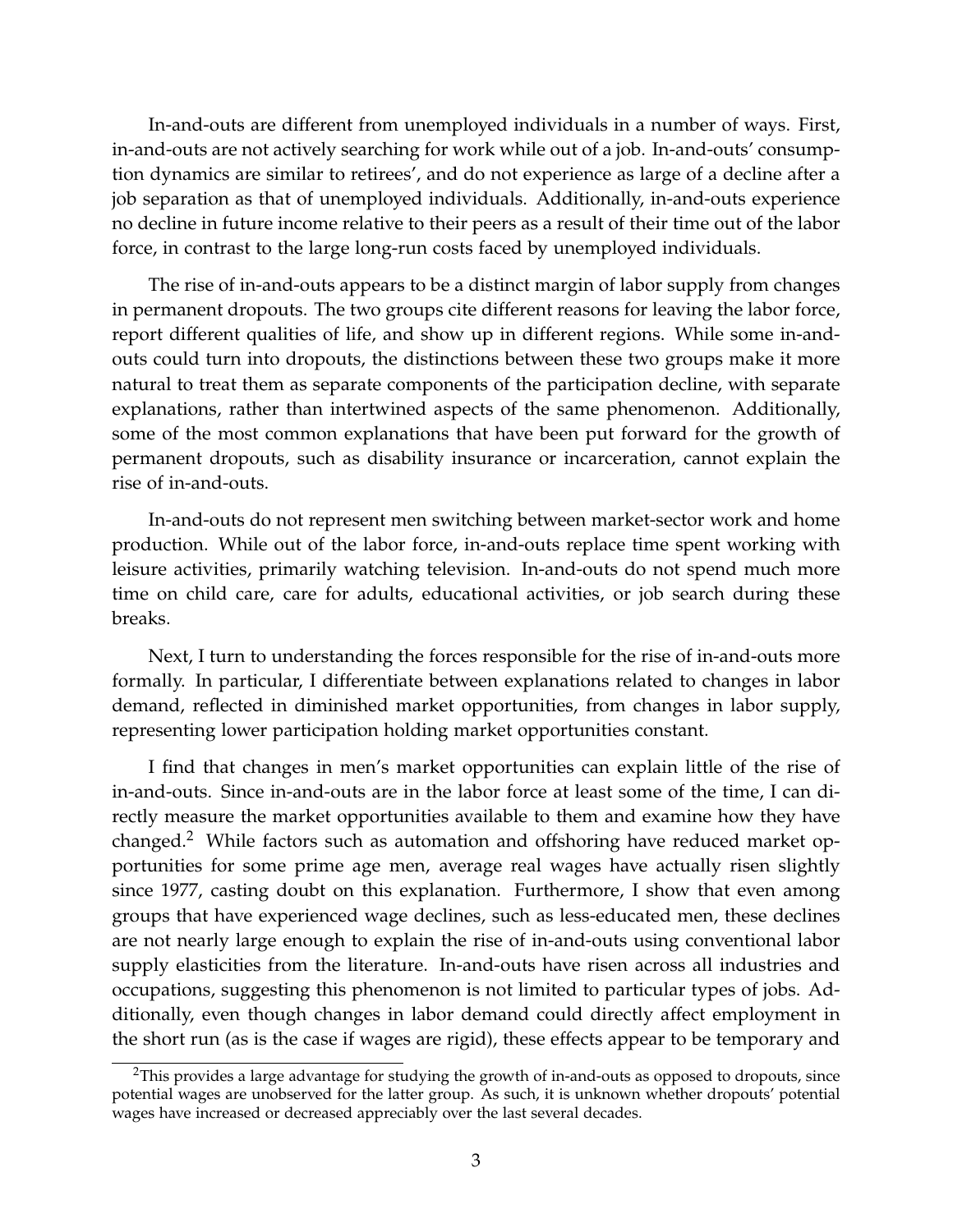therefore cannot explain the long-term downward trend of participation.

This paper relates to several literatures. First, the pattern of changing participation among prime age men documented in this paper contrasts with several prior examinations of the change in prime age male participation. Juhn [\(1992;](#page-34-0) [2003\)](#page-34-1), Juhn et al. [\(1991;](#page-34-3) [2002\)](#page-34-4), and [Moffitt](#page-34-2) [\(2012\)](#page-34-2) conclude that the decline in participation was driven almost entirely by an increase in dropouts, based on evidence from the March CPS, and they attribute this to changing market opportunities. [Elsby and Shapiro](#page-33-0) [\(2012\)](#page-33-0), [Autor, Dorn](#page-32-1) [and Hanson](#page-32-1) [\(2013\)](#page-32-1), [Autor and Wasserman](#page-32-2) [\(2013\)](#page-32-2), and CEA (2016) also point to reduced market opportunities for prime age men explaining some of the decline in participation. The availability of disability insurance has been highlighted by [Autor and Duggan](#page-32-3) [\(2003\)](#page-32-3), [Eberstadt](#page-32-0) [\(2016\)](#page-32-0), and [Winship](#page-35-0) [\(2017\)](#page-35-0) as a potential explanation for the decline. [Schmitt and Warner](#page-35-1) [\(2011\)](#page-35-1) and [Eberstadt](#page-32-0) [\(2016\)](#page-32-0) also point to the rising population of men with a criminal record as a factor in lowering the share of men working. [Aguiar,](#page-31-0) [Bils, Charles and Hurst](#page-31-0) [\(2017\)](#page-31-0) focus on young men and show that improvements in video game technology may account for much of the decline in participation among this group. [Krueger](#page-34-5) [\(2017\)](#page-34-5) shows that the decline in participation among prime age men may be related to the opioid crisis, as participation has fallen more in areas with higher rates of opioid prescriptions.

Documenting the rise of in-and-outs also provides evidence for a key margin of adjustment for aggregate labor supply. In-and-outs rising in response to a decrease in desired labor supply is a key prediction of the time-averaging aggregation theory of [Mulligan](#page-34-6) [\(2001\)](#page-34-6) and [Ljungqvist and Sargent](#page-34-7) [\(2007\)](#page-34-7), who introduce this approach to reconcile large aggregate labor supply elasticities with small micro elasticities. In contrast, prior theories of labor supply aggregation point more towards labor supply adjusting along the dropout margin [\(Hansen, 1985;](#page-33-1) [Rogerson, 1988\)](#page-34-8). Additionally, the rise of inand-outs documented in this paper contributes to the discussion of homogeneity versus heterogeneity in participation rates dating back to [Heckman and Willis](#page-33-2) [\(1977\)](#page-33-2). While [Goldin](#page-33-3) [\(1989\)](#page-33-3) shows that the rapid growth of female labor supply during the  $20<sup>th</sup>$  Century reflects heterogeneity in participation rates, the analysis presented in this paper shows that the decline of male labor supply in substantial part reflects homogeneity (i.e. in-and-outs).

The rise of in-and-outs also stands in contrast to a literature on declining dynamism in US labor markets. Previous studies have noted declines in job-to-job flows [Fallick and](#page-33-4) [Fleischman](#page-33-4) [\(2004\)](#page-33-4), labor market churn [\(Davis and Haltiwanger, 2014\)](#page-32-4), geographic mobility [\(Molloy, Smith and Wozniak, 2011\)](#page-34-9), and short-term jobs [\(Hyatt and Spletzer, 2017\)](#page-34-10), among other measures. However, the evidence in this paper shows that an understudied dimension of fluidity—cycling in and out of the labor force—has been growing over the same time period.

The remainder of the paper proceeds as follows. Section 2 describes how I mea-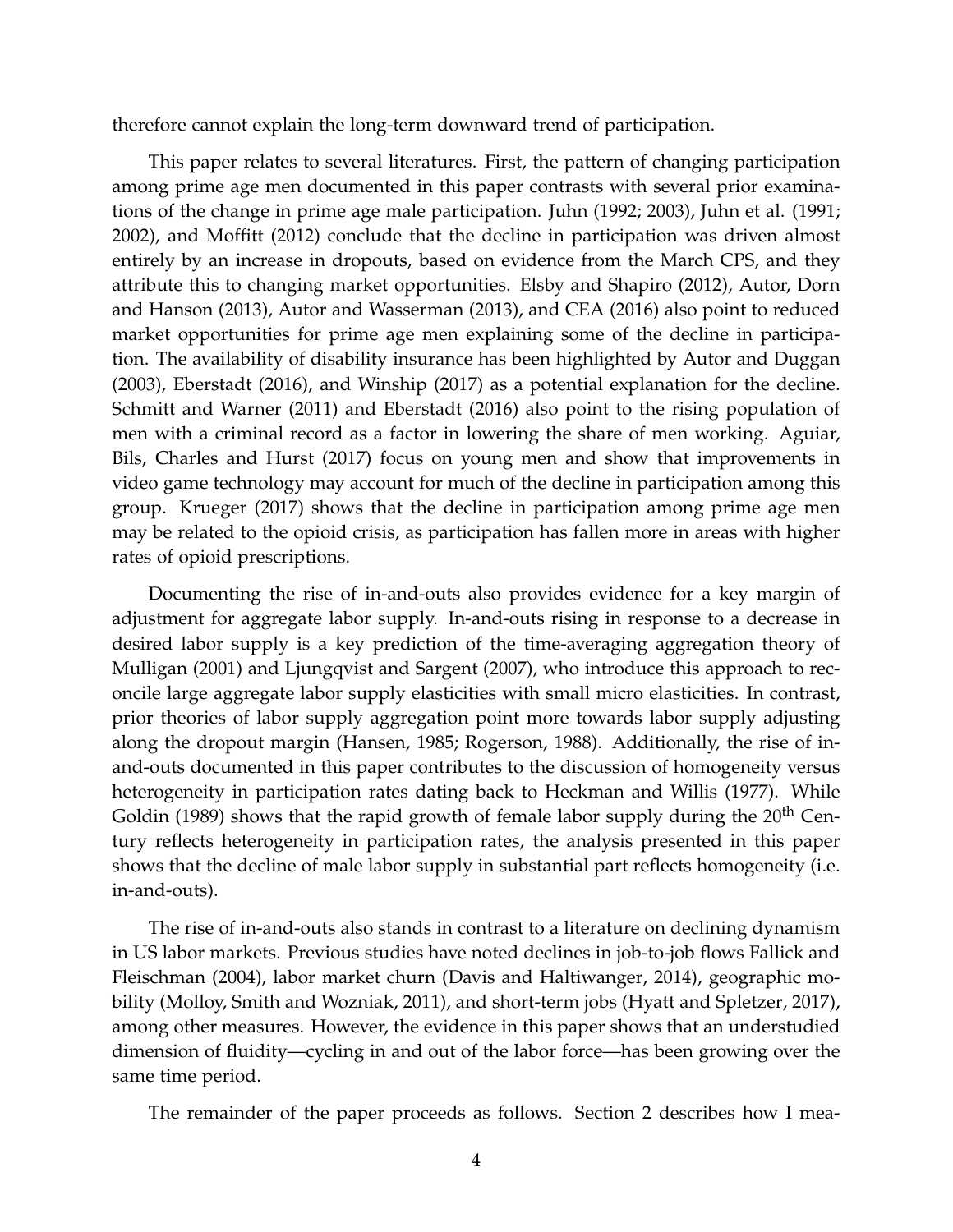sure the rise of in-and-outs. Section 3 compares in-and-outs to several other types of nonemployment—unemployed individuals, permanent dropouts, and workers engaged in home production. In Section 4, I outline a toy model for understanding how labor demand and supply forces affect the in-and-out margin of labor supply. Section 5 examines explanations for the rise of in-and-outs. Section 6 concludes.

# **2 Measuring the Rise of In-and-Outs**

This section documents the rise of in-and-outs across several different data sources. I begin by showing that short spells of nonparticipation lasting less than two years have become more common over the last few decades. The contribution of this rise of inand-outs to the total increase of nonparticipation is bounded between 20–40% over the 1984–2012 period. The rise of temporary nonparticipation is evident in longitudinal datasets, but not in retrospective data sources. The latter appear to be suffering from increasing bias over time, resulting in these divergent measures. Lastly, I show that in-and-outs are highly attached to the labor force after returning to work following a nonparticipation spell.

### **2.1 Growth of Temporary Nonparticipation**

I define in-and-outs as individuals who are short-term or temporary nonparticipants. This definition involves two components.

First, the individual must be out of the labor force, meaning neither working nor actively searching for work. Accordingly, in-and-outs are a distinct group from the unemployed, who are actively searching for work, although both groups are jobless. This distinction may seem trivial since neither group is employed, but I show in Section [3.1](#page-13-0) that in-and-outs behave differently from the unemployed across a number of dimensions while out of work. In-and-outs are not on paid vacation or time off, as these activities are typically counted as part of employment in household surveys, nor are they on temporary layoff, since this is typically counted as a form of unemployment.

Second, in-and-outs are out of the labor force only temporarily, which I define as less than two years at a time. This definition separates in-and-outs from individuals who are persistently out of the labor force for several years or more, whom I term dropouts. Dropouts have also grown over the last several decades, but appear to be qualitatively distinct from in-and-outs on many dimensions (see Section [3.2](#page-17-0) for more). I choose two years out of the labor force as the dividing line between these groups both for ease of measurement, since some datasets I employ are at an annual or biennial frequency.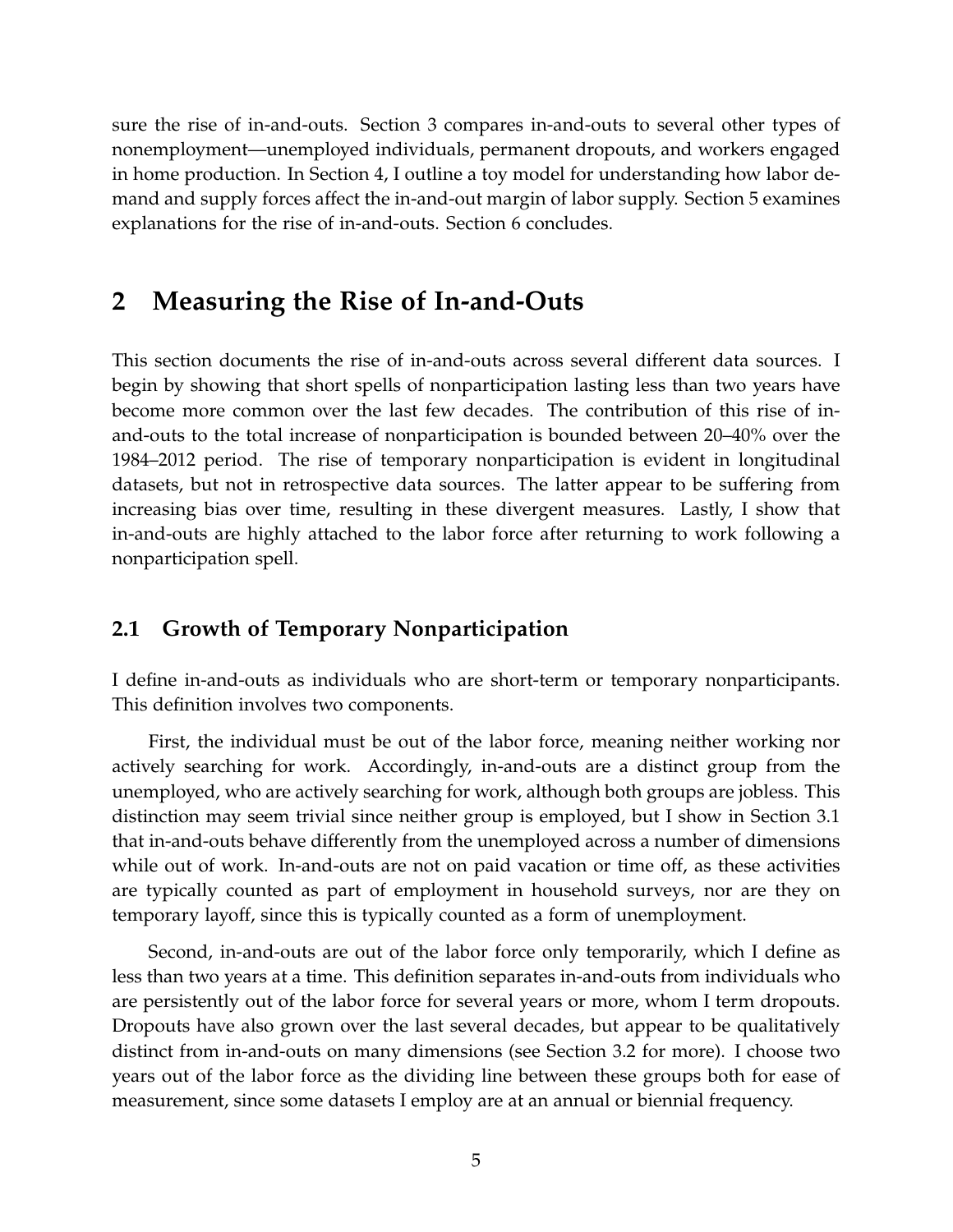I start by measuring the rise of in-and-outs using data from the Survey of Income and Program Participation (SIPP). The SIPP records respondents' labor force status at a monthly frequency and follows individuals for several years, even if they change addresses. Using the SIPP panels conducted starting in 1984 through 2008 (excluding the short 1989 panel), I form a sample of civilian men ages 25–54. I define an individual as being in the labor force in a given month if for at least one week out of the month he had a job or business, including if he was absent from work, or if he was actively looking for work or on temporary layoff.

Using the SIPP, I measure the duration of nonparticipation spells among prime age men. Many spells are noncensored, meaning that I observe the individual participating in the labor force for at least one month immediately before the spell of nonparticipation, as well as participating again for at least one month immediately after the spell. The duration of these spells can be directly measured in the data as the number of consecutive months in which the individual reported being out of the labor force. However, other spells are censored, meaning that the individual was out of the labor force during either the first or the last month of the panel, and accordingly their spell of nonparticipation may have started or ended at a different time than observed in the data. $3$  For these spells of nonparticipation, the duration as measured in the SIPP is only a lower bound as the true duration could have been longer. To minimize the extent of these censored spells, I drop observations within one year of the beginning or end of the SIPP panel after computing the duration of spells.<sup>[4](#page-5-1)</sup>

Nonparticipation spells of all durations grew between 1984–85 and 2011–2012, as shown in Figure [1.](#page-6-0) Each bar of Figure [1](#page-6-0) shows the percentage of prime age male observations in the SIPP during the specified years that are nonparticipation of the indicated duration, broken into four month ranges, separating noncensored and censored spells. Nonparticipation as part of noncensored spells lasting one to four months grew from 0.8% in the earlier period to 1.0% in the later period, while censored spells of the same duration grew from 0.0% to 0.1%. Total nonparticipation among noncensored spells of 24 months or less in sample grew from 1.7% to 2.8%, while total censored nonparticipation of the same measured duration grew from 1.0% to 1.4%. Temporary nonparticipation has grown most among shorter durations of nonparticipation, particularly spells lasting less than 16 months, with relatively less growth among spells lasting  $1.5-2$  $1.5-2$  $1.5-2$  years.<sup>5</sup>

<span id="page-5-0"></span><sup>&</sup>lt;sup>3</sup>Additionally, some individuals either join the sample after the start of the panel, leave before the end of the panel, or are missing for some subset of the panel, resulting in censored spells of nonparticipation.

<span id="page-5-1"></span><sup>4</sup>Excluding these observations would be problematic if observations are systematically more or less likely to be part of in-and-out spells at the very beginning or end of a SIPP panel. I assume that the timing of the SIPP panel is exogenous to individual's labor supply decisions, which means that the durations are missing at random and these observations can be safely dropped without biasing estimates of the duration distribution [\(Rubin, 1976\)](#page-34-11).

<span id="page-5-2"></span><sup>&</sup>lt;sup>5</sup>An implication of this fact is that the choice of two years as the threshold for separating in-and-outs from long-term dropouts is not likely to affect the results substantially. Any threshold between 17 and 28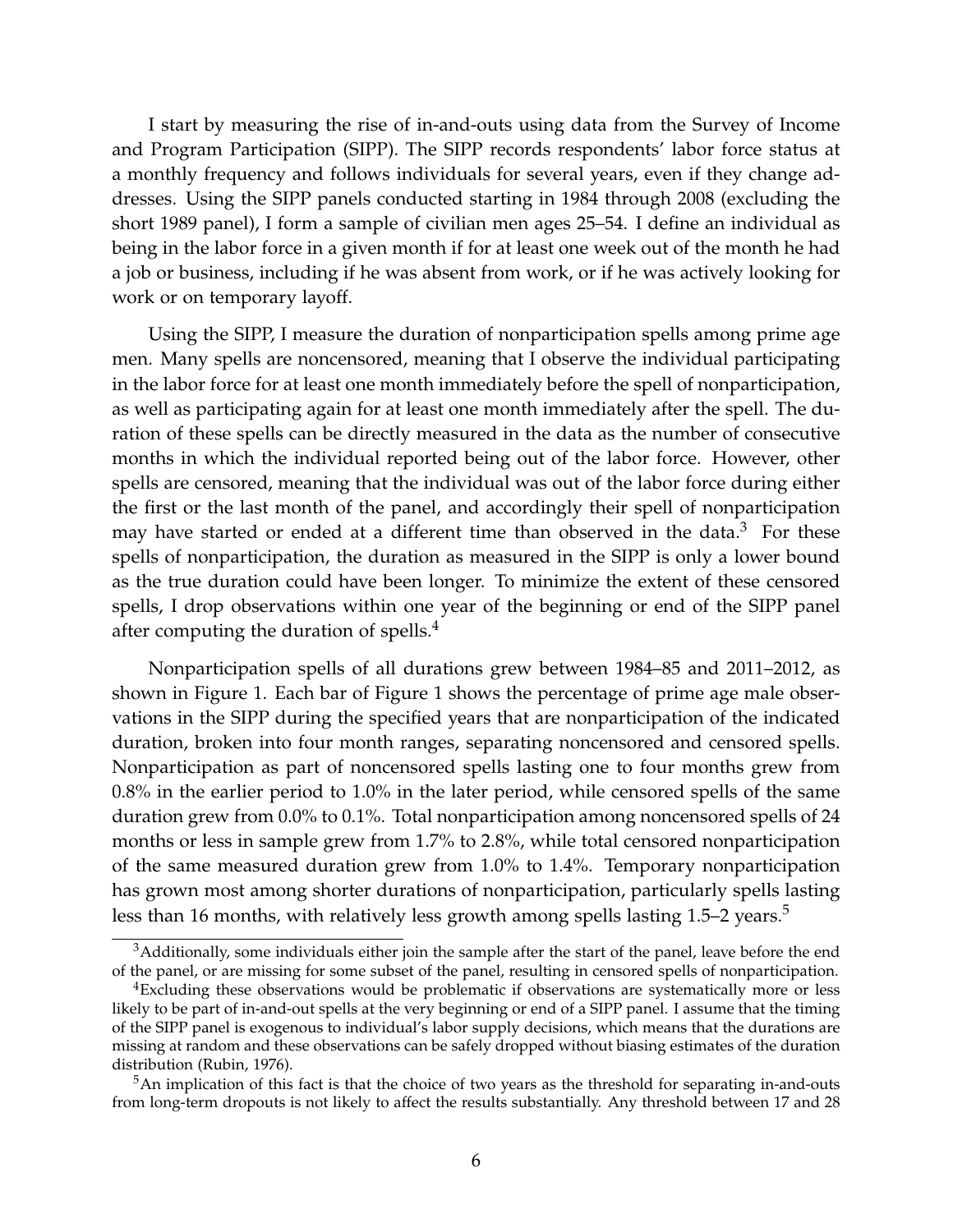<span id="page-6-0"></span>

Figure 1: Distribution of Nonparticipation Spell Duration

Notes: Sample consists of men ages 25–54 in the 1984–2008 SIPP Panels (excluding 1989). Observations within one year of the beginning or end of each SIPP panel are excluded. Each bar shows the fraction of prime age men in the average month of the specified time period who were out of the labor force as part of a nonparticipation spell of the specified type (non/censored) lasting within the specified duration range. The sum of all bars within each time period is equal to the nonparticipation rate.

Measuring the total rise of in-and-outs requires taking a stance on the contribution of censored spells. Although these nonparticipation spells were only observed for less than two years, they could have in fact lasted substantially longer. If all censored observations were in fact part of in-and-out spells, then in-and-outs would have increased from 2.7% to 4.2% over this time period, accounting for about one third of the total increase in nonparticipation. If instead none of the censored observations were part of in-and-out spells, then in-and-outs would have still grown from 1.7% to 2.8%, accounting for about one quarter of the total increase. These two extremes bound the contribution of in-andouts to the decline in particiption at between 1.1 and 1.5 p.p. between these two time periods.[6](#page-6-1)

months would produce a similar rise of in-and-outs. I use two years for consistency across datasets, since some are monthly (e.g. SIPP, CPS) and some are annual (e.g. PSID, SSA).

<span id="page-6-1"></span><sup>6</sup>Without making additional parametric restrictions, it is not possible to substantially narrow these bounds or obtain a point estimate. Nonparametric and semiparametric methods have been developed to account for right-censoring, including the estimators of [Kaplan and Meier](#page-34-12) [\(1958\)](#page-34-12) and [Cox](#page-32-5) [\(1972\)](#page-32-5), but these methods do not work with data that is also left-censored. More restrictive parametric assumptions about the hazard rates into and out of nonparticipation are required, which are outside of the scope of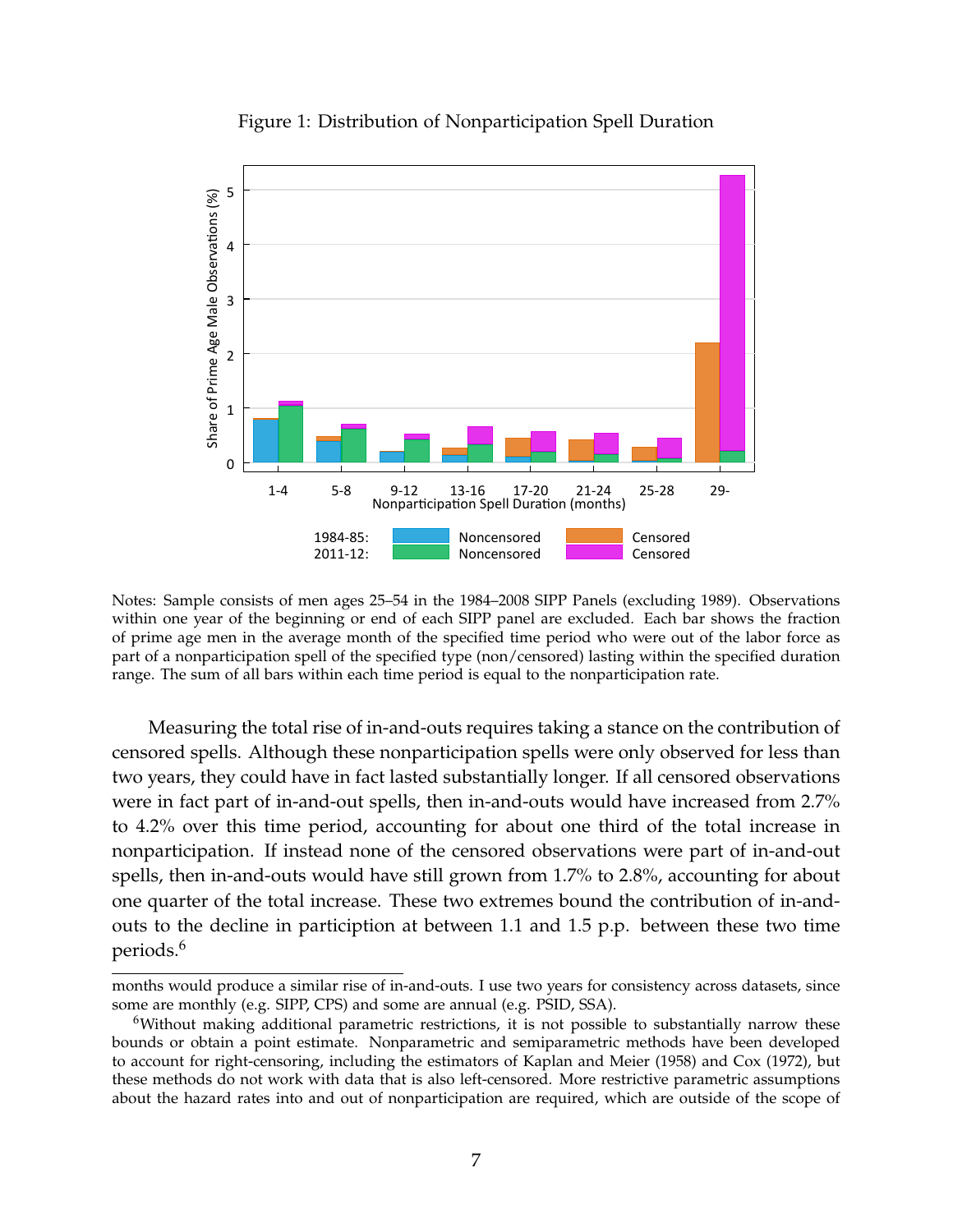<span id="page-7-0"></span>

#### Figure 2: Growth of Temporary Nonparticipation

Notes: Sample consists of men ages 25–54 in the 1984–2008 SIPP Panels (excluding 1989). Observations within one year of the beginning or end of each SIPP panel are excluded. Graph shows the share of individual-month observations in which the respondent was not participating in the labor force, broken down by the length of the nonparticipation spell. Indeterminate spells refer to spells less than two years long in sample, but for which the true duration is unobserved, typically because they begin or end in the same month that the sample begins or ends.

Figure [1](#page-6-0) also shows that nonparticipation by long-term dropouts, consisting of spells lasting in excess of two years, more than doubled from 2.5% to 5.7%. These longer spells account for a disproportionate share of the growth of nonparticipation observations, about two-thirds of the total growth of nonparticipation between these time periods, due to the considerable length of these spells. These spells last about ten to fifteen times longer than the average spell lasting between one and four months, yet they only account for about two to five times as many observations, implying that the number of individual spells is about *three to five times smaller* among these long spells than among the very shortest spells. This emphasizes that long-term nonparticipation is heavily concentrated among a smaller number of individuals, while the contribution of in-and-outs comes from many different spells.

The rise of in-and-outs has occurred steadily over time. Figure [2](#page-7-0) shows the growth of nonparticipation year by year, collapsing the measures of duration shown in Figure [1](#page-6-0) into three categories: in-and-outs, which here are noncensored spells of two years or

this paper.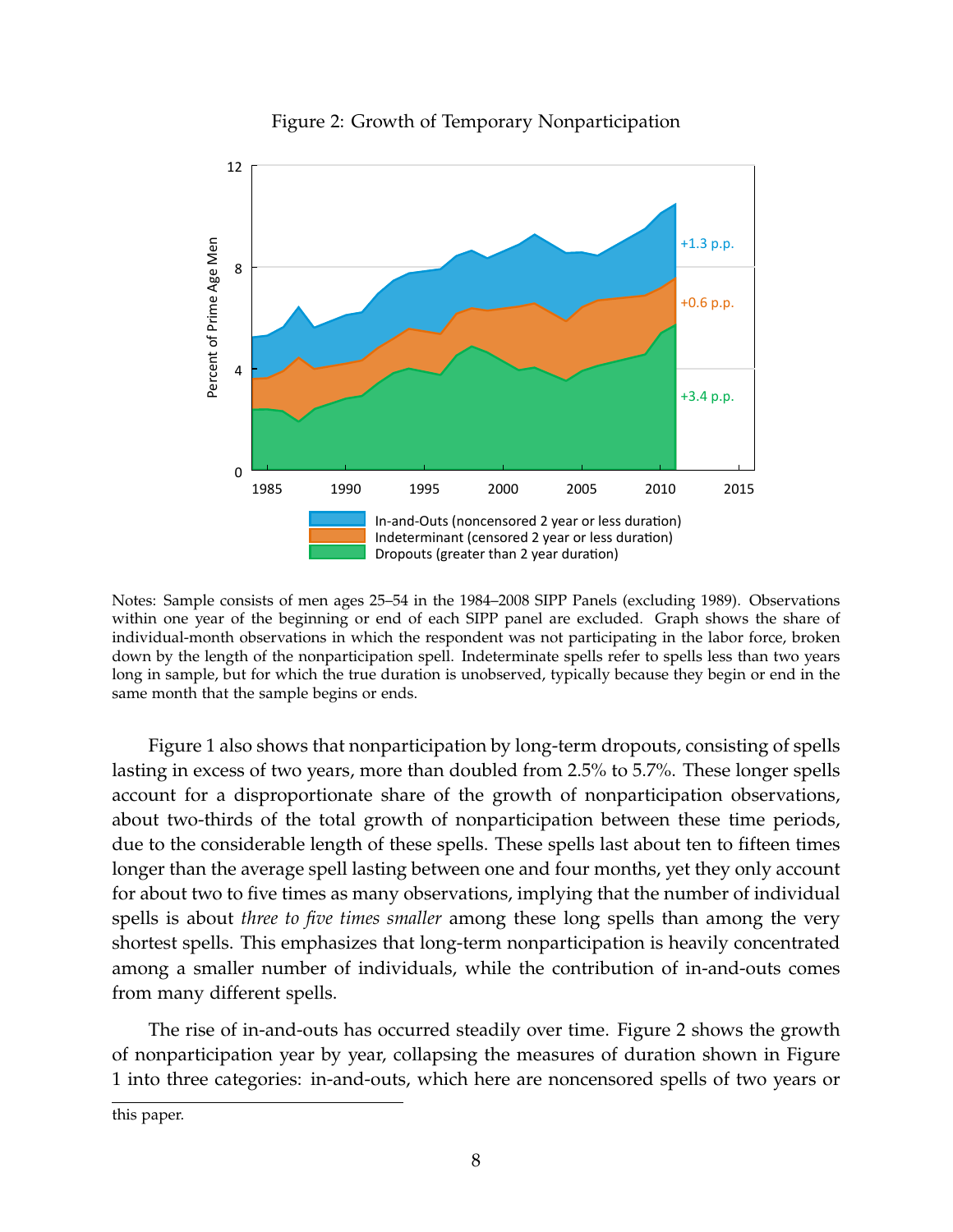less; indeterminate spells, which are censored spells of two years or less; and long-term dropouts, consisting of all spells lasting more than two years. While in-and-outs only comprised 1.5% of the prime age male population in any given month in 1984, this share had risen to 2.9% by 2010. Given that there were nearly 62 million prime age men in the US in 2010, the increase in this share represents about 1 million additional men out of work at any point in time due to this margin alone. Depending on the share of the indeterminate spells which were actually in-and-out spells, in-and-outs are responsible for 20-40% of the rise of nonparticipation over this time period.

#### **2.2 Robustness**

This section repeats the exercise above with three additional panel datasets: the Current Population Survey (CPS), the Panel Study of Income Dynamics (PSID), and the Social Security Administration (SSA) Earnings Public-Use File. Each of these datasets uses a slightly different measurement frequency and panel length, meaning that it is not straightforward to compare the magnitudes of temporary nonparticipation across datasets. However, it is possible to compare whether temporary nonparticipation is increasing or decreasing across datasets. The details of data construction for each of these datasets are described below, with additional detail provided in Appendix [B.1.](#page-38-0)

**Current Population Survey (CPS)** The CPS is a large, nationally-representative, longitudinal household survey which interviews individuals for up to eight months over a sixteen month period (four initial interviews, followed by eight months out of sample, followed by four more interviews). To capture in-and-outs, I measure the fraction of observations coming from nonparticipation spells which both begin and end during the sixteen month interview period. This includes spells which begin or end during the middle eight month out of sample period, as long as those spells end or began (respectively) during the in sample months.

**Panel Study of Income Dynamics (PSID)** The PSID is a longitudinal survey of families that began in 1968 conducted annually through 1997 and biennially afterwards. For observations before 1997, I measure in-and-outs as the fraction of individuals who are currently out of the labor force as part of a spell of nonparticipation lasting no more than two consecutive interviews. For observations after 1997, I label an individual as an in-and-out if he responded as being out of the labor force currently but in the labor force for both the preceding and succeeding interviews.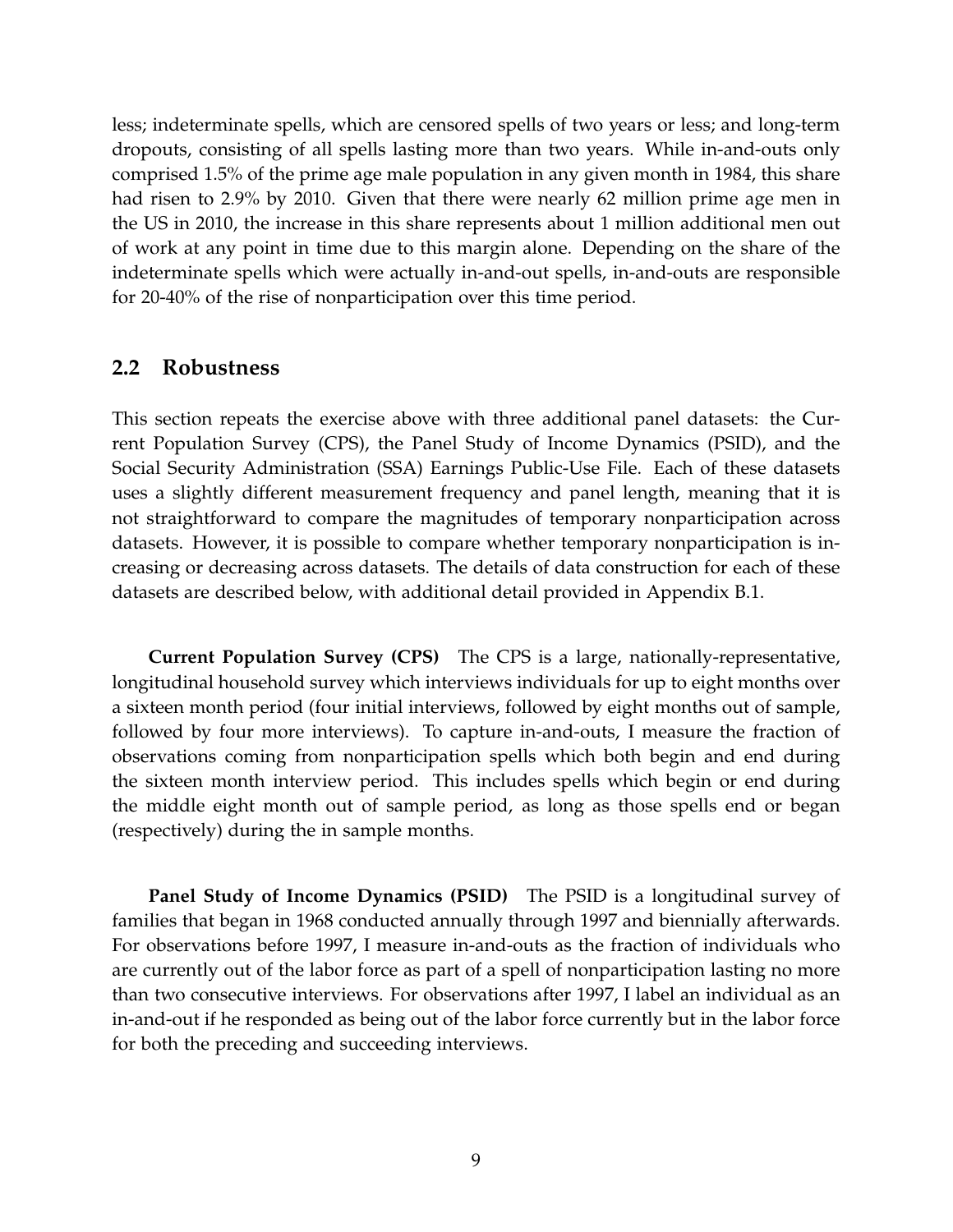| Year | (1)  | (2) | (3)    | (4)        | (5)       |
|------|------|-----|--------|------------|-----------|
|      | SIPP | CPS | PSID   | <b>SSA</b> | March CPS |
| 1965 |      |     |        | 1.7        | 3.7       |
| 1970 |      |     | 0.8    | 1.8        | 3.4       |
| 1975 |      |     | 0.9    | 2.4        | 3.3       |
| 1980 |      | 1.0 | 1.1    | 2.5        | 3.3       |
| 1985 | 1.7  | 1.2 | 1.5    | 2.9        | 2.9       |
| 1990 | 1.9  | 1.1 | 1.6    | 2.6        | 3.2       |
| 1995 | 2.3  | 1.3 | 1.6    | 2.4        | 3.3       |
| 2000 | 2.3  | 1.4 | $2.0*$ | 2.2        | 2.8       |
| 2005 | 2.2  | 1.4 | $1.8*$ |            | 2.7       |
| 2010 | 2.8  | 1.8 | $1.7*$ |            | 2.6       |
| 2015 |      | 1.8 |        |            | 2.6       |

<span id="page-9-1"></span>Table 1: Temporary Nonparticipation Across Datasets

Notes: Levels of temporary nonparticipation are not directly comparable across datasets due to differences in frequency and duration of labor force status measurement. Details of each dataset's construction are reported in Appendix [B.1.](#page-38-0) Data sources in columns 1-4 are all longitudinal, column 5 uses retrospective data from the March CPS. Each series is smoothed using an Epanichnikov kernel with bandwidth equal to 1, similar to a three year moving average, to reduce the influence of year-to-year noise.

\* The observations for 2000–2010 in the PSID come from biennial data, unlike prior year PSID observations which use annual data.

**Social Security Administration (SSA) Earnings Public-Use File** The SSA Earnings Public-Use File contains annual earnings records for a 1% sample of all individuals issued Social Security numbers prior to 2007. I create measures of annual participation from SSA records of men ages 25–54 covering the 1960–2006 period.<sup>[7](#page-9-0)</sup> I classify an individual as being in the labor force in a given year if his annual earnings exceed half the minimum wage times 40 hours per week times 13 weeks per year. I label an individual as an in-and-out if he is nonemployed as part of a spell lasting no more than two consecutive years.

The growth of temporary nonparticipation is a robust phenomenon evident across all of these datasets. Table [1](#page-9-1) shows the fractions of the prime age male population that were out of the labor force temporarily for each of the four longitudinal datasets I consider in columns 1-4. All of these datasets show an increase in temporary nonparticipation, although the magnitudes are not directly comparable since they measure labor force status at different frequencies and for different lengths of time. Similar to the increase in the SIPP, temporary nonparticipation nearly doubled in the CPS from 1.0% in 1980 to 1.8% in 2015. The PSID experienced an increase from 0.8% in 1970 to 1.6% in 1995, and subsequent measurements using biennial data indicate even higher

<span id="page-9-0"></span><sup>&</sup>lt;sup>7</sup>While the dataset contains earnings records starting in 1951, these records are unusually volatile in the mid-1950s and produce a sharp break in the share of in-and-outs between 1958 and 1959, possibly due to changes in measurement. To avoid this break affecting the estimated growth of in-and-outs, I drop records from before 1960.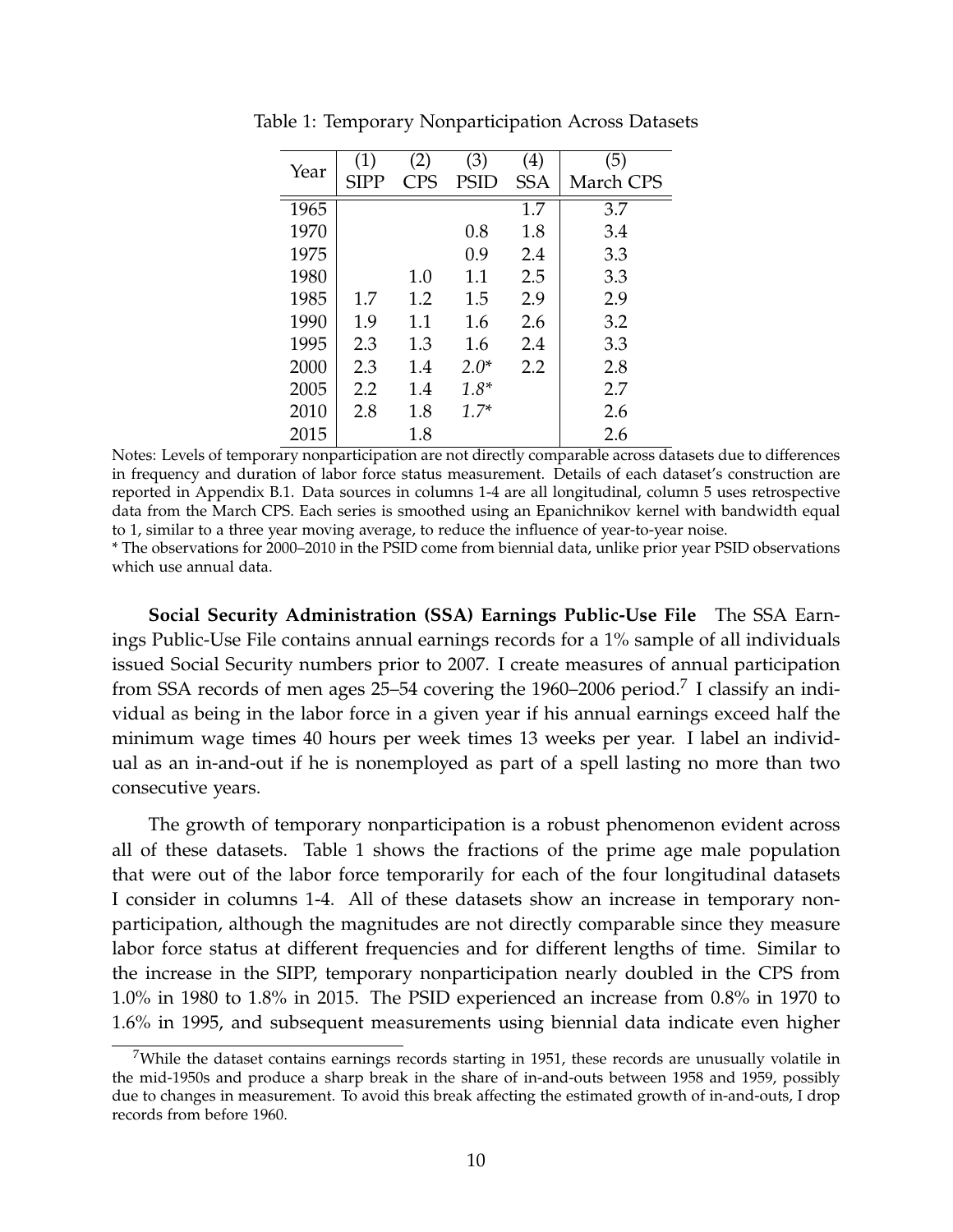levels.

In the SSA dataset, temporary nonemployment rose from 1.7% in 1960 to 2.2% in 2000. Since this dataset is constructed from earnings records alone, there is no distinction between unemployment and nonparticipation, complicating comparisons over time. As documented by [Hall](#page-33-5) [\(1970b\)](#page-33-5), [Juhn et al.](#page-34-3) [\(1991\)](#page-34-3), and [Shimer](#page-35-2) [\(1999\)](#page-35-2), the unemployment rate rose from the 1960s to the 1980s, before falling afterwards. Accordingly, temporary nonemployment rose dramatically through the 1980s and fell slightly afterwards, but ended up more than 0.5 p.p. higher by the late 1990s than the mid-1960s, despite similar unemployment rates during those two time periods. This indicates a secular trend upward in temporary nonemployment not accounted for by unemployment, which provides evidence of in-and-outs rising. Since the SSA dataset is constructed from administrative sources, this indicates that the rise of in-and-outs is not an artifact of measurement error problems affecting household surveys.

Throughout much of the rest of the paper, I use a simple approximate measure of the extent of in-and-outs using the CPS. I label an individual an in-and-out in the CPS if he is out of the labor force for between one and seven out of the eight total months in sample. This has the advantage of being tractable and simple to compute, but could potentially miscategorize nonparticipation spells that are actually longer than two years as in-and-out spells. Appendix [B.3](#page-42-0) reconstructs this measure using observations in the 2008 SIPP panel in which durations of less than two years are guaranteed to be observed and shows that this CPS approximation almost entirely captures temporary nonparticipation, addressing this concern.

#### **2.3 Bias of Retrospective Sources**

All of the datasets examined previously are panels that measure labor force status more or less contemporaneously, but some other data sources rely on retrospective collection of this information. In particular, the March CPS Supplement has been used previously to measure temporary nonparticipation by looking at the number of weeks an individual reported being in the labor force over the previous calendar year (see [Juhn et al. 1991,](#page-34-3) [2002;](#page-34-4) [Moffitt 2012\)](#page-34-2). However, retrospective collection of labor force status may introduce some bias due to imperfect recall or rounding of recalled spell duration [\(Akerlof and](#page-32-6) [Yellen, 1985\)](#page-32-6).

Looking at the March CPS, one would conclude that temporary nonparticipation has decreased over the last several decades. Table [1](#page-9-1) shows that only 2.5% of prime age men reported participating in the labor force between one and fifty-one weeks in 2015, down from 3.6% in 1965. This trend was noted by [Juhn et al.](#page-34-3) [\(1991\)](#page-34-3) and [Juhn et al.](#page-34-4) [\(2002\)](#page-34-4), who concluded that permanent nonparticipation was responsible for the entire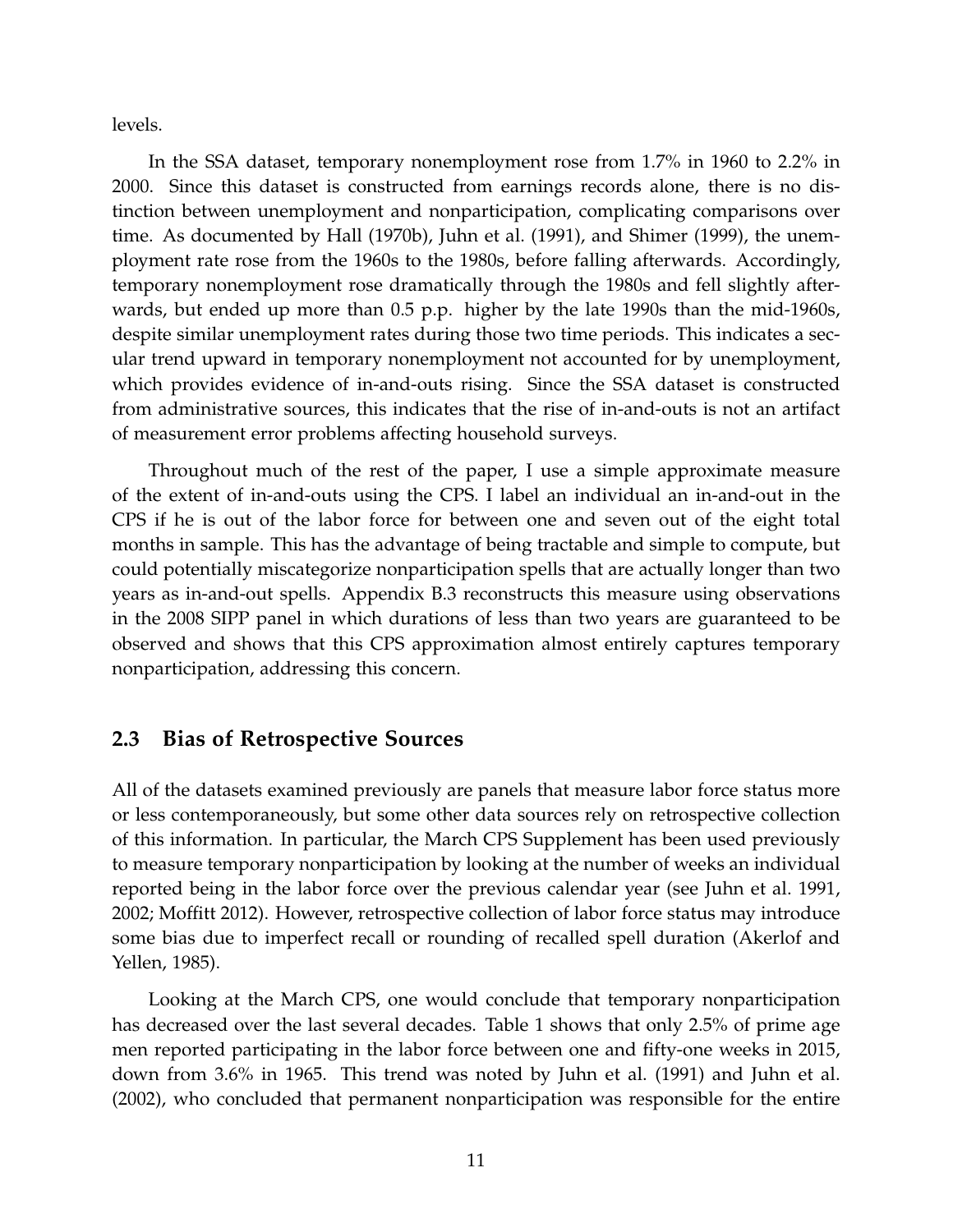

<span id="page-11-0"></span>

Notes: IPUMS March CPS matched to longitudinal monthly IPUMS CPS, 1990–2014. Individuals who participate in the March CPS during months 5-8 of their CPS rotation are matched to their responses during months 1–4, which all took place during the prior year. March CPS observations are matched to monthly CPS using the method of [Flood and Pacas](#page-33-6) [\(2016\)](#page-33-6). Both series are computed using survey weights.

increase of nonparticipation. The trend in the March CPS stands in contrast to the other datasets, though, which suggests that either it is biased or all of the other datasets are biased.

I directly test for the presence of bias in the March CPS trend by examining the accuracy of its respondents' answers. Since the March CPS sample is a follow-on survey from the monthly CPS, I can examine whether respondents' retrospective reports match their contemporaneous reports during the previous year. Specifically, I match respondents to the March CPS who are in their second rotation in the monthly CPS to their four monthly responses in their first rotation, which fall in the previous year.

Two types of misreporting can be unambiguously measured in the data: a) respondents who reported being in the labor force for all fifty-two weeks of the prior year in the March CPS, but in the monthly CPS reported participating only three out of four months or fewer, and b) respondents who reported being out of the labor force for fiftytwo weeks in the March CPS, but in the monthly CPS reported participating at least one month out of four. Figure [3](#page-11-0) displays the prevalence of these two types of errors from 1989-2015, showing that both types of errors have become more common. The increases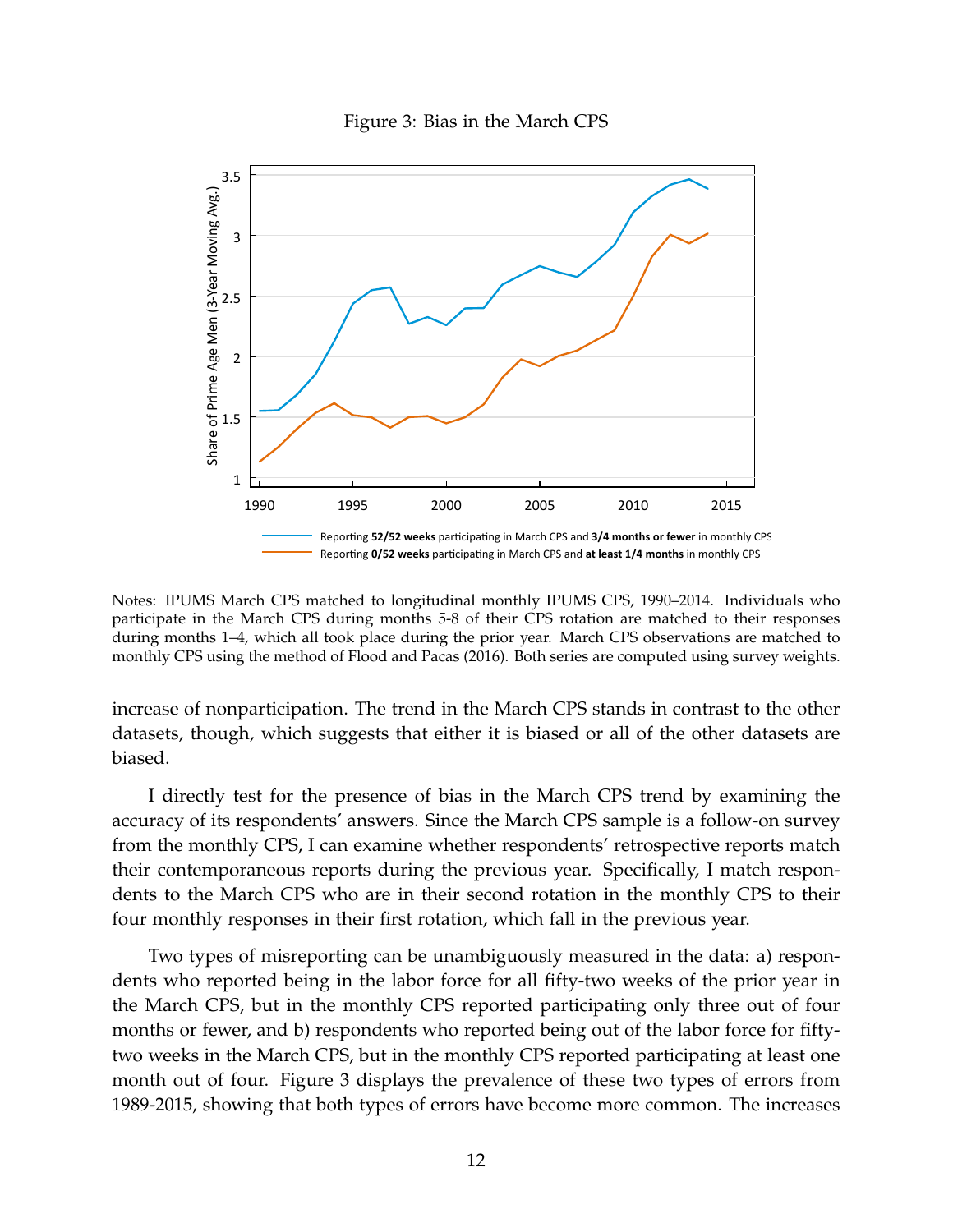in these unambiguous errors are large enough to explain most of the divergence between the March CPS and other datasets.

### **2.4 Persistence of In-and-Outs**

In addition to the rise of temporary nonparticipation, it is important to consider the persistence of in-and-outs. One possibility is that the in-and-outs measured above consist of a small minority of individuals taking repeated breaks out of the labor force year after year. On the other end of the spectrum is the possibility that the measures above omit many individuals who have taken a temporary spell of nonparticipation at some point in their career, but happened not to do so during the period in which they were interviewed. As a result, the total number of individuals who are ever an in-and-out could be quite a bit larger than computed above. Distinguishing between these extremes requires knowing the labor supply of in-and-outs following their breaks—do they take more subsequent breaks or do they work continuously?

To examine in-and-outs' long-term labor supply, I use a sample of prime age men from the PSID, which allows me to examine labor force participation over many years for each individual. $^8$  $^8$  I narrow this sample to individuals with a temporary nonparticipation spell lasting two years or less between ages 25 and 54 and compute the total years of employment for each individual over the ten years following their return to the labor force. I repeat this procedure for individuals who were continuously employed to get a benchmark to compare to, allowing me to measure how persistent in-and-outs are. If inand-outs are very persistent, then they should exhibit substantially lower employment rates than the benchmark over the decade following their break, while if they are not persistent at all then their employment should be close to the benchmark.

In fact, in-and-outs appear to be not very persistent at all as they are highly attached to employment after their break, as shown in Figure [4.](#page-13-1) Nearly 60% of in-and-outs work continuously for every year of the subsequent decade after their break, and an additional 30% or so work either eight or nine years out of ten. These employment rates are similar to those of workers who were continuously employed in the pre-period. In-and-outs are more likely to work for only five years or less following their break compared to the continuously employed benchmark, but these differences are small.

<span id="page-12-0"></span> ${}^{8}$ In the CPS I am limited to observing individuals' labor force participation only over a one-and-a-half year period and in the SIPP I can observe labor force participation for up to five years. In contrast, the PSID measures labor force participation over multiple decades for many respondents.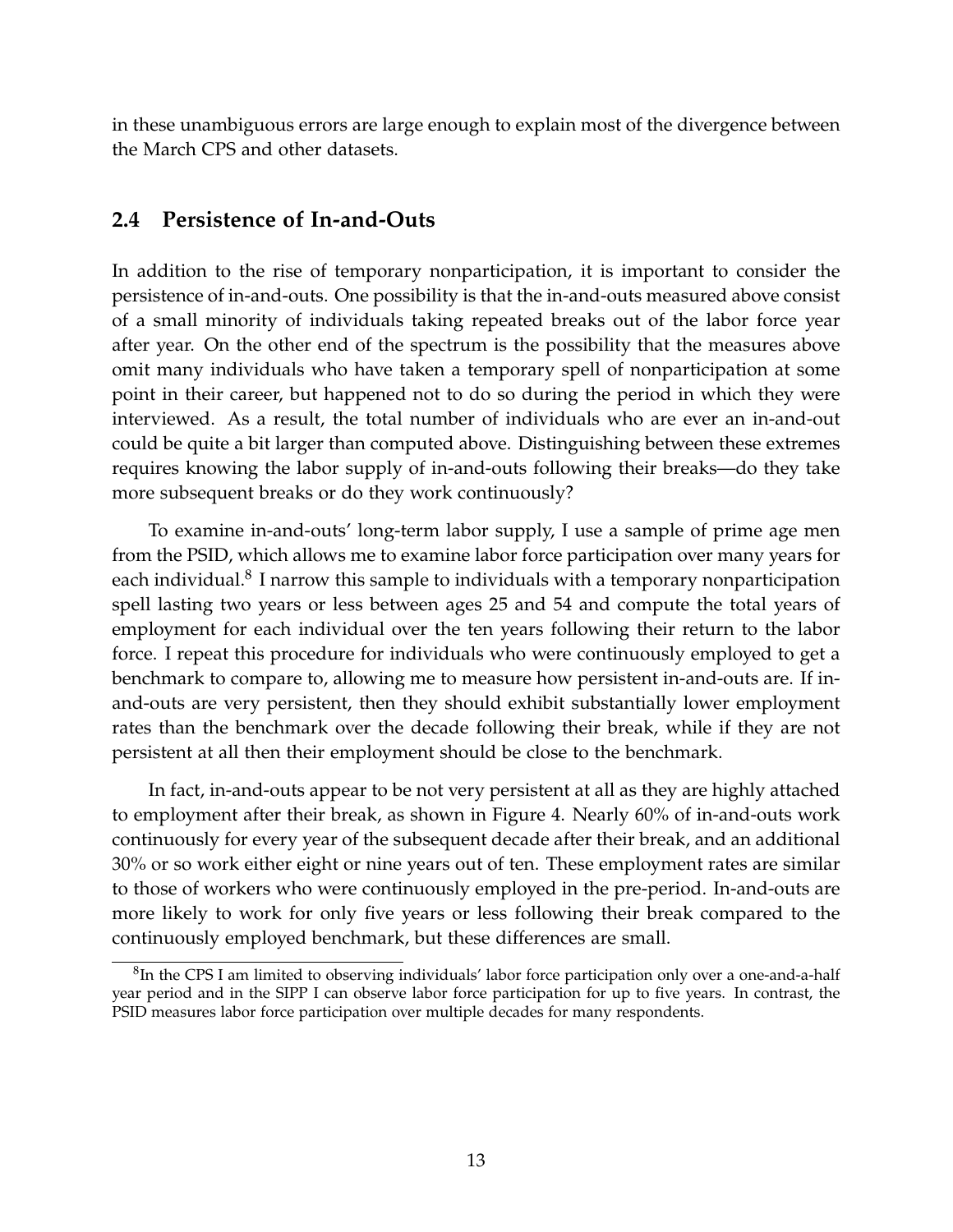

<span id="page-13-1"></span>Figure 4: Distribution of Employment over 10 Years Following In-and-Out Spells

Source: PSID, men ages 25-54 with at least 12 consecutive years in sample. In-and-out spells are defined as an employment separation followed by a period of non-participation of two years or less. In-and-outs and continuously employed are determined based on observations in periods *t* − 3 through *t*, then total years of employment over  $t + 1$  to  $t + 10$  is computed for each of these individuals. Individuals who are not either an in-and-out or continuously employed in *t* − 3 to *t* are excluded.

# **3 Comparison to Other Forms of Nonemployment**

This section examines how in-and-outs compare to other types of nonemployed workers. Although in-and-outs have been relatively understudied, other forms of nonemployment have been more extensively studied in the literature. I start by showing that in-and-outs appear to be different from unemployed workers, experiencing different dynamics of consumption and income. Additionally, in-and-outs have little in common with permanent labor force dropouts, suggesting that these are distinct margins of labor supply. Lastly, I show that in-and-outs are not switching between formal work and home production, and instead are substituting between labor and leisure.

#### <span id="page-13-0"></span>**3.1 Unemployment**

This section examines whether the in-and-out phenomenon is simply a new form of unemployment. Although in-and-outs are not actively engaged in job search, they may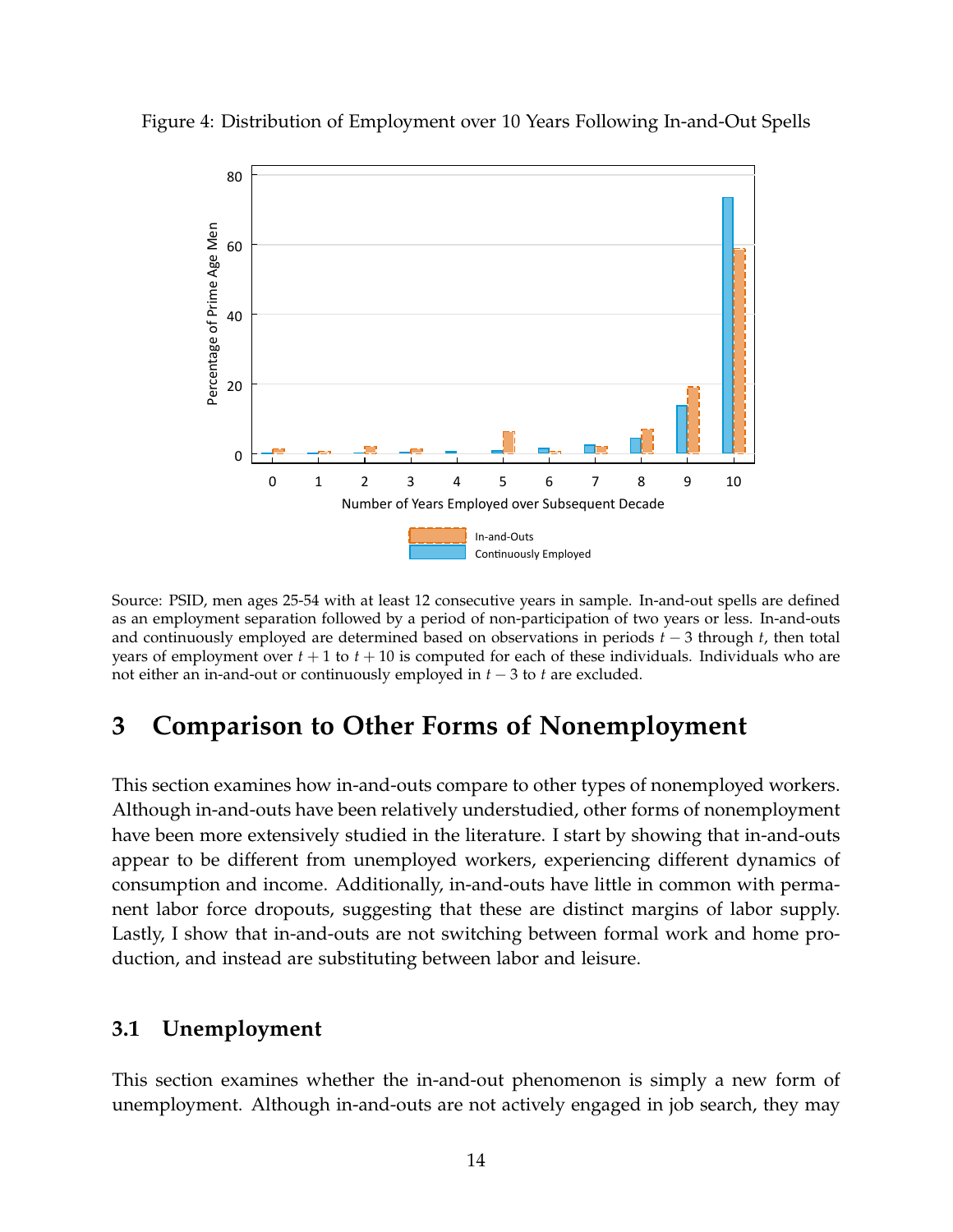be waiting for a job offer to arrive and thus are in similar economic circumstances as those who are actively searching. However, the consumption and income dynamics of in-and-outs and unemployed individuals show very different patterns. While consumption of unemployed individuals falls substantially after a job separation, in-and-outs' consumption dynamics are more similar to that of retirees. Additionally, in-and-outs do not appear to suffer permanently lower income as a result of their time out of the labor force. Taken together, these suggest that in-and-outs are not simply unemployed individuals with a different name.

#### **3.1.1 Consumption Dynamics**

In-and-outs may also differ from the unemployed in terms of their consumption behavior. Household expenditures of individuals who become unemployed typically fall upon separation [\(Browning and Crossley, 2001;](#page-32-7) [Chetty and Szeidl, 2007;](#page-32-8) [Ganong and Noel,](#page-33-7) [2015;](#page-33-7) [Gruber, 1997\)](#page-33-8). This evidence is consistent with unemployment being a unanticipated or uninsured negative shock to permanent income for these individuals.

To compare the evolution of consumption for in-and-outs and the unemployed, I use longitudinal data from the PSID. I proxy for consumption with total household food expenditures (including both food at home and food away from home). The evolution of expenditures for in-and-outs and the unemployed are captured by regressing the *k*-period change in log household food expenditures on an indicator for each type of separation *s*, repeating this over different horizons *k*:

<span id="page-14-0"></span>
$$
\Delta y_{i,t,t+k} = \beta_s^{(k)} \delta_s + \alpha X_{i,t} + \Delta \epsilon_{i,t,t+k}
$$
 (1)

where  $\delta_s$  is an indicator for separations of type  $s$  and  $X_{i,t}$  is a vector of individual controls containing a cubic in age as well as time period fixed effects. I first conduct these regressions with *s* = "In-and-Out" and exclude all other types of separations from the sample, such that  $\beta_{\text{In-and-Out}}^{(k)}$  measures the evolution of in-and-outs' expenditures relative to continuously employed individuals, and then repeat this procedure replacing in-andouts with unemployed individuals.

In contrast to the unemployed, in-and-outs' expenditures fall only slightly when leaving the labor force and rebound within two years of the separation. Figure [5](#page-15-0) shows that in-and-outs' expenditures are flat before separation, decrease by 4.8% after separating, before recovering two years later to end up only 1.5% below the pre-separation baseline. In contrast, unemployed individuals' expenditures drop by 8.8% in the year of job loss and remain more than 6% below the baseline for at least three years following the separation. The differences in the evolution of expenditures between these two groups suggest that in-and-outs may not experience shocks to permanent income when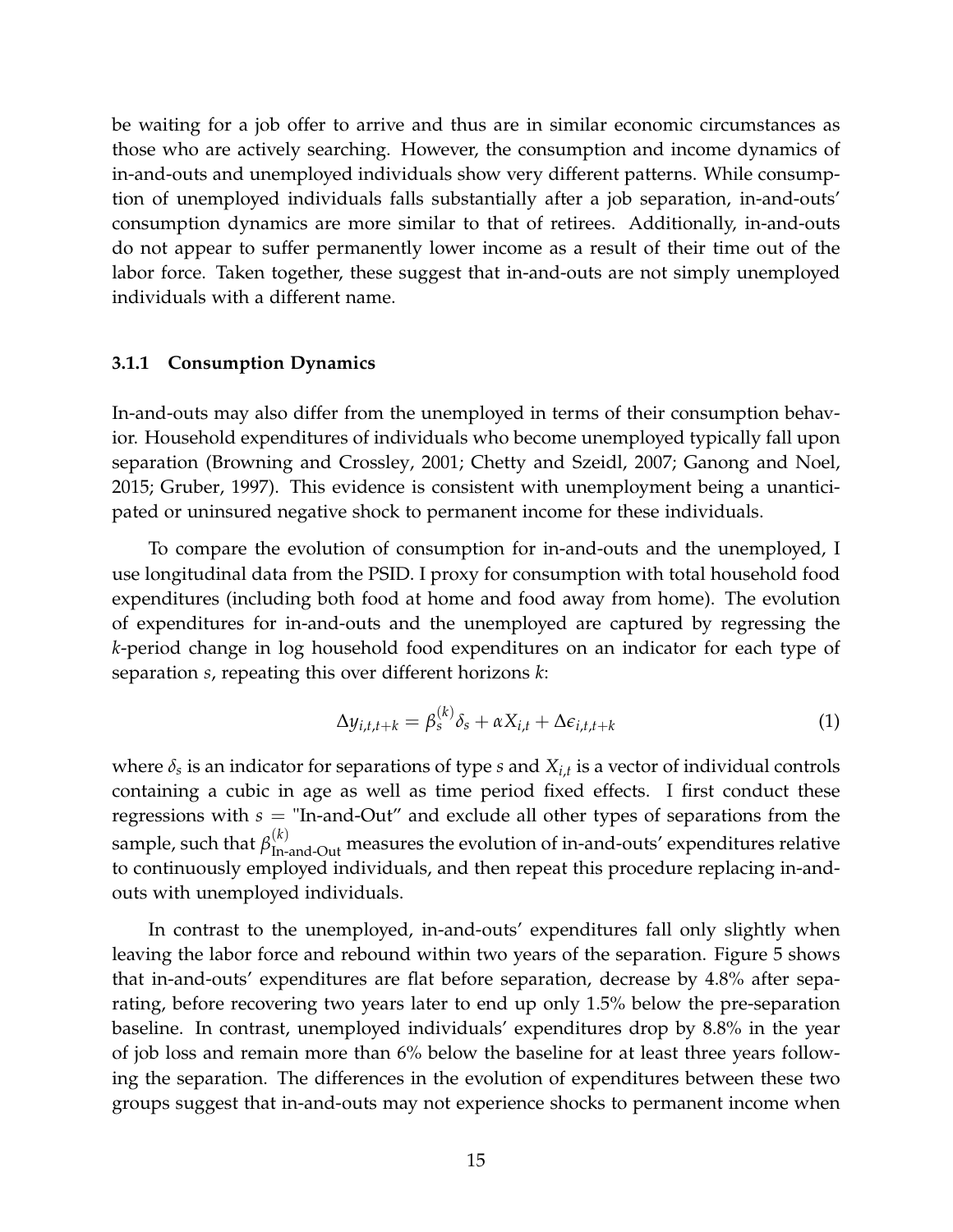

<span id="page-15-0"></span>

Sample: Men in the PSID from 1968–1997. In-and-outs are prime age men employed in year 0, nonparticipating in year 1, and participating again by at least year 2 or 3. Unemployed are prime age men employed in year 0 and unemployed job losers in year 1. Retirees are men ages 62-68 employed in year 0 and nonparticipants after. For each group, I plot the coefficients from estimating equation [1](#page-14-0) over *k* = −2, . . . , 3. Since I control for year fixed effects and a cubic in age, the change in log food expenditures is relative to continuously employed individuals of the same age in the same year. Standard errors are clustered at the individual level. Food expenditure includes food purchased for consumption at home as well as food away from home. I exclude observations with an annual change in log food consumption in excess of 3 to avoid problematic measurement error.

separating from a job, as unemployed individuals do, or alternatively may be insured from the effects of such shocks.

The evolution of in-and-outs' expenditures more closely resembles that of retirees. Figure [5](#page-15-0) also plots the evolution of food expenditures for retirees as a comparison representing a voluntary separation from employment. Retirees cut food expenditures by 4.1% in the first year of retirement, only slightly less than the change for in-and-outs. Even though retirement is voluntary, expenditures may decline if they partially reflect work-related expenses. [Aguiar and Hurst](#page-31-1) [\(2005\)](#page-31-1) show that retirees decrease spending on food away from home, but compensate by spending more time cooking, and as a result total consumption is unchanged. In-and-outs may be decreasing work-related expenses as well when leaving a job, which would imply that their consumption is the same while in and out of the labor force.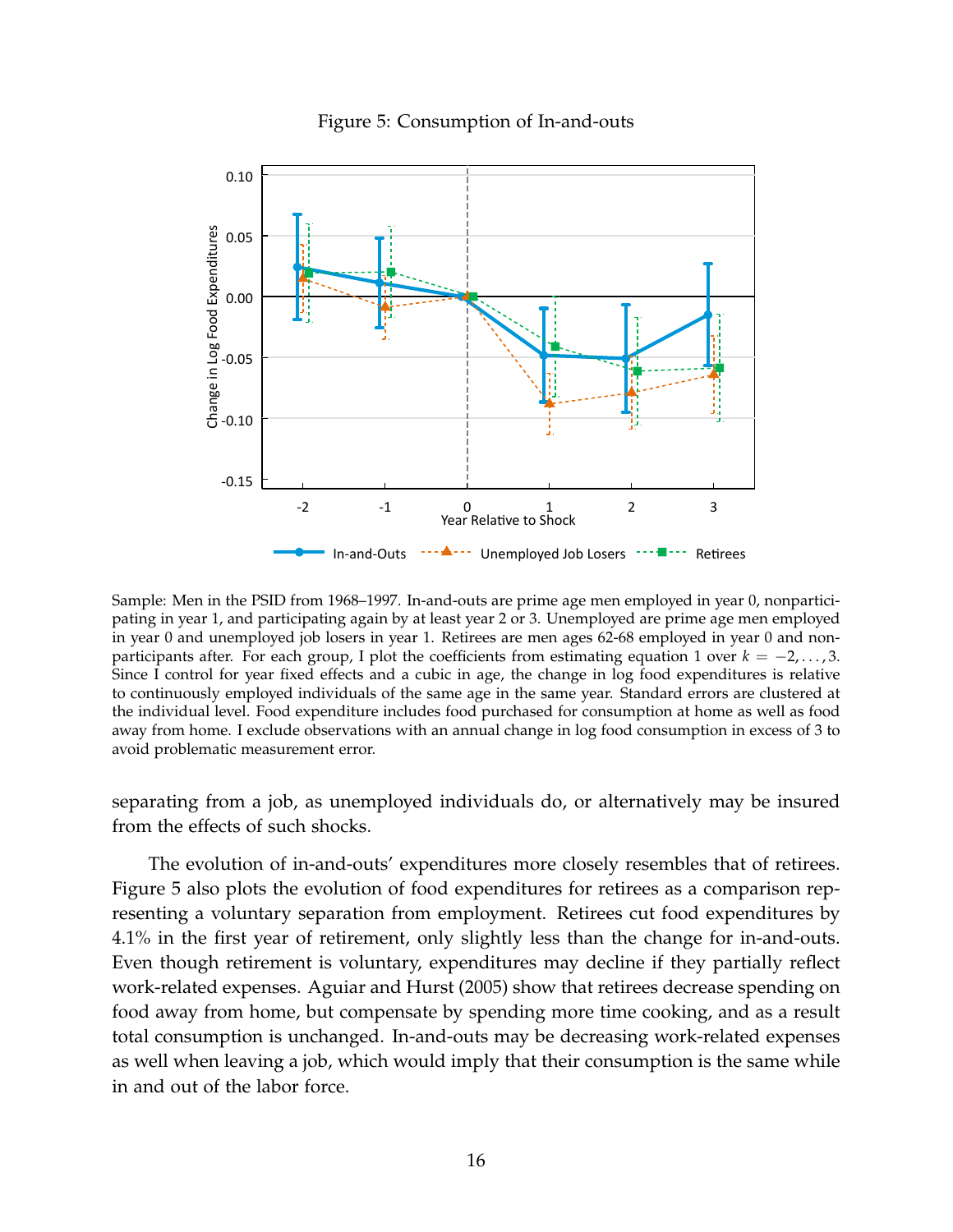#### <span id="page-16-0"></span>**3.1.2 Income Dynamics**

A common consequence of becoming unemployed is a persistent decline in earnings, continuing even after reemployment [\(Davis, Von Wachter et al., 2011;](#page-32-9) [Jacobson, LaLonde](#page-34-13) [and Sullivan, 1993\)](#page-34-13). However, it is not clear that in-and-outs necessarily suffer the same consequences from losing a job. If in-and-outs have job opportunities available, but choose to delay these opportunities while taking a break in between jobs, they may not experience any wage cut.

To determine whether in-and-outs experience similar consequences from joblessness as the unemployed, I examine how in-and-outs' income evolves before and after they leave the labor force. I use the same set of regressions as in equation [1](#page-14-0) above to measure the evolution of personal income for in-and-outs and the unemployed at a monthly frequency in the SIPP. I vary the horizon *k* from -6 to 24 in order to cover a two-and-ahalf-year window around job separation for both groups. As with consumption, I control for a cubic in age as well as time-period fixed effects to estimate the evolution of income for each group relative to their continuously employed peers.

In-and-outs do not appear to suffer the same loss of earnings ability as the unemployed, as shown in Figure [6.](#page-17-1) In fact, not only are in-and-outs' earnings two years after separation above unemployed workers' earnings, they actually catch back up to the earnings of their continuously employed peers. Nearly all of this recovery happens within the first 10 months after job separation, which is when the large majority of in-and-outs have returned to the labor force. In comparison, the earnings of individuals who become unemployed fail to fully recover even two years later and end up about 20% lower relative to their continuously employed peers.

This event study shows that in-and-outs do not face large costs of nonemployment on average, but it may not mean that nonparticipation more broadly has no long-term costs. In-and-outs by definition have returned to the labor force within two years of a separation, which introduces the potential for selection to explain why in-and-outs experience don't experience the same costs as the unemployed. For instance, individuals might experience earnings shocks while out of the labor force, and only the ones with positive shocks return to employment. A necessary condition for selection of this kind to be explaining the result is that reemployment should be unpredictable before the initial job separation, since it will depend on the shocks received while out of the labor force. To test this condition, I use a machine learning algorithm to examine the extent to which reemployment is predictable based only on pre-separation characteristics. I find that reemployment is largely predictable, indicating that selection explains little of the above results. Full details of this analysis and the results are contained in Appendix [D.](#page-46-0)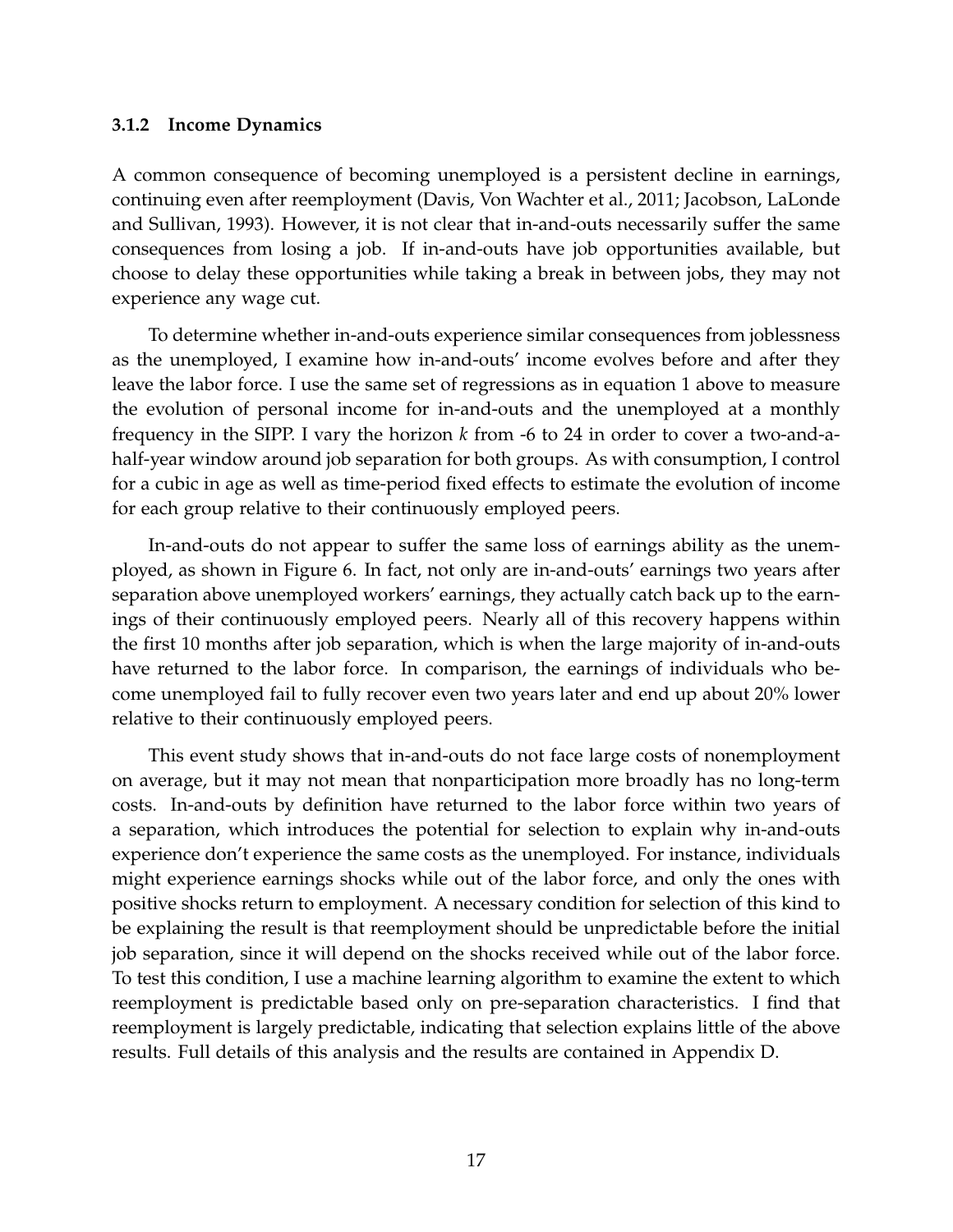

<span id="page-17-1"></span>Figure 6: Personal Income of In-and-outs around Labor Force Transitions

Source: SIPP 1984–2008, men ages 25–54. In-and-outs are employed in month 0, non-participants in month 1, and are employed again by at least month 12. Unemployed job losers are employed in month 0 and fired or laid off but looking for work in month 1 and re-employed by at least month 12. For each group, I plot the coefficients from estimating equation [1](#page-14-0) over  $k = -6, \ldots, 24$ , where  $k$  refers to a monthly frequency. Since I control for year fixed effects and a cubic in age, the change in log personal income is relative to continuously employed individuals of the same age in the same year. Standard errors are clustered at the individual level. Personal income includes labor income, business income, transfers, and other income attributed to the respondent, but not income of other family members.

#### <span id="page-17-0"></span>**3.2 Dropouts**

This section compares in-and-outs and dropouts across a range of different characteristics. The two groups report different reasons for leaving the labor force, show large disparities in terms of health outcomes, and appear in different regions of the country. Taken together, this suggests that these two groups are distinct and represent separate margins of labor supply.

**Reasons for Non-Participation** In-and-outs and dropouts report being out of the labor force for very different reasons. In the CPS, non-participants are asked about their main activity and their reasons for non-participation. I combine these into six mutually exclusive categories and compute the shares of in-and-outs and dropouts who cite each reason, as shown in Table [2.](#page-18-0) Relatively few in-and-outs report being retired, disabled, or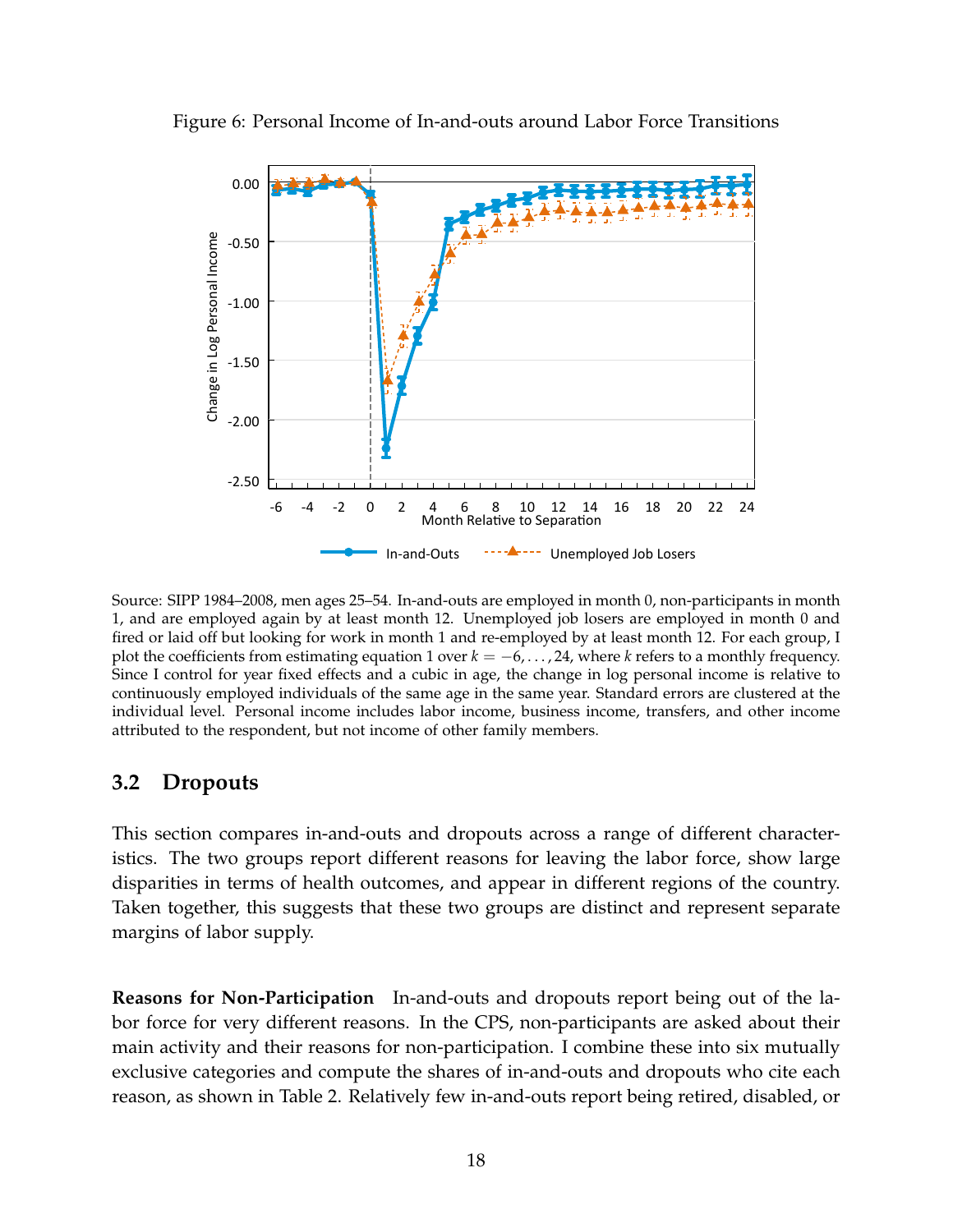<span id="page-18-0"></span>

| Self-Reported Reason        |      | Dropouts In-and-Outs |
|-----------------------------|------|----------------------|
| Disability                  | 74.6 | 24.3                 |
| <b>Sickness</b>             | 0.6  | 3.3                  |
| Retired                     | 10.4 | 5.6                  |
| Taking Care of House/Family | 6.6  | 21.8                 |
| In School                   | 4.9  | 13.9                 |
| )ther                       | 29   | 30.9                 |

Table 2: Reasons for Non-Participation

Source: IPUMS CPS matched longitudinally, 1993–2015. For both dropouts and in-and-outs, I compute the share of individuals within that category who report each reason for non-participation (i.e. shares add to 100% for both dropouts and in-and-outs). Shares are pooled over the whole time period. Nonparticipating individuals are first asked if they are disabled, retired, or other, and, if the latter category, they are asked what their main activity during the reference week was. The reason for non-participation is only available for in-and-outs during months in which they are out of the labor force, overweighting in-and-outs that are out more often, so I reweight these observations to count all in-and-outs equally. All statistics are computed using survey weights.

ill, and these shares have not changed much in the last few decades. Instead, the rise of in-and-outs has all come from non-participants who say they are either in school, taking care of their house or family, or out of the labor force for some other reason. $9\,$  $9\,$  In contrast, the majority of dropouts report that they are disabled and this category accounts for most of the growth of dropouts over the last few decades.

**Quality of Life** In-and-outs report having a higher quality of life than dropouts. Appendix Table [A.1](#page-35-3) shows several measures of quality of life from the American Time Use Survey (ATUS), which has been matched to the monthly CPS to separate in-and-outs from other groups. In-and-outs report a higher level of life satisfaction on a 10-point scale compared to dropouts, averaging  $6.3/10$  $6.3/10$  and  $5.9/10$  respectively.<sup>10</sup> Dropouts also appear to have higher levels of pain and disabilities. A majority of dropouts (61%) report taking some form of pain medication yesterday, compared to 29% for in-and-outs and only 19% for always participators. Dropouts are also much more likely than in-and-outs or always participators to report experiencing physical or cognitive difficulties.

**Geographic Distribution** In-and-outs and dropouts are regionally distinct. Appendix Figure [A.1](#page-36-0) shows the change in participation along each of these margins for all 50 states and DC over the period 1980-2013. The rise of in-and-outs has not correlated with growth of dropouts across states. Dropouts have grown most in states like Kentucky

<span id="page-18-1"></span> $9$ Despite the growth of in-and-outs citing school as the reason for non-participation, the share of in-andouts who are actively attending school is very small and has not risen substantially. I measure attendance in any type of schooling from the CPS October Education Supplement.

<span id="page-18-2"></span><sup>&</sup>lt;sup>10</sup>The 10-point Cantril ladder measure used by the ATUS is described in more detail by [Krueger](#page-34-5) [\(2017\)](#page-34-5).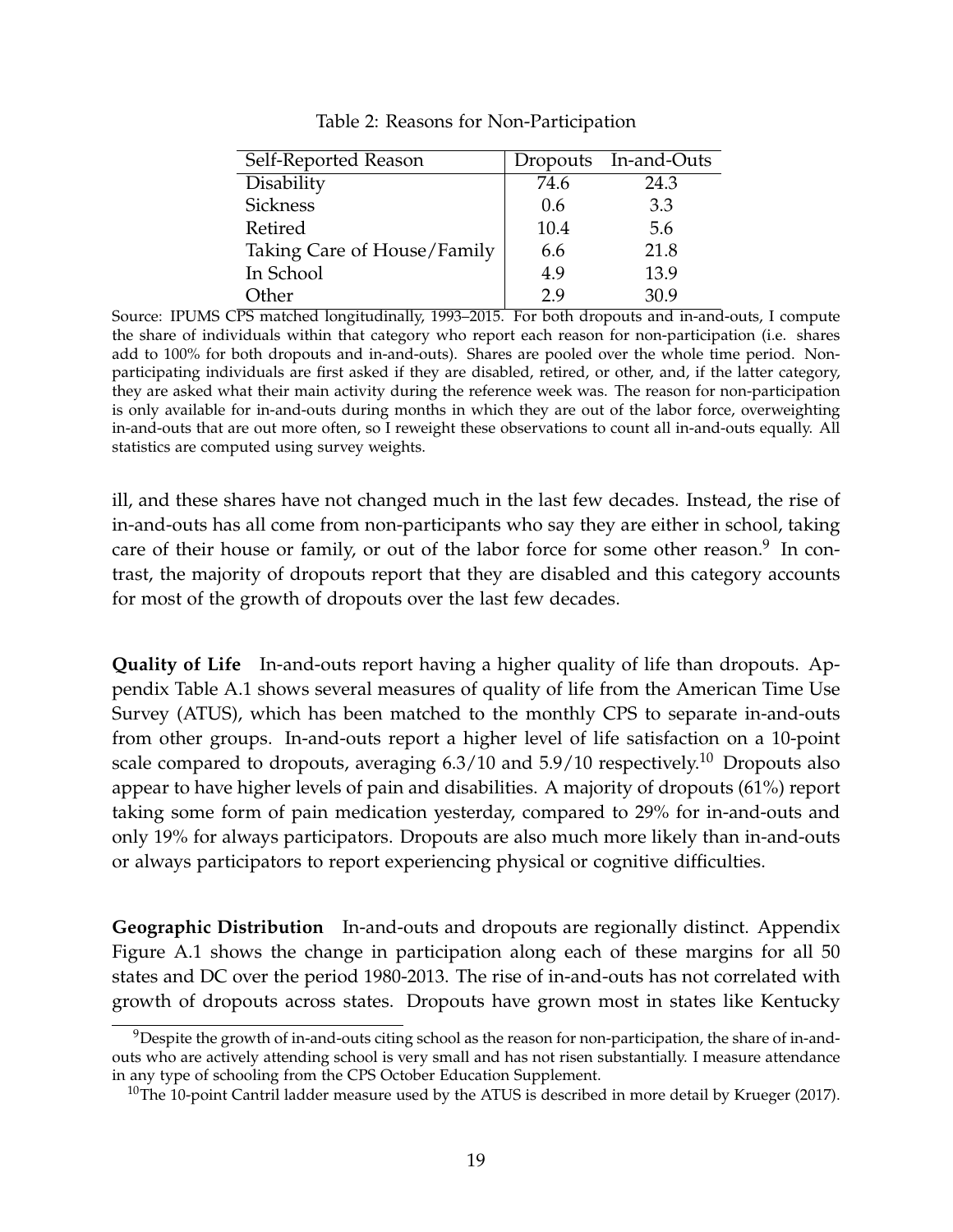<span id="page-19-0"></span>

| Activity             | Hours per Weekday |           | Activity          | Hours per Weekday |           |
|----------------------|-------------------|-----------|-------------------|-------------------|-----------|
|                      | In LF             | Out of LF |                   | In LF             | Out of LF |
| Child Care           | 0.3               | 0.5       | Leisure           | 4.1               | 7.2       |
| Care for Adults      | 0.1               | 0.1       | Watching TV       | 2.7               | 4.5       |
| Education            | 0.3               | 0.5       | Computer Use      | 0.2               | 0.4       |
| Household Activities | 1.1               | 2.1       | Video Games       | 0.1               | 0.2       |
| Personal Care        | 8.7               | 10.0      | Socializing       | 0.5               | 0.7       |
| Health-related care  | 0.0               | 0.3       | <b>Job Search</b> | 0.1               | 0.1       |
| Sleeping             | 8.0               | 9.3       | <b>Working</b>    | 6.6               | 0.1       |

Table 3: Time Use of In-and-Outs While In and Out of the Labor Force

Source: IPUMS American Time Use Survey, 2003–2015, matched to basic monthly IPUMS CPS. Note: Subcategories listed in grey italics. Categories are not exhaustive, so time use may not add to 24 hours. Unemployed in-and-outs have been excluded for comparability. Unemployed in-and-outs have time use similar to men out of the labor force. Each category includes travel time associated with that activity. All statistics are computed using survey weights.

and West Virginia as well as many states in the Rust Belt. Meanwhile, in-and-outs have grown across many different regions of the US, with the largest increases of in-and-outs coming in New Mexico, Alabama, Delaware, and New York. Dropouts appear to be rising most in states that have seen declining opportunities relative to other states over this time period, but no such clear pattern emerges for in-and-outs.

### **3.3 Home Production**

When individuals leave formal employment, one possibility is that they substitute into home production. If in-and-outs are switching between formal work and home production, they may be expending a similar amount of effort when in and out of the labor force.

I construct measures of time spent on different activities from the American Time Use Survey (ATUS) through IPUMS [\(Hofferth, Flood and Sobek, 2017\)](#page-33-9). Since the ATUS is a follow-up survey from the CPS, I can match ATUS responses to individuals' labor force participation during their 8 months in the CPS. This allows me to examine the time use of in-and-outs who are subsequently in the labor force versus out of the labor force at the time of the ATUS interview.

In-and-outs replace time spent on work mostly with additional leisure activities. When working, in-and-outs work an average of 6.6 hours per weekday. Upon leaving the labor force, this time is mainly split between leisure activities (increase of 3.1 hours), sleeping (1.3 hours), and household activities (1.0 hour). In-and-outs do not substantially increase their time spent on child care, care for adults, education, or health-related care. Out of the three-hour increase in leisure, more than two thirds is spent watching TV,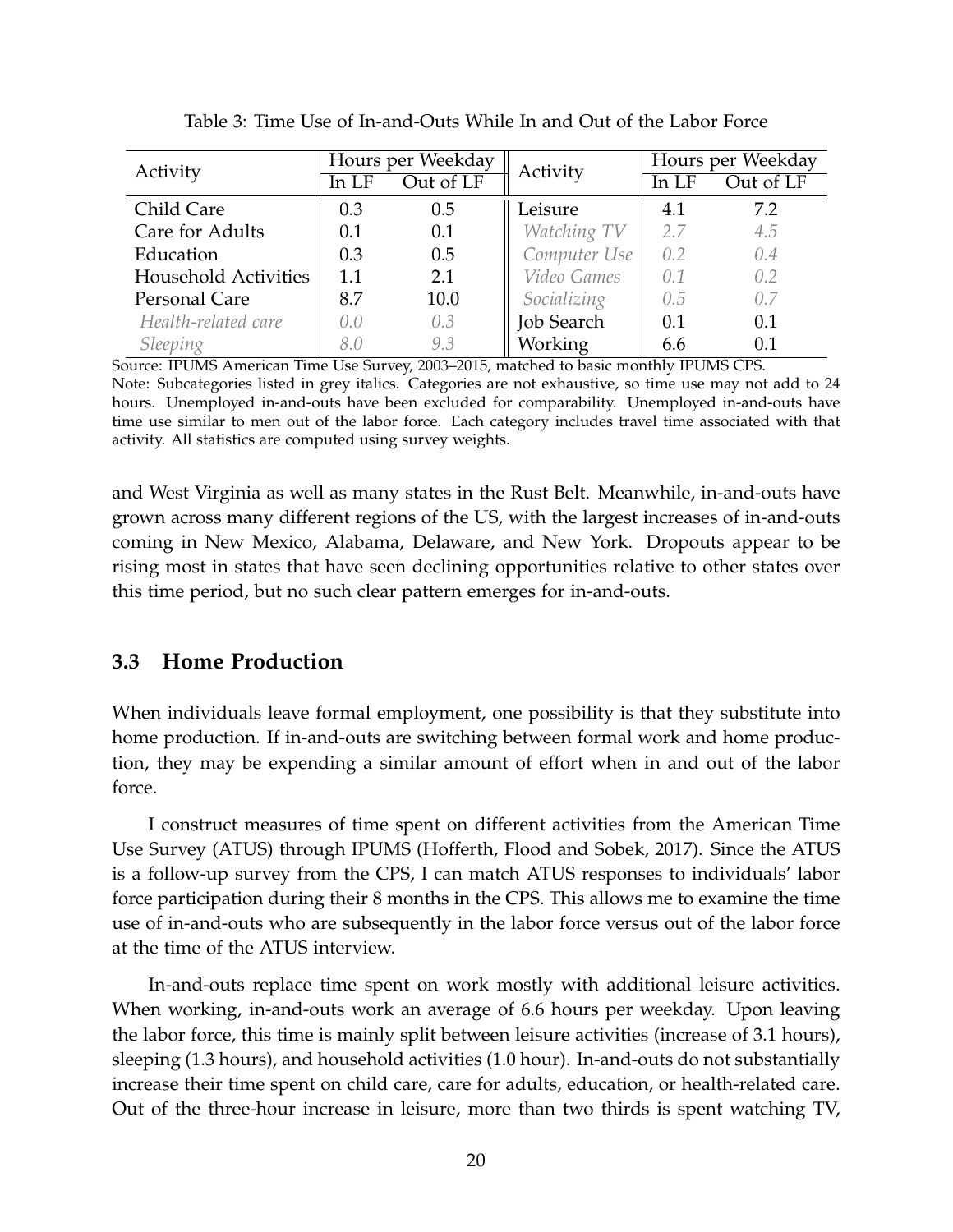bringing total TV watching up to nearly 5 hours per day on average. In-and-outs only slightly increase their time spent on video games when leaving the labor force.<sup>[11](#page-20-0)</sup>

### **4 Determinants of In-and-Outs**

This section presents a framework describing how different forces affect labor supply along the in-and-out margin. The rise of in-and-outs represents a different type of change in labor supply than in classical labor supply models, which focus on the choice of hours per week at the margin. In constrast, in-and-outs appear to adjust lifetime labor supply at the margin through taking short breaks out of the labor force for several months at a time. However, this margin responds to changes in wages and unearned income just as the hours margin does in a classical labor supply model.

Consider an individual choosing whether to work or not at every point in time over some period. The individual also chooses instantaneous consumption subject to an intertemporal budget constraint equating total consumption with total income. For the moment, I assume that the individual does not discount the future and that the individual can save or borrow across periods with no interest. A utility maximizing agent faces the problem:

$$
\max_{c(t),e(t)} \int v_t(c(t),e(t))dt \quad s.t. \int c(t)dt = \int w e(t)dt + Y
$$

where  $v_t(c(t), e(t))$  is the utility function over consumption and labor supply respectively, *w* is the wage the individual faces, and *Y* is the total amount of unearned income. The labor supply choice at each point in time is whether to work or not, i.e.  $e(t) \in \{0,1\}.$ 

For the moment, I additionally make the assumption that utility is additively separable between consumption and labor supply. This implies that the utility function can be written as:

$$
v_t(c(t), e(t)) = u_t(c(t)) - \gamma_t e(t)
$$

where  $\gamma_t$  is the time-varying disutility of labor supply. For simplicity, I assume that the utility of consumption is constant over time, i.e.  $u_t(\cdot) = u(\cdot)$ , which results in a constant consumption path  $c(t) = c$  for the usual reasons.

<span id="page-20-0"></span> $11$ This finding is in contrast to recent results by [Aguiar et al.](#page-31-0) [\(2017\)](#page-31-0), which suggest that declining participation can accompany increasing time spent playing video games. In Appendix [C,](#page-45-0) I decompose the contributions of different restrictions to the divergence between these results, finding that the main reasons for the difference in results are that I focus on in-and-outs as opposed to all non-employed individuals and that I examine a sample of men ages 25–54 instead of men ages 21–30.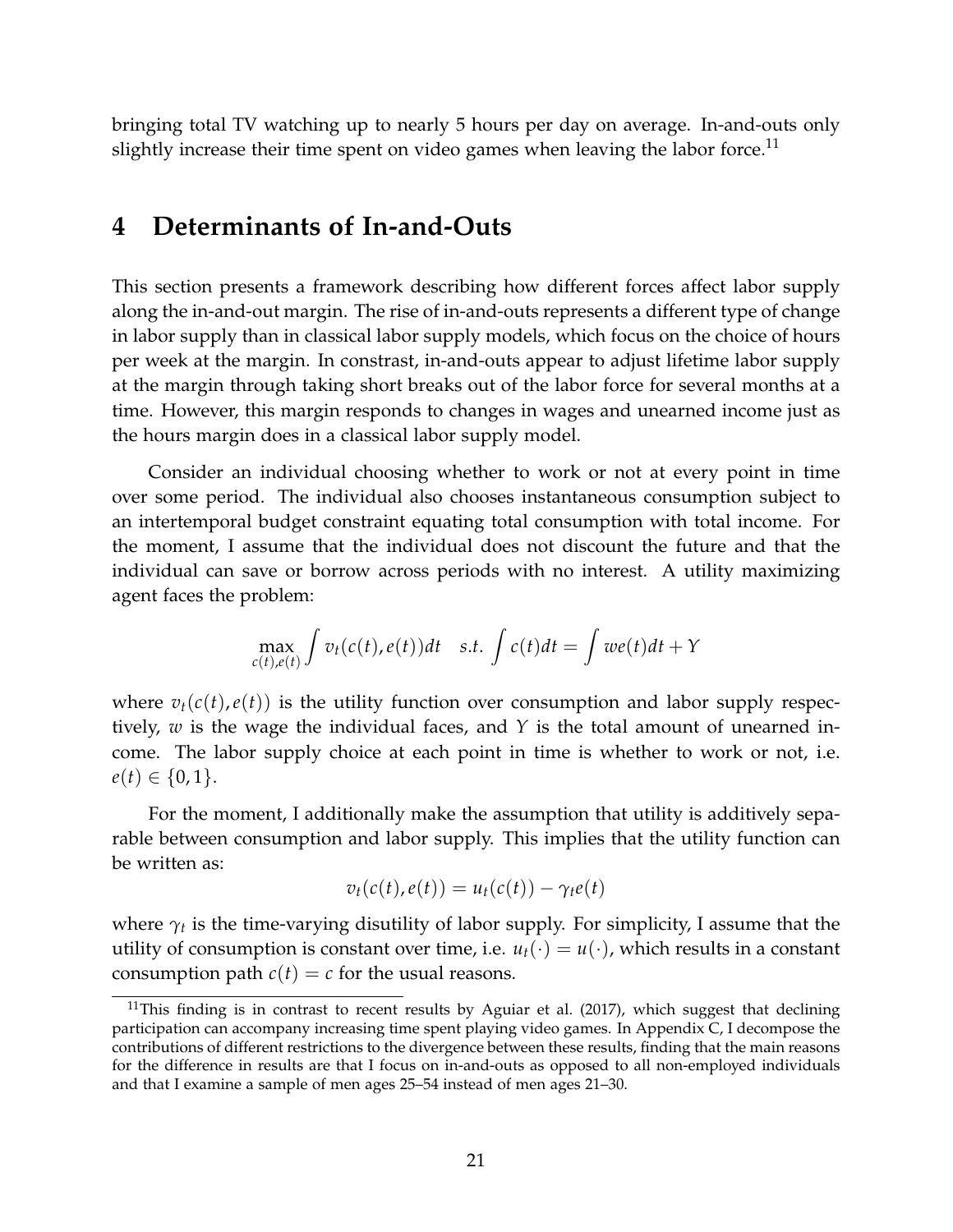It is convenient to recast the problem in terms of the individual choosing the fraction of the period to work in, which I denote by  $n \in [0,1]$ . In-and-outs will have *n* close to, but strictly less than, 1 since they are in the labor force for most periods but have at least one short break out of the labor force. For a given value of *n*, optimizing individuals will choose to work in the fraction *n* of the time period with the lowest disutility of labor  $\gamma_t$ . With this framing, the problem above becomes:

$$
\max_{c,n} u(c) - v(n) \quad s.t. \, c = wn + Y
$$

where  $v(n) = \int_0^n \gamma dF(\gamma)$  is the cumulative disutility of labor over the points in time in which the individual works (with  $F(\gamma)$  as the cumulative distribution of  $\gamma_t$  ordered from smallest to largest).

The first order condition of this model returns a standard result from classical models of labor supply, where individuals equate the marginal rate of substitution with the marginal rate of transformation:

$$
-\frac{v'(n^*)}{u'(c^*)}=w
$$

This condition can be log-linearized around the optimum to examine how changes in wages and consumption affect labor supply *n*:

$$
\tilde{n} = \theta \left[ \tilde{w} - \phi \tilde{c} \right]
$$

where *x*˜ is the percentage deviation of *x* from its steady-state value. The coefficient *θ* represents the Frisch, or consumption-constant, elasticity of labor supply and the coefficient *φ* is the individual's relative risk aversion.

Changes in labor supply may be driven by changes in the returns to work, although this may be attenuated by corresponding changes in consumption. If wages increase holding consumption constant, then labor supply should increase by *θw*˜; however, consumption may increase as well in response to the wage change. As an extreme example, in a case with balanced-growth preferences ( $\phi = 1$ ) and no unearned income ( $Y = 0$ ), consumption will increase in perfect proportion with wages (i.e.  $\tilde{c} = \tilde{w}$ ) resulting in no net effect on labor supply. This is the well-known case where income and substitution effects cancel.

Changes in unearned income may also affect labor supply, but only through effects on consumption. In response to an increase in  $Y$ , consumption rises  $\tilde{c}$  and labor supply falls by  $θφ\tilde{c}$ .

In examining the explanations for the rise of in-and-outs, it is important to distinguish between these two channels. The first channel involves changes in the available wage that stem from changes in labor demand. The second channel, rising unearned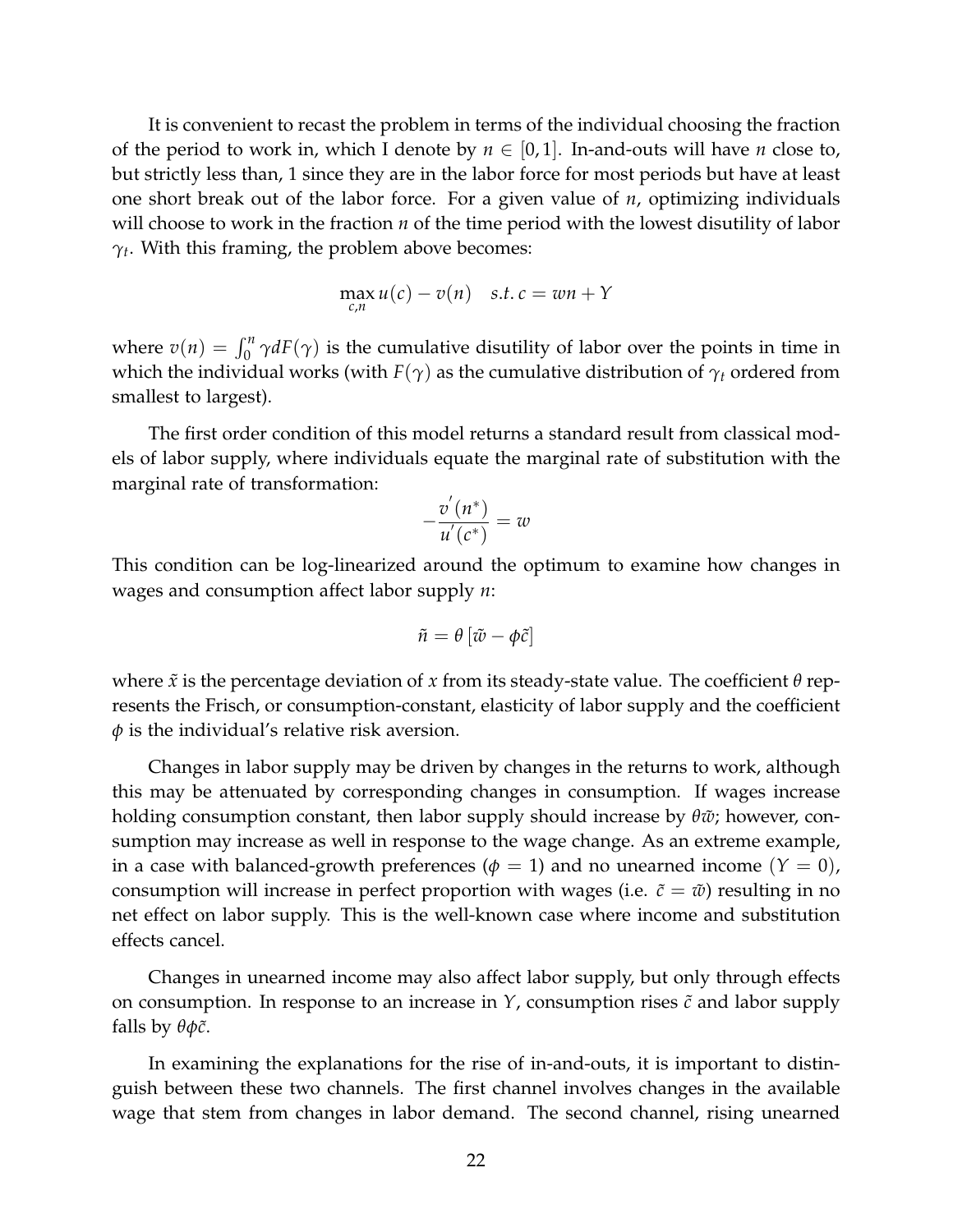income, affects labor supply through altering the marginal rate of substitution.

This framework omits several key factors that may affect real world labor supply. The return to work in reality is affected both by the pre-tax wage as well as the marginal rate of income tax. Additionally, search frictions may further attenuate the returns to work if individuals anticipate that some fraction of their work effort will go to job search instead of formal employment. Individuals may also choose the amount of hours to work at each point in time in addition to the choice of whether to work. I abstract from these elements to focus on the two explanations highlighted above, since none of these factors appear to have a first-order effect.

### **5 The Role of Labor Demand**

The decline of prime age male labor force participation is commonly attributed to diminished labor demand or lower work incentives from taxes and transfers, but this section shows that neither of these forces can explain the rise of in-and-outs. I start by examining the wages available to in-and-outs, since lower wages could induce men to work less, but the rise of in-and-outs appears to have occurred at constant wages. Based on conventional estimates of labor supply elasticities, these changes in wages cannot explain a decrease in participation of the magnitude observed. The rise of in-and-outs has occurred across all industries and occupations, suggesting that this phenomenon is not related to particular types of jobs. Additionally, while wage rigidities can lead labor demand shocks to result in a temporary rise of in-and-outs, these effects disappear in the long-run. Lastly, I show that rising tax rates leading to diminished earnings cannot explain the rise of in-and-outs, neither the explicit income tax rates in-and-outs face nor the implicit tax rates created by receipt of means-tested transfers.

#### **5.1 Wages**

Declining wages could be an important driver of diminished participation among men. Over the last few decades, several forces have emerged that could reduce the available wages for men, including skill-biased technological change, declining manufacturing, and decreased union coverage. Falling wages could induce men to spend less time working and take more time out of the labor force. Additionally, if wages fall to just above mens' reservation wage, small temporary shocks to productivity could lead men to leave the labor force for a short time before returning to work.

Fortunately, I can directly observe the wages of in-and-outs and examine how they have changed over time. I compute real hourly wages from the CPS Outgoing Rotation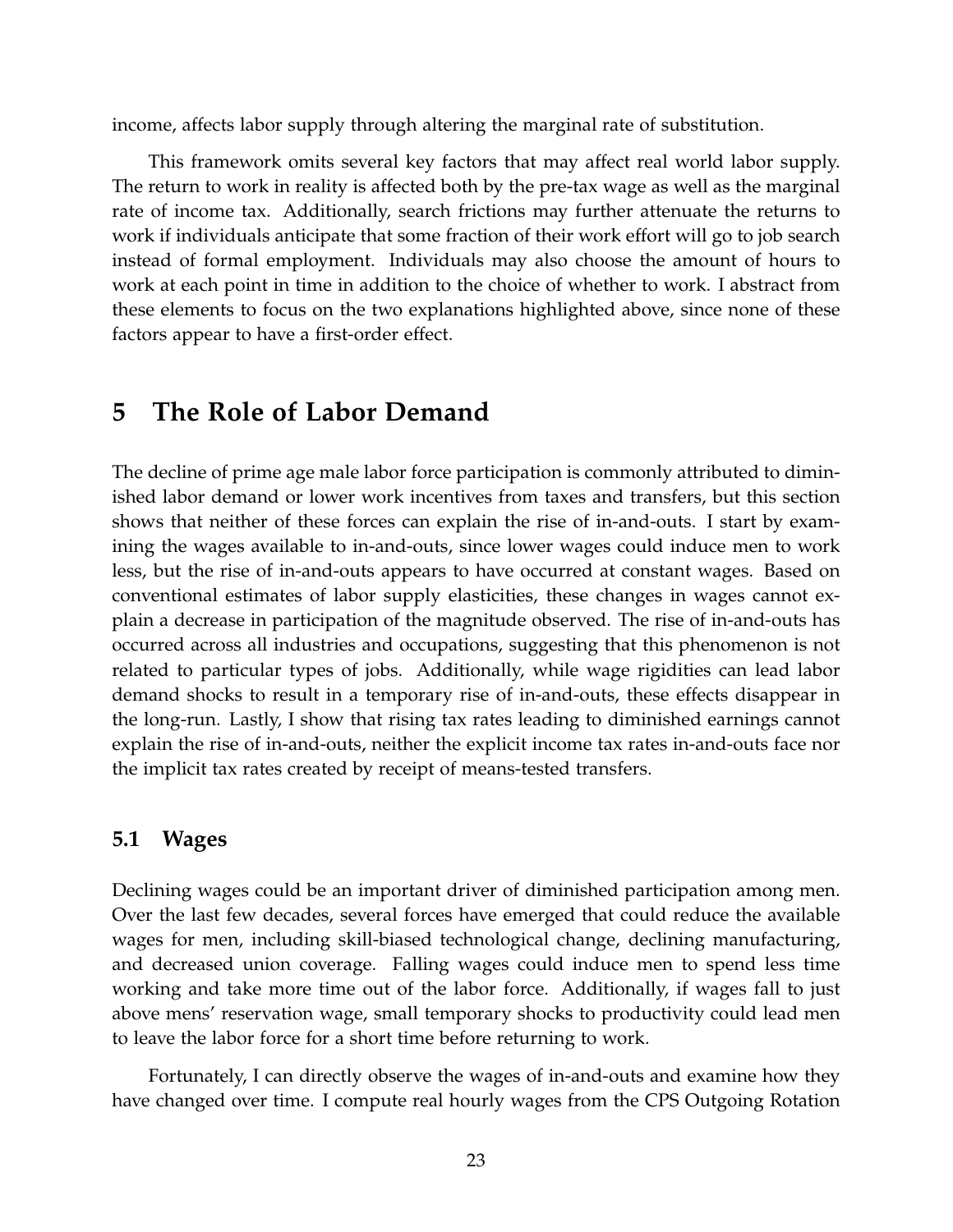<span id="page-23-2"></span>

Figure 7: Wages and Participation Across Skill Levels

Source: CPS men ages 25–54 excluding dropouts, 1977–2015. Individuals are assigned to a wage decile based on the annual wage distribution in their year. For each five-year period, the average participation rate and average real wage are computed for each decile and plotted, pooling individuals across years within the five-year period. Nominal hourly wages are deflated by PCE price index. All statistics are computed using survey weights.

Groups for all prime age men, adjusting for top coding.<sup>[12](#page-23-0)</sup> Wages for some in-andouts are missing if they happened to be out of the labor force during the month of the ORG interview, but since CPS cohorts are randomly selected, this meets the missing-atrandom criterion so dropping these observations will not confound the estimates [\(Rubin,](#page-34-11) [1976\)](#page-34-11).<sup>[13](#page-23-1)</sup> The full details describing how I construct wage data are contained in Appendix [B.](#page-38-1)

Across the skill distribution, participation has fallen holding market opportunities constant. In Figure [7,](#page-23-2) I divide men into wage deciles based on their rank in the annual wage distribution and plot average participation (excluding dropouts) against average wages within each decile, repeating this separately for several eras. In-and-outs have become more common at every wage level, resulting in this curve shifting to the left over time. This shift is more pronounced at the bottom of the skill distribution, where real

<span id="page-23-0"></span> $12$ Nominal wages are deflated by the PCE price index. I impute top-coded wages with the average above the top-code using a log-normal approximation following the method of [Schmitt](#page-34-14) [\(2003\)](#page-34-14).

<span id="page-23-1"></span> $13$ Alternatively, these missing wages can be imputed from the wages of other in-and-outs with similar labor force attachment, but the results are nearly identical under several different imputation strategies.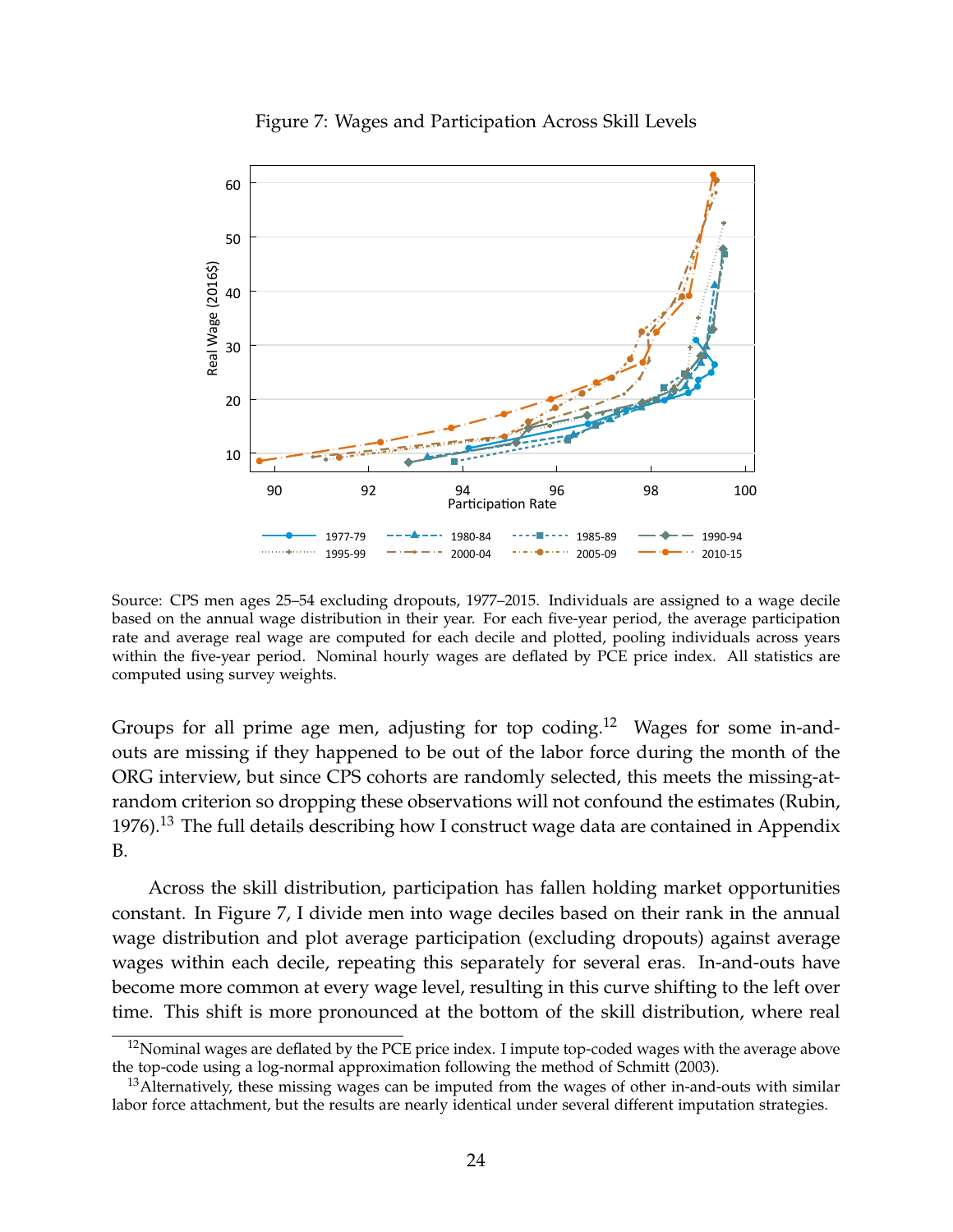wages have slightly declined, but higher skill levels have seen rising in-and-outs as well, even as wages have increased. Although there are some groups that have experienced declining wages, the leftward shift of this curve at every wage level makes it unlikely that changing wages are the main factor responsible for the rise of in-and-outs.

It is worth asking how much of the rise of in-and-outs can be attributed to the observed changes in wages of prime age men. The response of labor supply to changes in wages over the long-run is summarized by the uncompensated, or Marshallian, labor supply elasticity. Given the observed change in wages, the portion of the decline in participation attributable to labor demand can be expressed as

> $\triangle$  log LFPR =  $\epsilon_{l,w}$ Uncompensated Labor Supply Elasticity · <sup>∆</sup> log *<sup>w</sup> p* Change in Real Wages

To measure the uncompensated elasticity, I average estimates of this elasticity from a long literature on male labor supply.<sup>[14](#page-24-0)</sup> The average of these estimates is 0.04, although the estimates range from a minimum of -0.02 to 0.14 at maximum.<sup>[15](#page-24-1)</sup> The elasticities used here measure the response of total labor supply to wages, including both in-and-outs and dropouts. Therefore, these can be thought of as an upper bound for the relevant labor supply elasticity, which would measure the response along the in-and-out margin alone.

Changes in wages explain very little of the rise of in-and-outs. Table [4a](#page-25-0) shows the predicted change in participation implied by the total change in wages and several possible values of the uncompensated labor supply elasticity. Given the 16.6% increase in real wages between 1977 and 2015, the central elasticity estimate from the literature of 0.04 predicts that changes in wages alone would lead to a 0.7% increase in labor supply, or a 0.6 p.p. increase in the participation rate.<sup>[16](#page-24-2)</sup> For higher values of the uncompensated

<span id="page-24-0"></span><sup>&</sup>lt;sup>14</sup>Specifically, I take the elasticity estimates from [Hall](#page-33-10) [\(1970a\)](#page-33-10); [Hausman](#page-33-11) [\(1981\)](#page-33-11); [Pencavel](#page-34-15) [\(1986\)](#page-34-15); [MaCurdy, Green and Paarsch](#page-34-16) [\(1990\)](#page-34-16); [Triest](#page-35-4) [\(1990\)](#page-35-4); [Juhn et al.](#page-34-3) [\(1991\)](#page-34-3); [Ziliak and Kniesner](#page-35-5) [\(1999\)](#page-35-5); [Juhn](#page-34-4) [et al.](#page-34-4) [\(2002\)](#page-34-4); [Pencavel](#page-34-17) [\(2002\)](#page-34-17); [Eissa and Hoynes](#page-32-10) [\(2004\)](#page-32-10); and [Moffitt](#page-34-2) [\(2012\)](#page-34-2).

<span id="page-24-1"></span> $15$ This range is lower on average than the range of labor supply elasticities highlighted in the metaanalyses of [Chetty, Guren, Manoli and Weber](#page-32-11) [\(2013\)](#page-32-11) and [Chetty](#page-32-12) [\(2012\)](#page-32-12), primarily due to the fact that I am focusing on prime age men in the United States, which excludes some of the higher elasticity estimates included in those meta-analyses.

<span id="page-24-2"></span><sup>&</sup>lt;sup>16</sup>The average wage for employed prime age men rose  $16.6\%$  between 1977 and 2015, but this may overstate the rise in potential wages if lower wage individuals are increasingly not employed. When wages of the non-employed are imputed using the procedures outlined in [Juhn](#page-34-0) [\(1992\)](#page-34-0) and [Blau and Kahn](#page-32-13) [\(2007\)](#page-32-13), the increase in overall average real wages falls to 10.6% and 8.7% respectively, suggesting that some selection is occurring. However, when imputing wages of the non-employed using the selection correction of [Heckman](#page-33-12) [\(1979\)](#page-33-12), the increase in average real wages is 39.5% instead. Regardless, under all of these approaches male labor supply would be predicted to grow between 1977 and 2015 using the central elasticity estimate from the literature. More details on the imputation procedures can be found in Appendix [B.](#page-38-1)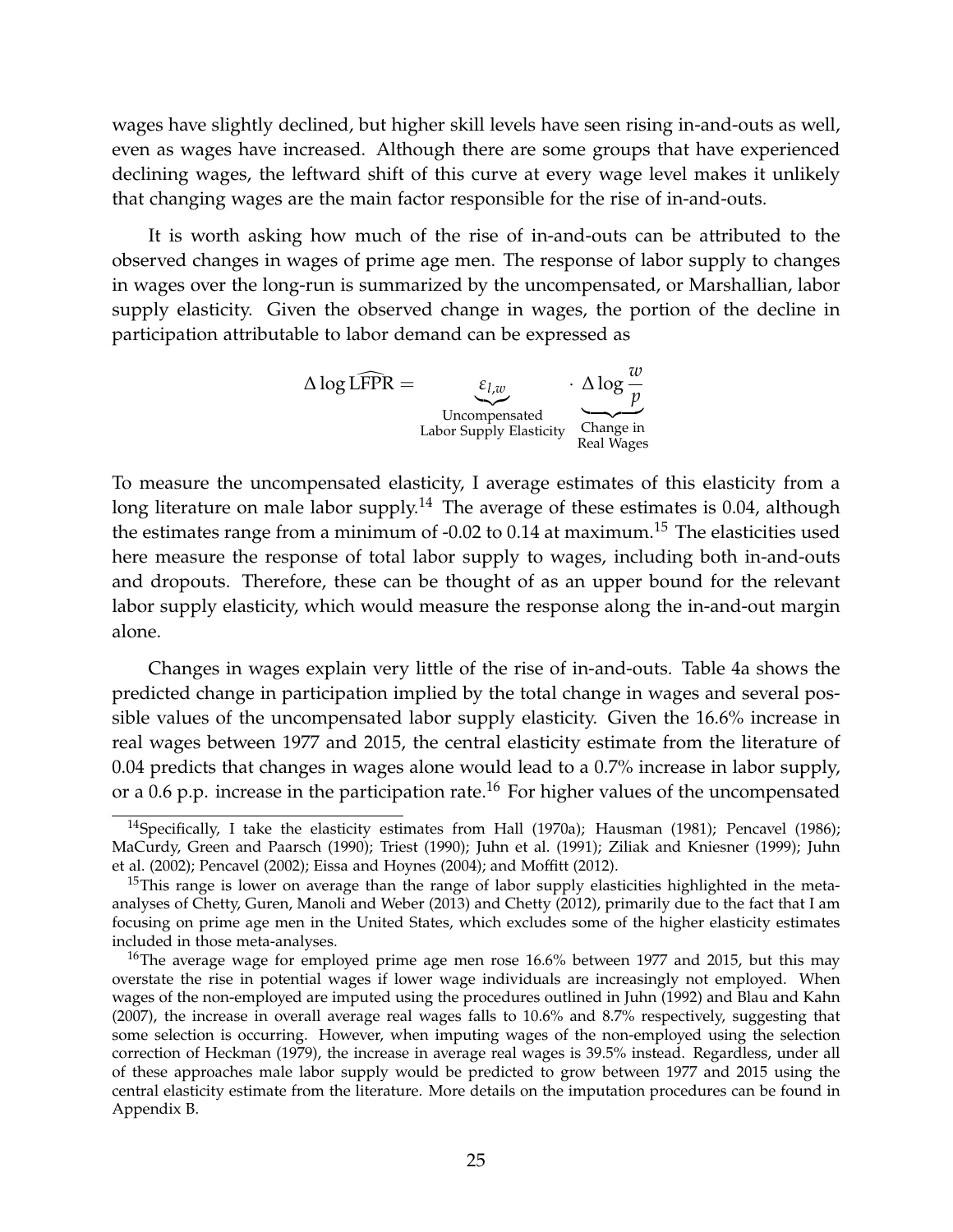<span id="page-25-1"></span>

| (a) Constant Elasticity |                    |                            | (b) Heterogeneous Elasticities |  |  |
|-------------------------|--------------------|----------------------------|--------------------------------|--|--|
| <b>Elasticity Value</b> | $\Delta\text{LFP}$ | <b>Elasticities Source</b> | ALFP                           |  |  |
| 0.04                    | 0.63               | Juhn, Murphy, Topel (1991) | 1.06                           |  |  |
| $-0.05$                 | $-0.78$            | Pencavel (2002)            | $-3.05$                        |  |  |
| 0.0                     | 0.00               |                            |                                |  |  |
| 0.1                     | 1.56               |                            |                                |  |  |
| 0.2                     | 3.13               |                            |                                |  |  |

<span id="page-25-0"></span>Table 4: Contributions of Changing Wages to Participation Decline, 1977–2015

Source: CPS men ages 25–54, 1977–2015. Predicted percent change in LFP is computed by multiplying the observed change in average wages by the given elasticity, which is then converted into the predicted percentage point change in LFP, which is reported above. For the heterogeneous elasticity calculations, this procedure is conducted separately for each decile of the wage distribution and the resulting predictions are aggregated to form an estimate of the overall predicted change. Wage changes are computed using survey weights.

elasticity an even larger increase in participation would be predicted. Only under a negative elasticity, indicating that income effects are substantially larger than substitution effects, would the observed changes in wages predict a decline in labor supply.

Table [4b](#page-25-1) relaxes the assumption of an identical labor supply elasticity for every individual, allowing elasticities to vary across the skill distribution. I take estimates of the elasticities at different skill levels from [Juhn et al.](#page-34-3) [\(1991\)](#page-34-3) and [Pencavel](#page-34-17) [\(2002\)](#page-34-17). I assign individuals to skill deciles based on their rank in the annual wage distribution and compute the change in average wages within each skill decile. Multiplying this change in wages by the elasticity for the decile and aggregating yields an estimate of the overall predicted change in participation. Using the elasticity estimates of [Juhn et al.](#page-34-3) [\(1991\)](#page-34-3), I estimate that the participation rate would have risen by 1.06 p.p. between 1977 and 2015, due to a small decline in participation for the lower half of the skill distribution being more than offset by an increase in participation among the top half.<sup>[17](#page-25-2)</sup> In contrast, the elasticities estimated by [Pencavel](#page-34-17) [\(2002\)](#page-34-17) imply a net reduction in participation of 3.05 p.p. over this time period, mainly driven by large income effects among the top two deciles. Neither of these approaches matches the observed pattern of rising in-and-outs across deciles, with in-and-outs rising among every wage decile and larger increases at the bottom end of the distribution.

<span id="page-25-2"></span> $17$ This calculation uses average wages among employed prime age men without imputing wages to the non-employed. If wages are imputed using the methods of [Juhn](#page-34-0) [\(1992\)](#page-34-0) and [Blau and Kahn](#page-32-13) [\(2007\)](#page-32-13), the predicted changes are reduced to 0.45 p.p. and -0.45 p.p. respectively as both of these methods estimate larger declines in wages among the bottom half of the skill distribution relative to the no-imputation baseline. If wages are imputed with the selection correction of [Heckman](#page-33-12) [\(1979\)](#page-33-12), the predicted change rises to 4.7 p.p. instead as wages are estimated to have risen among the bottom half of the distribution. More details on the imputation procedures can be found in Appendix [B.](#page-38-1)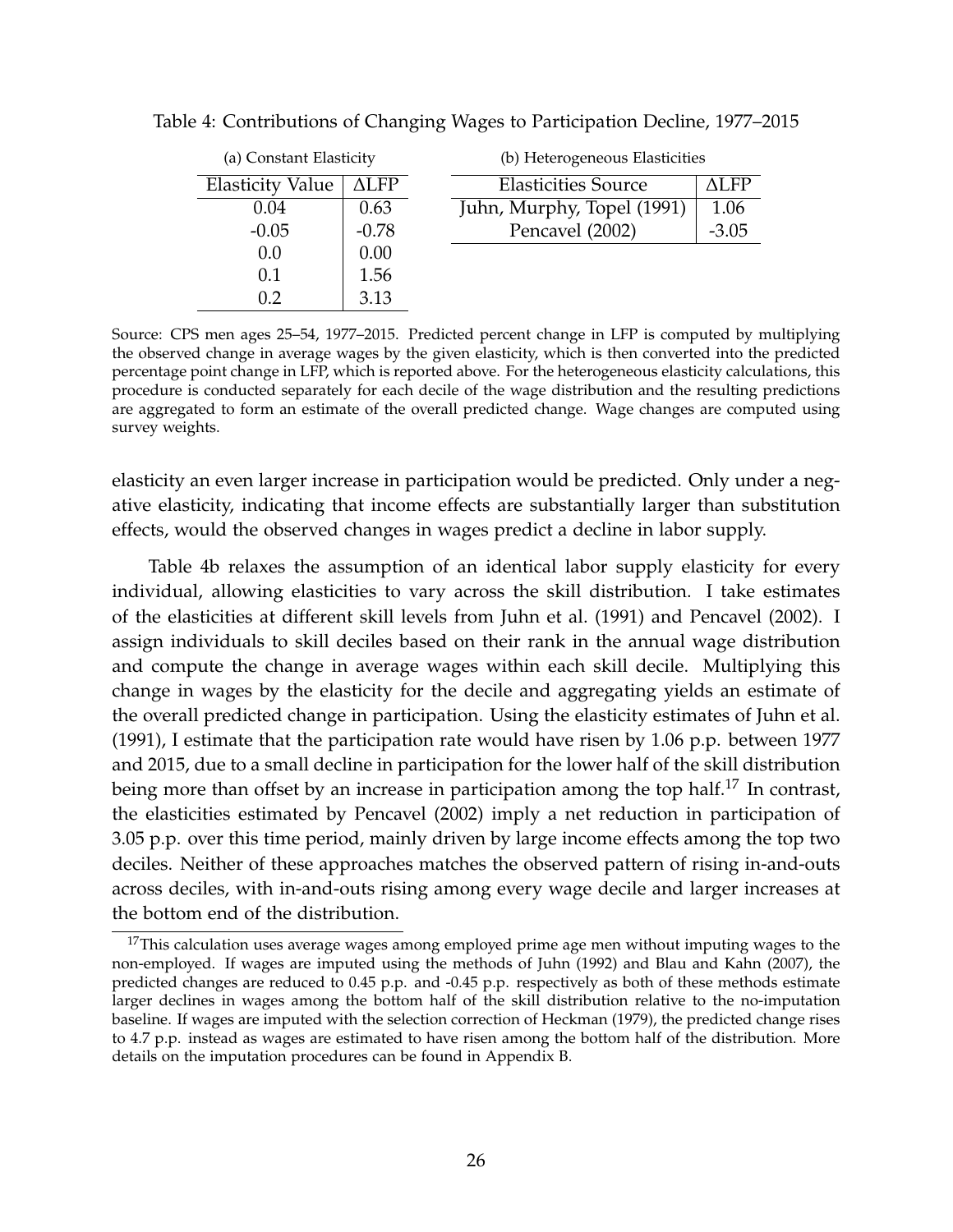|                            | $\Delta$ In-and-Outs, |  |  |
|----------------------------|-----------------------|--|--|
| Occupation Group           | 1980-2015 (p.p.)      |  |  |
| <b>High Abstract Tasks</b> | 2.2                   |  |  |
| <b>High Routine Tasks</b>  | 3.7                   |  |  |
| <b>High Manual Tasks</b>   | 37                    |  |  |

<span id="page-26-0"></span>Table 5: Rise of In-and-Outs Across Occupations

Source: IPUMS CPS, 1980–2015. In-and-outs are defined as men ages 25–54 with between 1 and 7 months in the labor force out of 8 total. Individuals are categorized to occupations based on the occupation of their job when they are employed. Individuals who are not employed in any of their 8 CPS responses are excluded. For task content groups, I take occupations in the highest third of task content for each task type, where task content is measured as in Autor, Levy, & Murnane (2003). For each occupational category, I report the change in the share of individuals within that category who are in-and-outs between 1980 and 2015. All statistics are computed using survey weights.

### **5.2 Industries and Occupations**

The increase of men cycling in and out of the labor force has happened in every industry, despite large differences in how industries have evolved over this time period. I take inand-outs in the CPS and categorize them based on the industry (or industries) they work in while they are employed. Appendix Table [A.2](#page-37-0) shows the change in the share of employment made up by in-and-outs within each industry from 1980 to 2015. All industries have seen at least some increase in the share of in-and-outs and across most industries the shares of in-and-outs have risen between 3 and 7 p.p. over this time period. Industries with very different types of jobs have nonetheless seen similar increases in in-and-outs, as well as industries on different trajectories. The common growth of inand-outs across a wide array of industries with different work patterns and different prospects for the future suggest that the rise of in-and-outs may not be strongly related to characteristics of jobs.

In-and-outs have grown as a share of many different types of occupations. Table [5](#page-26-0) shows the change in the in-and-out share of employment among occupations involving different types of tasks. Among occupations with high abstract task content, the in-andout share has risen by 2.2 p.p., only slightly less than the 3.7 p.p. seen in high routine and manual task occupations. Appendix Table [A.3](#page-37-1) further shows that in-and-outs have risen across six major groups of occupations, providing more evidence against the notion that the rise of in-and-outs is related to particular types of jobs. Since the rise of in-and-outs has occurred similarly across many different types of jobs, this suggests that changes in labor demand are unlikely to explain most of the rise of in-and-outs.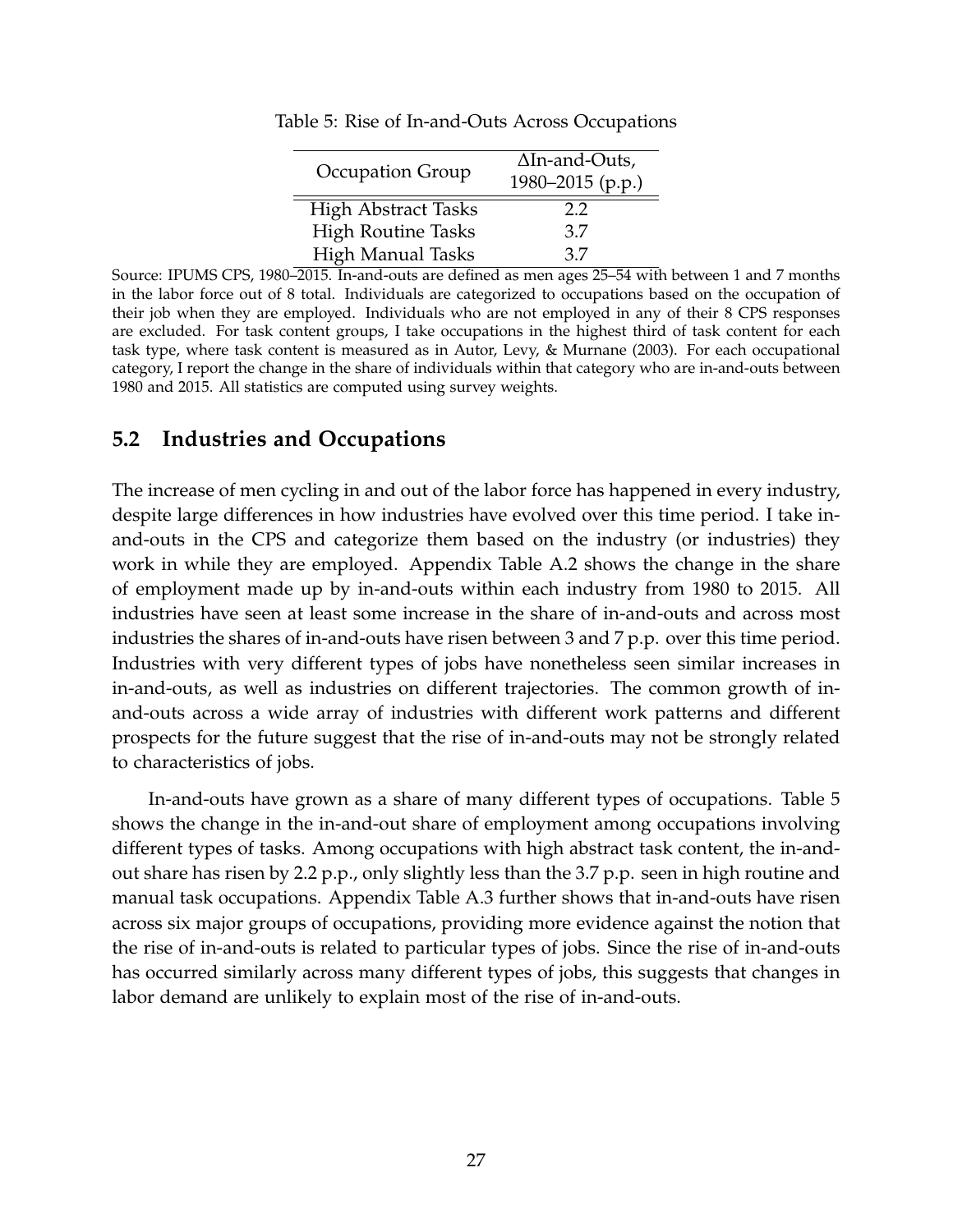#### **5.3 Shocks to Employment Opportunities**

Changing labor demand could alternatively result in lower opportunities for employment without changing wages. For example, if wages are rigid, a fall in productivity may induce employers to ration jobs, which would result in fewer men being employed without a drop in wages. [Blanchard and Katz](#page-32-14) [\(1992\)](#page-32-14) provide evidence that regional labor demand shocks produce responses in employment and wages consistent with this pattern, although changes in participation in response to these shocks are found to be largely temporary.

I test the contribution of this force using regional shocks to labor demand. Shocks may have long-term effects on participation, which are captured by using an event study design to examine responses to shocks over a long horizon. I regress the change in the in-and-out share over different horizons on shocks to employment and controls:

<span id="page-27-2"></span>
$$
\Delta \text{In-and-Outs}_{s,t,t-k} = \beta^{(k)} \Delta E_{s,t,t-1} + X_{s,t} + \epsilon_{s,t}
$$
 (2)

I repeat this regression for values of *k* between -4 and 5 to examine the response of inand-outs to employment shocks in the five years before and after the shock. State-level in-and-out shares are computed from the CPS, and state-level employment growth is taken from the Quarterly Census of Employment and Wages (QCEW).<sup>[18](#page-27-0)</sup> In the baseline, I control for time fixed effects alone, but since I conduct the regression in differences, this implicitly controls for state fixed effects as well. Standard errors are clustered at the state level.

To avoid potential endogeneity of employment changes, I instrument for the actual employment growth with predicted employment growth based on industry composition.[19](#page-27-1) I construct the predicted change in state *s* and year *t* by combining national growth rates of industries *i* with lagged local industry shares:

<span id="page-27-3"></span>
$$
\Delta \hat{E}_{s,t,t-1} = \sum_{i} (\log E_{-s,i,t} - \log E_{-s,i,t-1}) \cdot \frac{E_{s,i,t-3}}{E_{s,t-3}}
$$
(3)

<span id="page-27-0"></span> $18$ The QCEW employment count includes jobs worked by non-prime-age-men. One concern could be that prime age men are not affected by general shocks to labor demand, making this a poor measure of labor demand for prime age men. However, employment of prime age men as measured by the CPS responds one-for-one to shocks to QCEW employment, allaying this concern. Another data source, the Quarterly Workforce Indicators (QWI), allows one to break out prime age male employment by state and industry separately, but unfortunately many of these data points are censored for confidentiality purposes and so this data source produces very noisy estimates. For this reason, I present estimates based on the QCEW data series.

<span id="page-27-1"></span> $19$ I use the approach of [Bartik](#page-32-15) [\(1991\)](#page-32-15) and [Blanchard and Katz](#page-32-14) [\(1992\)](#page-32-14) to compute predicted employment growth, but this is similar to using local industry shares directly as instruments [\(Goldsmith-Pinkham,](#page-33-13) [Sorkin and Swift, 2017\)](#page-33-13).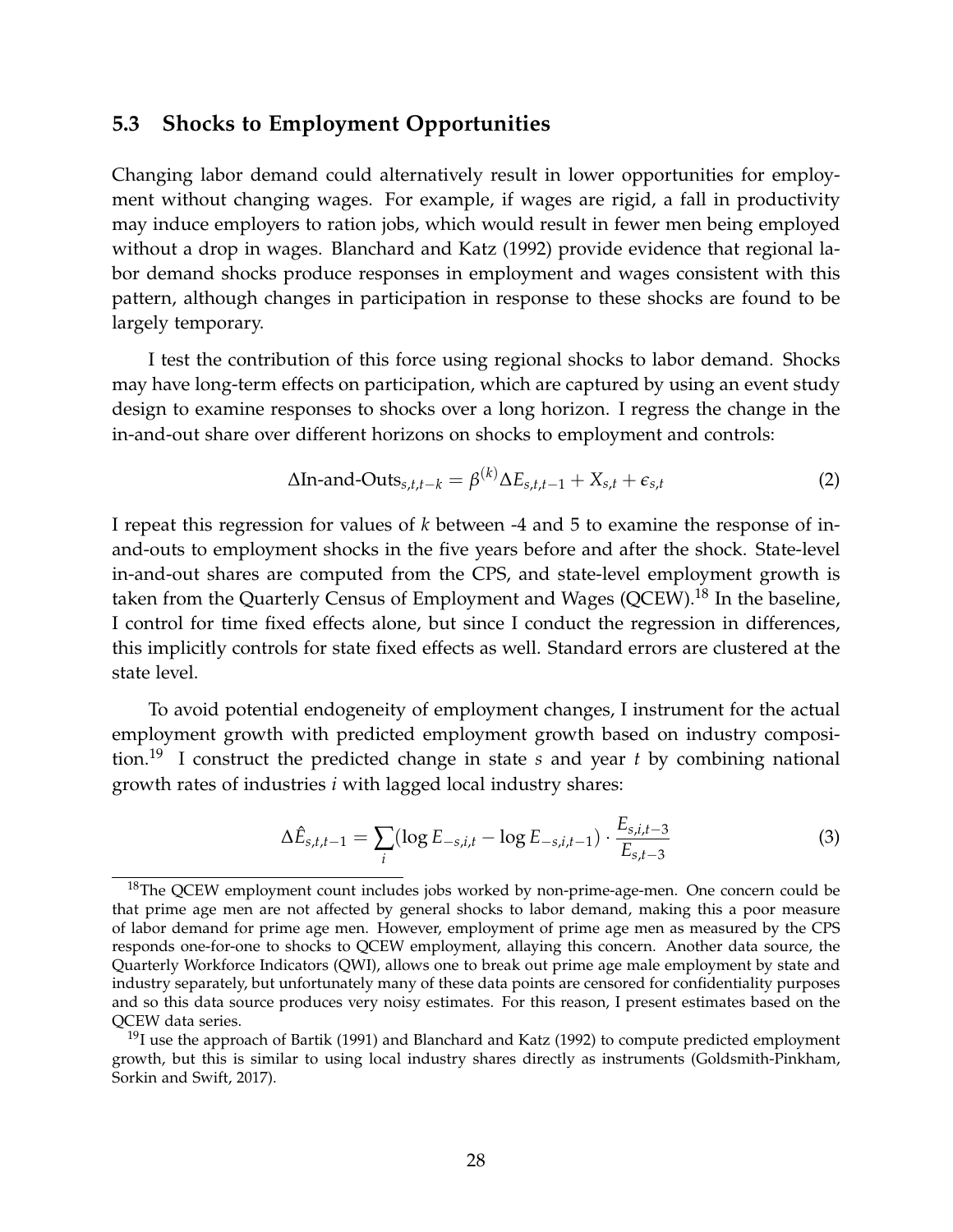Figure 8: Response of In-and-Out Share to Labor Demand Shock

<span id="page-28-0"></span>

Source: State-level in-and-out share computed from IPUMS CPS using survey weights. Employment and Bartik instrument computed from QCEW. Using equation [2,](#page-27-2) the change in the state-level in-andout share over a horizon *k* is regressed on the growth rate of employment instrumented with a Bartik measure of predicted employment growth. By plotting the coefficients *β* (*k*) , this traces out the impact of an exogenous 1% increase in state-level employment on the in-and-out share. The Bartik measure is computed as described in equation [3](#page-27-3) using a leave-one-out procedure. The first stage F statistic is above 10 for every horizon.

By using national growth rates excluding state *s* to predict the change in employment in state *s*, this avoids mechanical correlation between predicted and actual employment growth. I take data on employment by state and industry from the QCEW.

Employment shocks appear to have little effect on temporary non-participation in the form of in-and-outs. Figure [8](#page-28-0) plots the  $\beta^{(k)}$  coefficients from the regression above to show the dynamic response of in-and-outs around a positive 1% shock to employment growth. Immediately after the shock, the in-and-out share appears to drops slightly by 0.08 p.p., although a response of zero cannot be ruled out. The immediate response does not seem to be very persistent, though, as the in-and-out share appears unchanged five years after the shock. The confidence intervals rule out an increase or decrease of more than 0.2 p.p. in the five years after a 1% employment shock. This indicates that shocks to labor demand holding wages constant explain little to none of the rise of in-and-outs.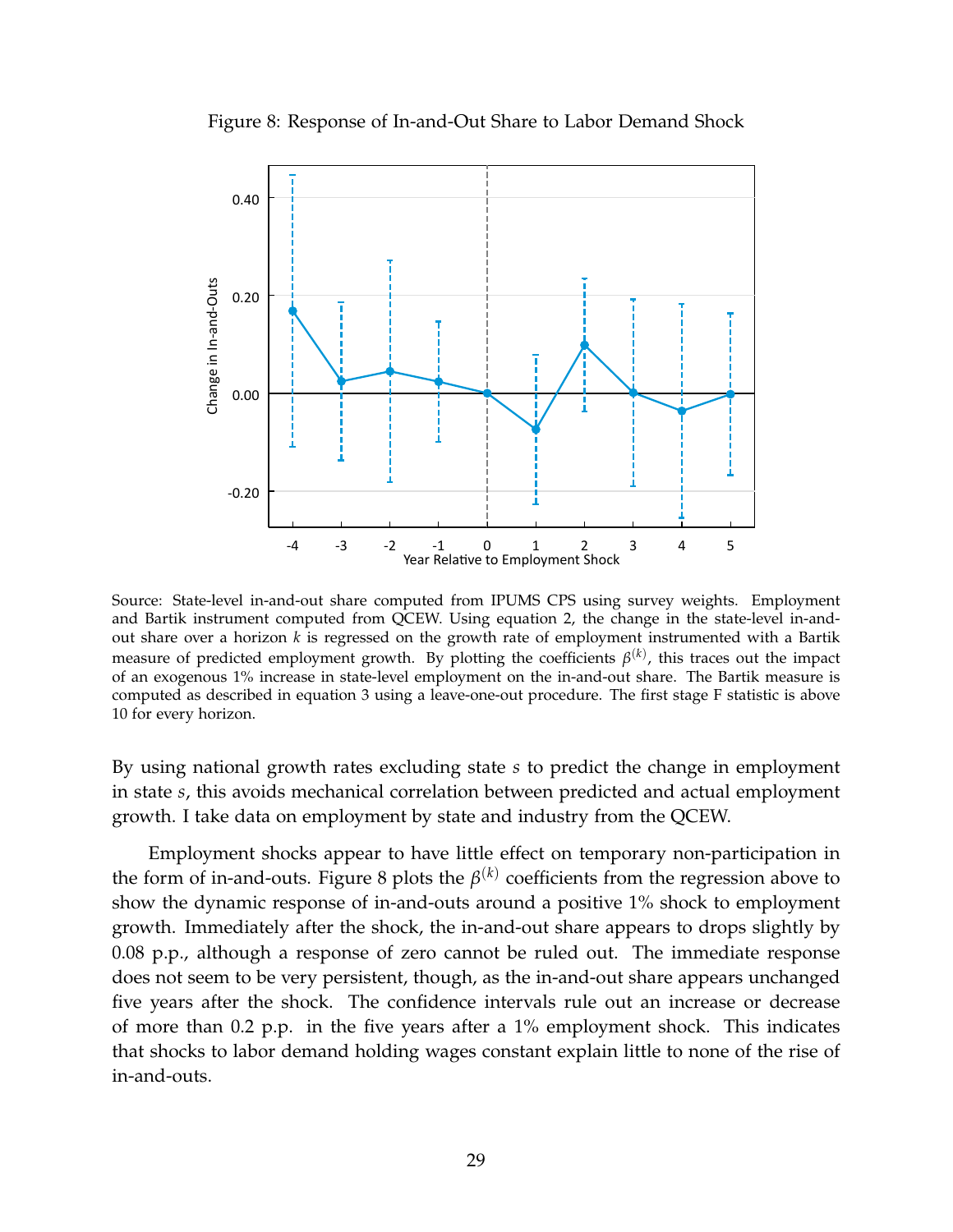#### **5.4 Taxes & Transfer Programs**

Changes in taxes and transfer programs can have significant effects on labor force participation. Increases in marginal tax rates reduce the returns to work and could result in men taking more time out of the labor force. This applies both to explicit marginal tax rates from income taxes as well as the implicit marginal tax rates from means-tested transfers phasing out. Some programs, such as Social Security Disability Insurance (SSDI), phase out completely when a recipient rejoins the labor force. Prior work has documented increases in the tax rates faced by US households, which could result in lower labor force participation [\(Mulligan, 2002\)](#page-34-18).

Between the late 1980s and 2015, income tax rates have actually declined somewhat for prime age men. Using a sample from the Basic CPS matched to income information from the March CPS Supplement and taxes computed from NBER's TAXSIM calculator, I estimate the distribution of income tax rates faced by prime age men, including federal, state, and payroll taxes.<sup>[20](#page-29-0)</sup> Appendix Figure [A.2](#page-38-2) shows that average tax rates for in-andouts have fallen by nearly half over this period, from slightly more than 15% in the late 1980s to around 10% in 2015, while marginal tax rates are roughly constant at around 25% or perhaps slightly declining. Tax rates are countercyclical due to a progressive tax code; as incomes fall during recessions, tax rates fall accordingly. Beyond the cyclical variation, both average and marginal tax rates exhibit steady downward trends. On the whole, income tax rates for in-and-outs fell substantially over this time period, implying that the rise of in-and-outs cannot be attributed to rising income tax rates.

In-and-outs have been largely unaffected by changes to Social Security Disability Insurance (SSDI) program, one of the largest cash-based transfer programs. Partially due to changes in SSDI eligibility policies, the number of SSDI beneficiaries has risen dramatically in the last several decades, nearly tripling between 1980 and 2015. This program imposes very large implicit marginal tax rates for recipients, since eligibility for the program expires when a worker becomes re-employed, causing some to attribute declining prime age male labor force participation to changes in this program [\(Autor](#page-32-3) [and Duggan, 2003\)](#page-32-3). While this may have contributed to the increase of dropouts, it cannot explain the rise of in-and-outs. Fewer than 7% of in-and-outs live in a household receiving any SSDI benefits in the March CPS. Additionally, most in-and-outs are not out of the labor force long enough to apply for benefits, have their case examined, and start receiving benefits before rejoining the labor force.

Furthermore, most in-and-outs receive no cash-based transfers of any kind. Using data from the Survey of Income and Program Participation (SIPP), I investigate the share of prime age men living in families that receive any means-tested cash transfers, including General Assistance, Supplemental Security Income, Temporary Assistance for

<span id="page-29-0"></span> $^{20}$ More details on the construction of these tax rates are available in Appendix [B.](#page-38-1)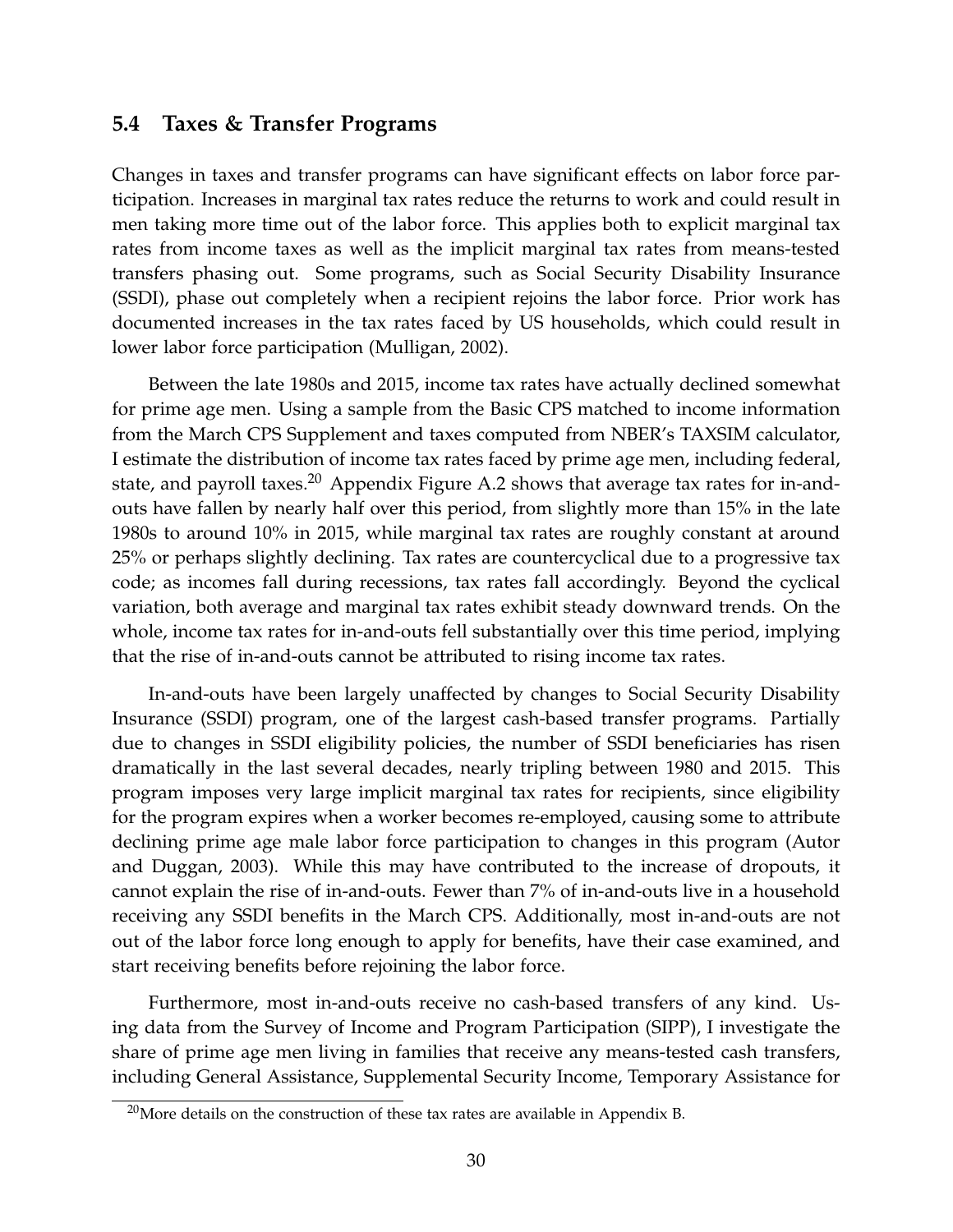<span id="page-30-0"></span>

Figure 9: Transfer Receipt by Labor Force Participation Category

Source: SIPP men ages 25-54. Transfer receipt is computed on a monthly basis. Individuals are denoted as receiving a particular form of transfers in a month if anyone in their family reports receiving this form of transfers. The category of "Any Transfers" includes in-kind transfers and means-tested cash-based transfers. All statistics are computed using survey weights.

Needy Families, and other programs. Figure [9](#page-30-0) shows that less than 10% of in-and-outs' families received any income from means-tested cash transfers, compared to nearly 40% for dropouts. Prior work has pointed out that the SIPP may suffer from underreporting of participation in some of these programs [\(Meyer, Mok and Sullivan, 2015\)](#page-34-19), but even if the true rate were double the measured rate, more than 80% of all in-and-outs would be receiving no transfer income.

In-and-outs are also unlikely to be receiving in-kind transfers, such as food stamps or Medicaid. While nearly half of dropouts receive Medicaid benefits, as shown in Figure [9,](#page-30-0) only about 10% of in-and-outs receive these benefits and even fewer in-andouts receive food stamps or Medicare benefits. Of those receiving some form of in-kind transfers, many in-and-outs receive more than one form of in-kind transfers, such that only about 17% of in-and-outs receive any form of in-kind transfers. Combining this with cash transfers as mentioned above shows that only about 20% of in-and-outs receive any form of transfers. With such a low rate of transfer receipt, it is unlikely that the implicit taxes created by transfer programs can explain much of the rise of in-and-outs.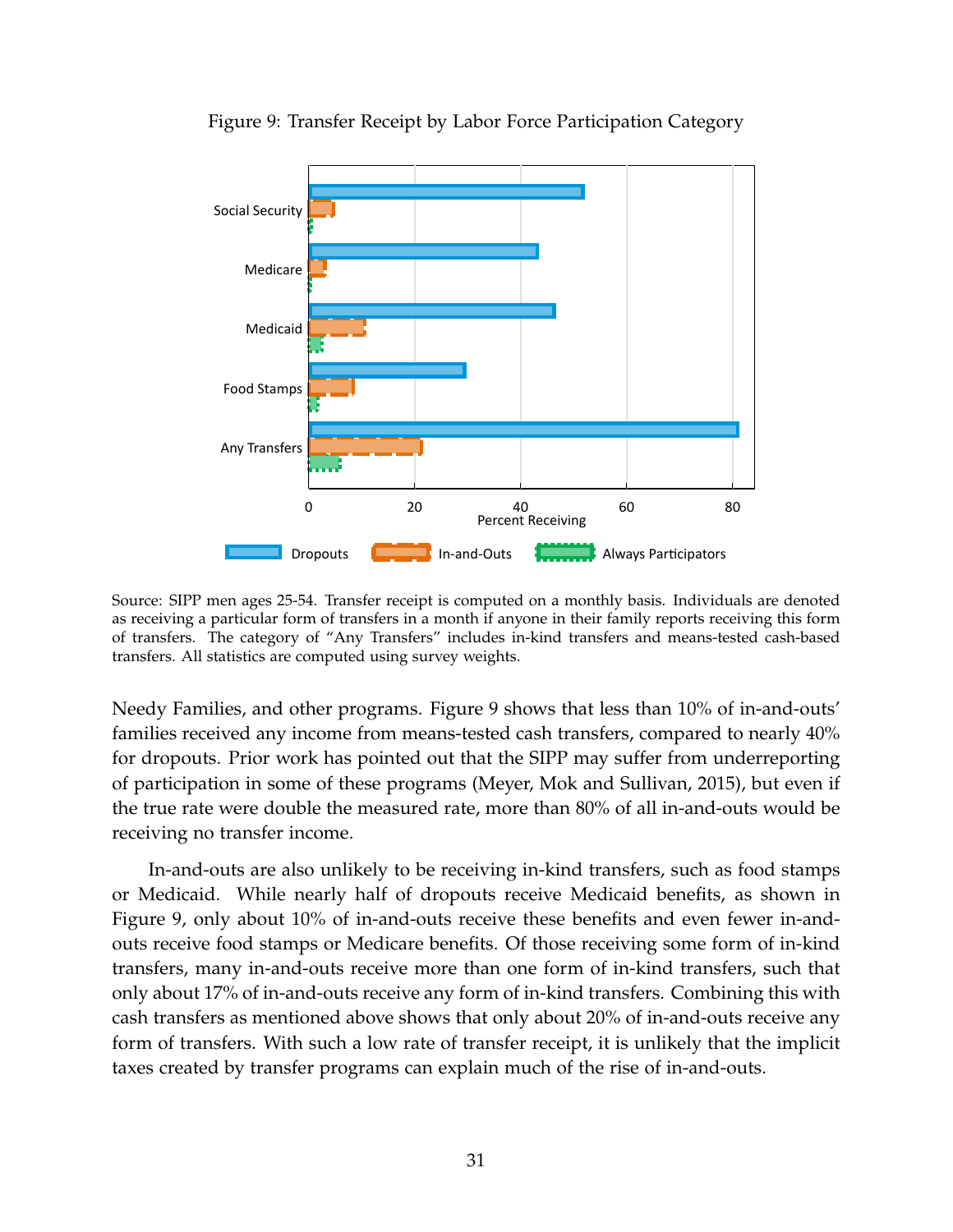# **6 Conclusion**

Many different margins can contribute to a decline in labor supply. This paper has identified an understudied margin responsible for 20–40% of the participation decline among prime age men since the mid-1970s. The rise of in-and-outs forms a different picture of declining labor supply than the common view of men permanently withdrawn from the labor force. In-and-outs are highly attached to the labor force, work typical jobs, and are only notable in that they take brief breaks out of the labor force. I have presented evidence that the increasing prevalence of these breaks does not reflect a change in labor demand. Instead, the rise of in-and-outs may be due to changes in the desired amount of labor supply among prime age men in the US.

Since in-and-outs' breaks are typically short and infrequent, as well as incurring no permanent costs, the rise of in-and-outs likely has had a minimal effect on the inequality of lifetime incomes among men. In contrast, the growth of permanent dropouts over the last several decades, responsible for the other two-thirds of the decline in participation since 1977, likely raised lifetime income inequality substantially. Dropouts not only forgo years of income while out of the labor force but may also experience lower wages if they return to the labor force, compounding the increase in inequality. The differences in consequences between changes along these two margins illustrates the importance of separating in-and-outs from dropouts when studying changes in labor supply.

To the extent that the rise of in-and-outs over the last several decades continues through the next several decades, this phenomenon could have important consequences for many aspects of the economy. For example, reduced labor force growth can slow the overall rate of economic growth, as occurred over the decade following the Great Recession [\(Fernald, Hall, Stock and Watson, 2017\)](#page-33-14). Additionally, declining labor force participation may make jobless recoveries more common, as employment takes longer to reach its previous peak after a recession. The rise of in-and-outs may have social consequences too, particularly for families, as men more frequently take short breaks out of the labor force. This phenomenon merits continued study to understand the full consequences of rising in-and-outs.

### **References**

- <span id="page-31-0"></span>Aguiar, Mark, Mark Bils, Kerwin Kofi Charles, and Erik Hurst (2017) "Leisure luxuries and the labor supply of young men," NBER Working Paper.
- <span id="page-31-1"></span>Aguiar, Mark and Erik Hurst (2005) "Consumption versus Expenditure," *Journal of Political Economy*, Vol. 113, pp. 919–948.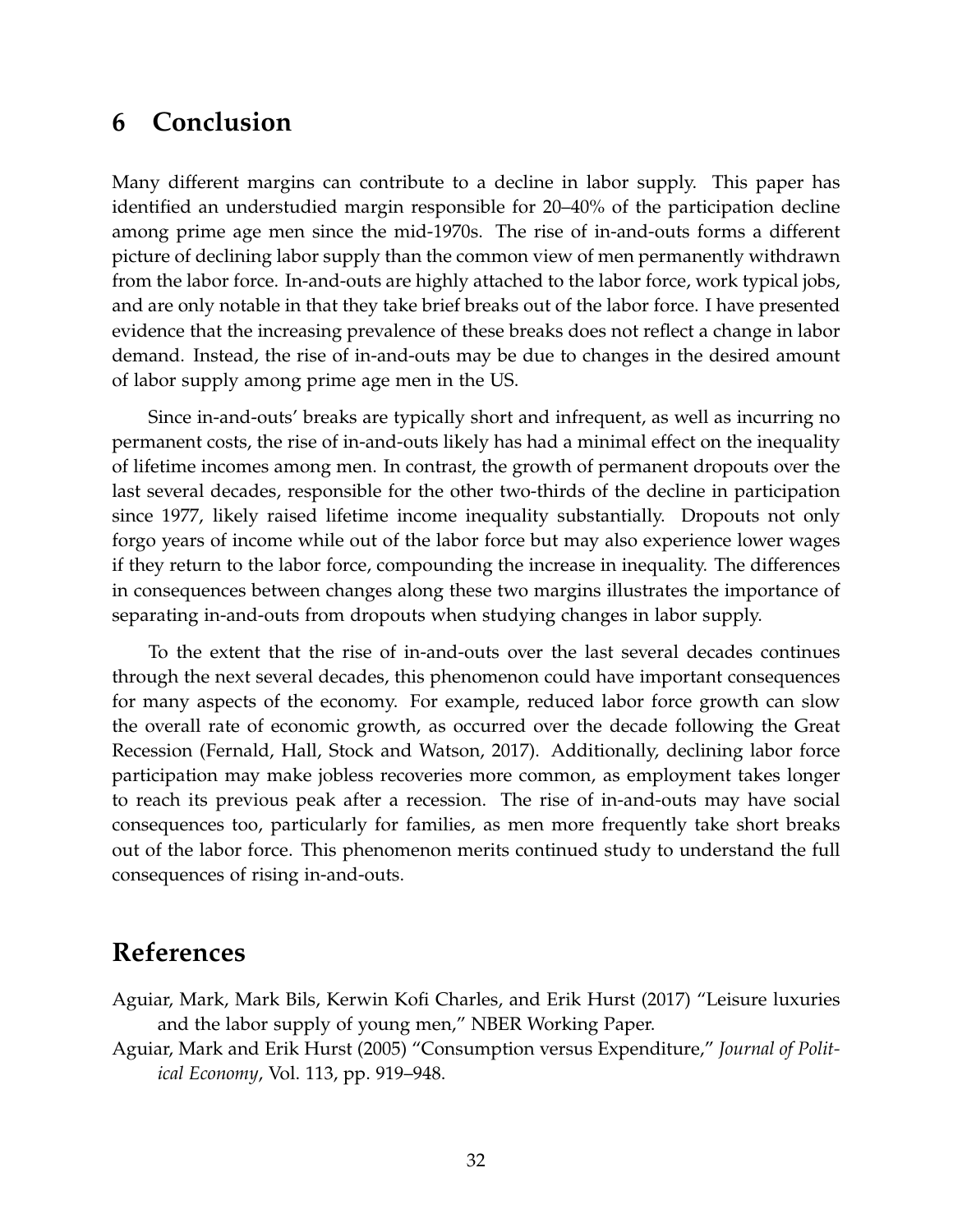- <span id="page-32-6"></span>Akerlof, George A. and Janet L. Yellen (1985) "Unemployment through the Filter of Memory," *The Quarterly Journal of Economics*, Vol. 100, pp. 747–773.
- <span id="page-32-1"></span>Autor, David H., David Dorn, and Gordon H. Hanson (2013) "The China syndrome: Local labor market effects of import competition in the United States," *The American Economic Review*, Vol. 103, pp. 2121–2168.
- <span id="page-32-3"></span>Autor, David H. and Mark G. Duggan (2003) "The rise in the disability rolls and the decline in unemployment," *The Quarterly Journal of Economics*, Vol. 118, pp. 157– 206.
- <span id="page-32-2"></span>Autor, David H. and Melanie Wasserman (2013) "Wayward sons: The emerging gender gap in labor markets and education," *Third Way Report*.
- <span id="page-32-15"></span>Bartik, Timothy J. (1991) *Who Benefits from State and Local Economic Development Policies?*: WE Upjohn Institute for Employment Research.
- <span id="page-32-14"></span>Blanchard, Olivier Jean and Lawrence F. Katz (1992) "Regional evolutions," *Brookings Papers on Economic Activity*, Vol. 1992, pp. 1–75.
- <span id="page-32-13"></span>Blau, Francine D. and Lawrence M. Kahn (2007) "Changes in the labor supply behavior of married women: 1980–2000," *Journal of Labor Economics*, Vol. 25, pp. 393–438.
- <span id="page-32-7"></span>Browning, Martin and Thomas F. Crossley (2001) "Unemployment insurance benefit levels and consumption changes," *Journal of Public Economics*, Vol. 80, pp. 1–23.
- <span id="page-32-12"></span>Chetty, Raj (2012) "Bounds on elasticities with optimization frictions: A synthesis of micro and macro evidence on labor supply," *Econometrica*, Vol. 80, pp. 969–1018.
- <span id="page-32-11"></span>Chetty, Raj, Adam Guren, Day Manoli, and Andrea Weber (2013) "Does indivisible labor explain the difference between micro and macro elasticities? A meta-analysis of extensive margin elasticities," *NBER Macroeconomics Annual*, Vol. 27, pp. 1–56.
- <span id="page-32-8"></span>Chetty, Raj and Adam Szeidl (2007) "Consumption commitments and risk preferences," *The Quarterly Journal of Economics*, Vol. 122, pp. 831–877.
- Council of Economic Advisers (2016) "The Long-Term Decline in Prime-Age Male Labor Force Participation."
- <span id="page-32-5"></span>Cox, DR (1972) "Regression Models and Life-Tables," *Journal of the Royal Statistical Society*, pp. 187–220.
- <span id="page-32-4"></span>Davis, Steven J. and John Haltiwanger (2014) "Labor market fluidity and economic performance," NBER Working Paper.
- <span id="page-32-9"></span>Davis, Steven J, Till Von Wachter et al. (2011) "Recessions and the Costs of Job Loss," *Brookings Papers on Economic Activity*, Vol. 42, pp. 1–72.
- <span id="page-32-16"></span>Drew, Julia A. Rivera, Sarah Flood, and John Robert Warren (2014) "Making full use of the longitudinal design of the Current Population Survey: Methods for linking records across 16 months," *Journal of Economic and Social Measurement*, Vol. 39, p. 121.
- <span id="page-32-0"></span>Eberstadt, Nicholas (2016) *Men Without Work: America's Invisible Crisis*: Templeton Foundation Press.
- <span id="page-32-10"></span>Eissa, Nada and Hilary Williamson Hoynes (2004) "Taxes and the labor market participation of married couples: the earned income tax credit," *Journal of Public Economics*,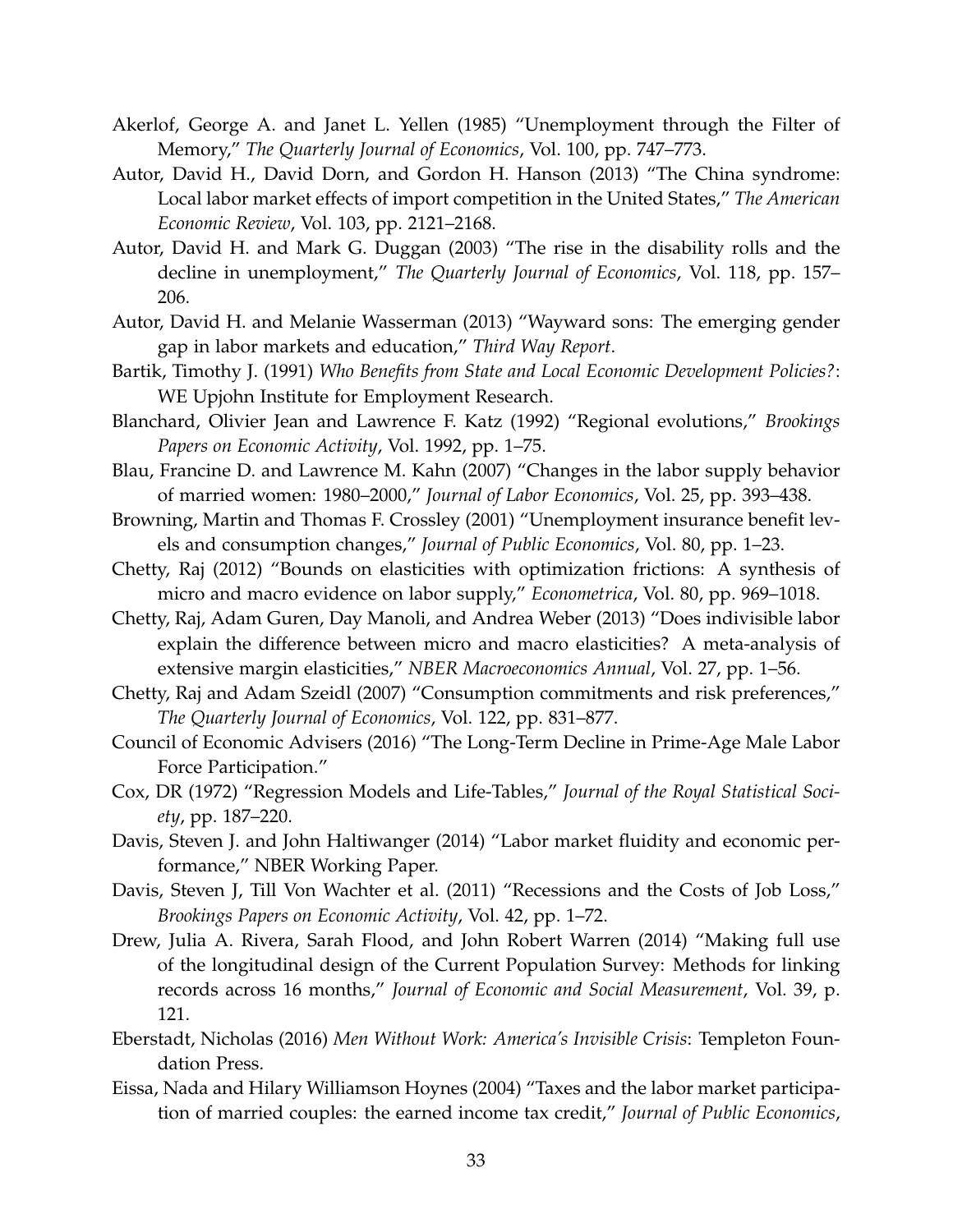Vol. 88, pp. 1931–1958.

- <span id="page-33-0"></span>Elsby, Michael W. L. and Matthew D. Shapiro (2012) "Why does trend growth affect equilibrium employment? A new explanation of an old puzzle," *The American Economic Review*, Vol. 102, pp. 1378–1413.
- <span id="page-33-4"></span>Fallick, Bruce and Charles A Fleischman (2004) "Employer-to-employer flows in the US labor market: The complete picture of gross worker flows."
- <span id="page-33-14"></span>Fernald, John G., Robert E. Hall, James H. Stock, and Mark W. Watson (2017) "The Disappointing Recovery of Output after 2009," *Brookings Papers on Economic Activity*.
- <span id="page-33-15"></span>Flood, Sarah, Miriam King, Steven Ruggles, and J. Robert Warren (2017) "Integrated Public Use Microdata Series, Curr," [dataset]. Minneapolis: University of Minnesota. https://doi.org/10.18128/D030.V5.0.
- <span id="page-33-6"></span>Flood, Sarah and José Pacas (2016) "Using the Annual Social and Economic Supplement with Current Population Survey Panels," Working Paper.
- <span id="page-33-7"></span>Ganong, Peter and Pascal Noel (2015) "How does unemployment affect consumer spending?", Harvard University Working Paper.
- <span id="page-33-3"></span>Goldin, Claudia (1989) "Life-cycle labor-force participation of married women: Historical evidence and implications," *Journal of Labor Economics*, Vol. 7, pp. 20–47.
- <span id="page-33-13"></span>Goldsmith-Pinkham, Paul, Isaac Sorkin, and Henry Swift (2017) "Bartik instruments: What, when, why and how," Working Paper.
- <span id="page-33-8"></span>Gruber, Jonathan (1997) "The consumption smoothing benefits of unemployment insurance," *The American Economic Review*, Vol. 87, pp. 192–205.
- <span id="page-33-10"></span>Hall, Robert E. (1970a) "Wages, income and hours of work in the US labor force," MIT Working Paper.
- <span id="page-33-5"></span>(1970b) "Why Is the Unemployment Rate So High at Full Employment?" *Brookings Papers on Economic Activity*, Vol. 1970, pp. 369–410.
- <span id="page-33-1"></span>Hansen, Gary D. (1985) "Indivisible labor and the business cycle," *Journal of Monetary Economics*, Vol. 16, pp. 309–327.
- <span id="page-33-16"></span>Hastie, Trevor, Robert Tibshirani, and Jerome Friedman (2009) *The Elements of Statistical Learning: Data Mining, Inference, and Prediction*: Springer Science & Business Media.
- <span id="page-33-11"></span>Hausman, Jerry A. (1981) "Labor supply," in Henry J. Aaron and Joseph A. Pechman eds. *How Taxes Affect Economic Behavior*, Washington, D.C.: The Brookings Institution, pp. 27–72.
- <span id="page-33-12"></span>Heckman, James J. (1979) "Sample selection bias as a specification error," *Econometrica*, Vol. 47, pp. 153–161.
- <span id="page-33-2"></span>Heckman, James J. and Robert J. Willis (1977) "A beta-logistic model for the analysis of sequential labor force participation by married women," *Journal of Political Economy*, Vol. 85, pp. 27–58.
- <span id="page-33-9"></span>Hofferth, Sandra L., Sarah M. Flood, and Matthew Sobek (2017) "American Time Use Survey Data Extract Builder: Version 2.6," [dataset]. College Park, MD: University of Maryland and Minneapolis, MN: University of Minnesota. https://doi.org/10.18128/D060.V2.6.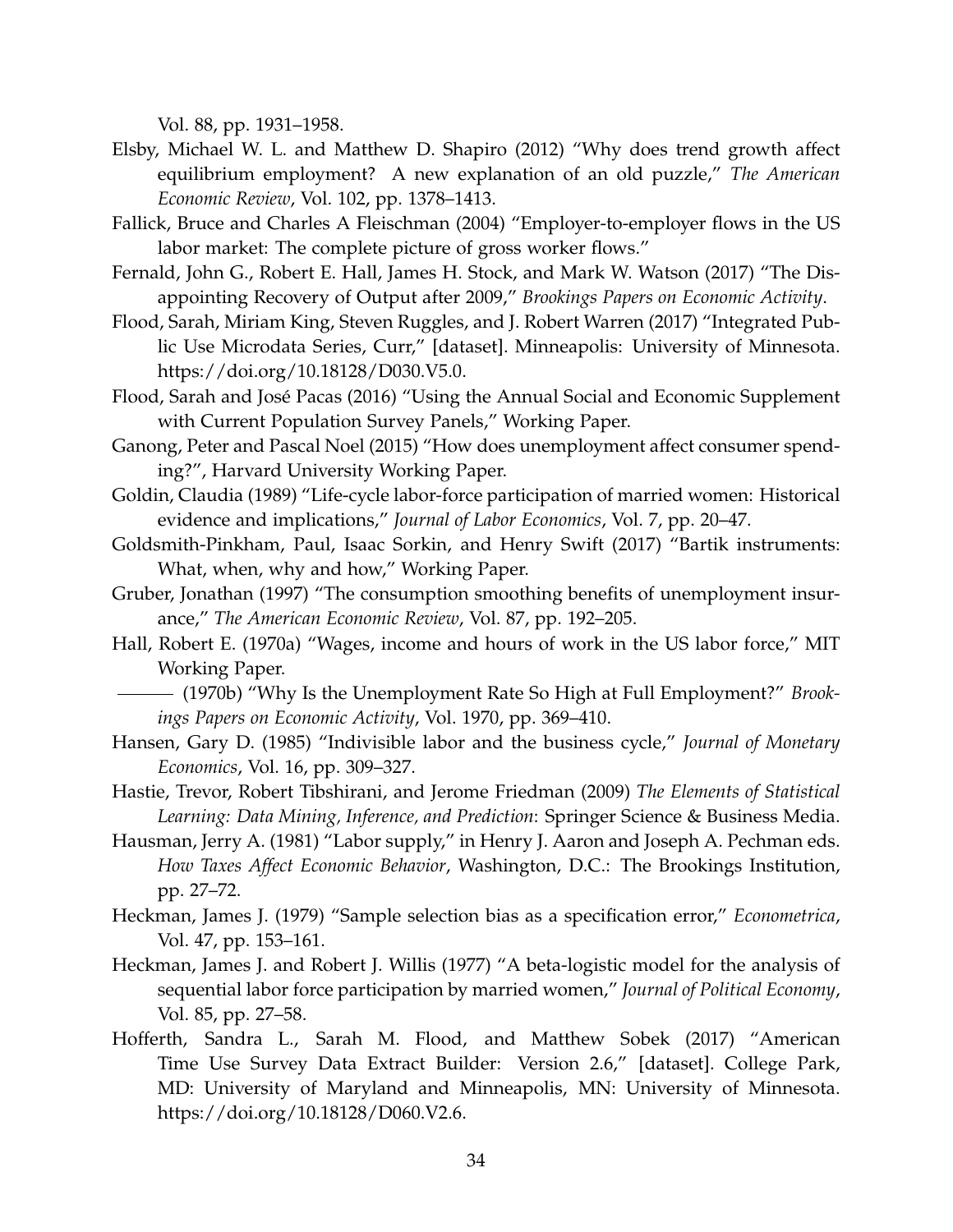- <span id="page-34-10"></span>Hyatt, Henry R. and James R. Spletzer (2017) "The recent decline of single quarter jobs," *Labour Economics*, Vol. 46, pp. 166–176.
- <span id="page-34-13"></span>Jacobson, Louis S, Robert J LaLonde, and Daniel G Sullivan (1993) "Earnings losses of displaced workers," *The American economic review*, pp. 685–709.
- <span id="page-34-0"></span>Juhn, Chinhui (1992) "Decline of male labor market participation: The role of declining market opportunities," *The Quarterly Journal of Economics*, Vol. 107, pp. 79–121.
- <span id="page-34-1"></span>(2003) "Labor market dropouts and trends in the wages of black and white men," *Industrial & Labor Relations Review*, Vol. 56, pp. 643–662.
- <span id="page-34-3"></span>Juhn, Chinhui, Kevin M. Murphy, and Robert H. Topel (1991) "Why has the natural rate of unemployment increased over time?" *Brookings Papers on Economic Activity*, Vol. 1991, pp. 75–142.
- <span id="page-34-4"></span>(2002) "Current unemployment, historically contemplated," *Brookings Papers on Economic Activity*, Vol. 2002, pp. 79–116.
- <span id="page-34-12"></span>Kaplan, Edward L and Paul Meier (1958) "Nonparametric estimation from incomplete observations," *Journal of the American statistical association*, Vol. 53, pp. 457–481.
- <span id="page-34-5"></span>Krueger, Alan B. (2017) "Where Have All the Workers Gone? An Inquiry into the Decline of the US Labor Force Participation Rate," *Brookings Papers on Economic Activity*.
- <span id="page-34-7"></span>Ljungqvist, Lars and Thomas J. Sargent (2007) "Do taxes explain European employment? Indivisible labor, human capital, lotteries, and savings," *NBER Macroeconomics Annual*, Vol. 21, pp. 181–246.
- <span id="page-34-16"></span>MaCurdy, Thomas, David Green, and Harry Paarsch (1990) "Assessing empirical approaches for analyzing taxes and labor supply," *Journal of Human Resources*, pp. 415–490.
- <span id="page-34-19"></span>Meyer, Bruce D., Wallace K.C. Mok, and James X. Sullivan (2015) "The Under-Reporting of Transfers in Household Surveys: Its Nature and Consequences," Working Paper.
- <span id="page-34-2"></span>Moffitt, Robert A. (2012) "The Reversal of the Employment-Population Ratio in the 2000s: Facts and Explanations," *Brookings Papers on Economic Activity*, pp. 201–264.
- <span id="page-34-9"></span>Molloy, Raven, Christopher L. Smith, and Abigail Wozniak (2011) "Internal migration in the United States," *The Journal of Economic Perspectives*, Vol. 25, pp. 173–196.
- <span id="page-34-6"></span>Mulligan, Casey B. (2001) "Aggregate implications of indivisible labor," *Advances in Macroeconomics*, Vol. 1.
- <span id="page-34-18"></span>(2002) "A century of labor-leisure distortions," NBER Working Paper.
- <span id="page-34-17"></span><span id="page-34-15"></span>Pencavel, John (1986) "Labor supply of men: a survey," *Handbook of Labor Economics*, Vol. 1, pp. 3–102.
	- (2002) "A cohort analysis of the association between work hours and wages among men," *Journal of Human Resources*, pp. 251–274.
- <span id="page-34-8"></span>Rogerson, Richard (1988) "Indivisible labor, lotteries and equilibrium," *Journal of Monetary Economics*, Vol. 21, pp. 3–16.
- <span id="page-34-11"></span>Rubin, Donald B. (1976) "Inference and missing data," *Biometrika*, Vol. 63, pp. 581–592.
- <span id="page-34-14"></span>Schmitt, John (2003) "Creating a consistent hourly wage series from the Current Population Survey's Outgoing Rotation Group, 1979-2002," Working Paper.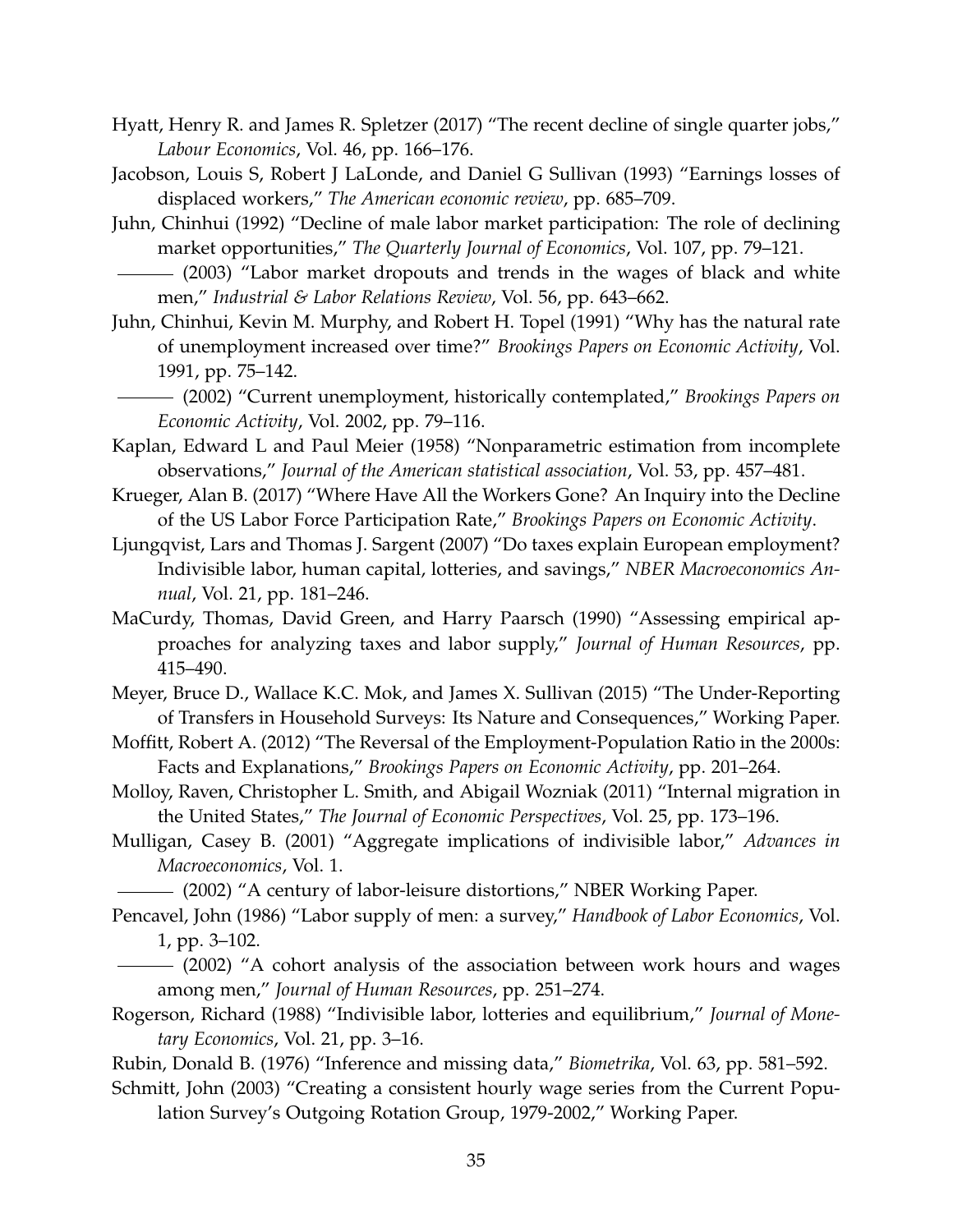- <span id="page-35-1"></span>Schmitt, John and Kris Warner (2011) "Ex-offenders and the Labor Market," *WorkingUSA*, Vol. 14, pp. 87–109.
- <span id="page-35-2"></span>Shimer, Robert (1999) "Why is the US unemployment rate so much lower?" in *NBER Macroeconomics Annual 1998, volume 13*: MIT Press, pp. 11–74.
- <span id="page-35-4"></span>Triest, Robert K. (1990) "The effect of income taxation on labor supply in the United States," *Journal of Human Resources*, pp. 491–516.
- <span id="page-35-0"></span>Winship, Scott (2017) "What's Behind Declining Male Labor Force Participation: Fewer Good Jobs or Fewer Men Seeking Them?", Mercatus Center.
- <span id="page-35-5"></span>Ziliak, James P. and Thomas J. Kniesner (1999) "Extimating Life Cycle labor Supply Tax Effects," *Journal of Political Economy*, Vol. 107, pp. 326–359.

# **A Additional Results**

### <span id="page-35-3"></span>**Quality of Life**

|                                  | Dropouts | In-and-outs | <b>Always Participators</b> |
|----------------------------------|----------|-------------|-----------------------------|
| Life Satisfaction (1-10)         | 5.9      | 6.3         | 7.1                         |
| % Took Pain Medication Yesterday | 61       | 29          | 19                          |
| % With Any Physical or Cognitive |          | 24          |                             |
| Difficulty                       | 58       |             | 8                           |
| % With Physical Difficulty       | 40       | 8           |                             |
| % With Mobility Difficulty       | 26       | 4           |                             |
| % With Difficulty Remembering    | 21       | 5           |                             |
| % Very Well Rested               | 27       | 42          | 38                          |

Table A.1: Differences in Quality of Life

Source: IPUMS CPS matched longitudinally, 2010–2013. IPUMS American Time Use Survey, 2010–2013. All statistics are computed using survey weights.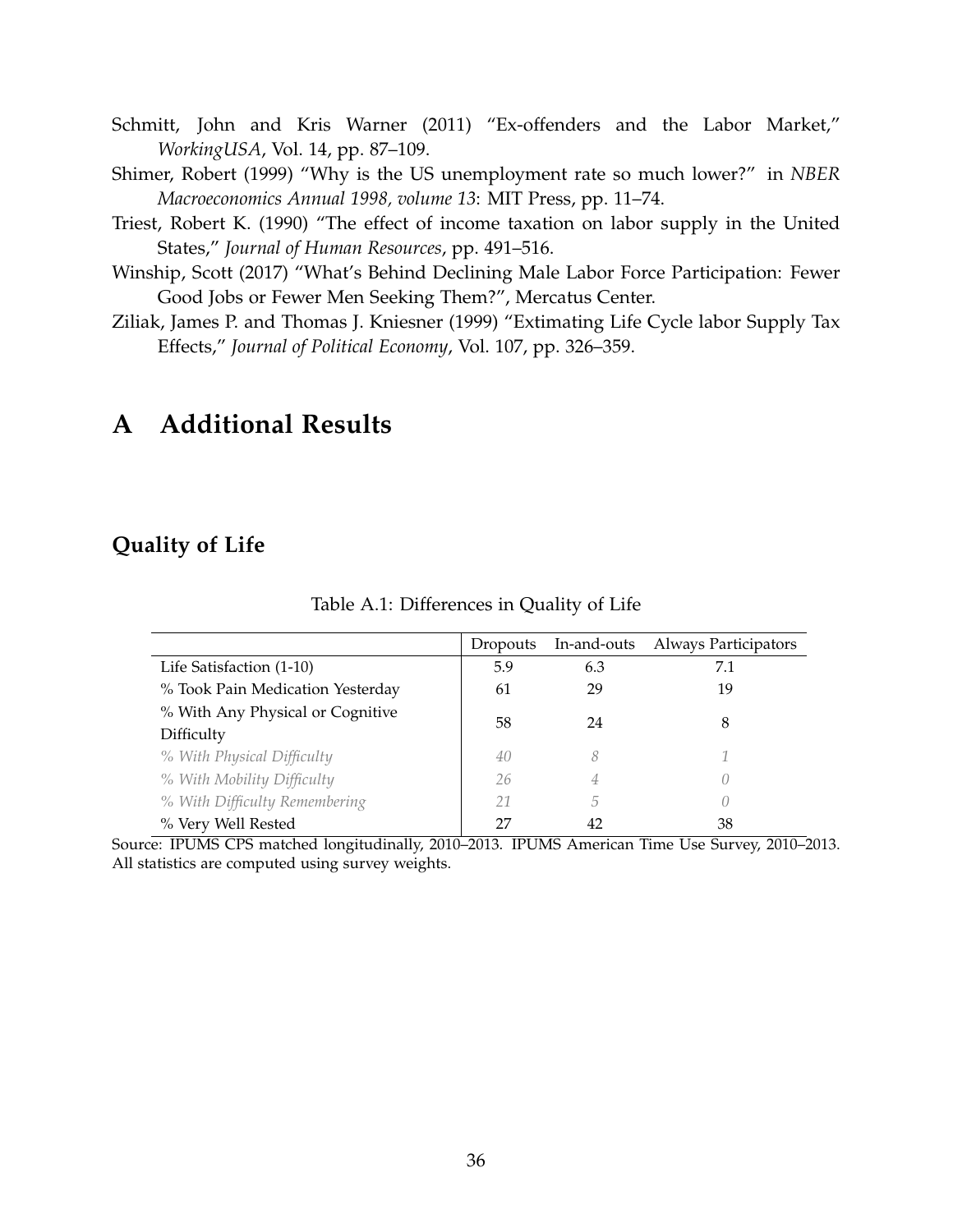# <span id="page-36-0"></span>**Geographic Distribution**



Figure A.1: Changes in Participation Across States

Source: IPUMS CPS matched longitudinally, 1977–2015. Slope is reported with heteroskedasticity-robust standard error in parentheses. All statistics are computed using survey weights.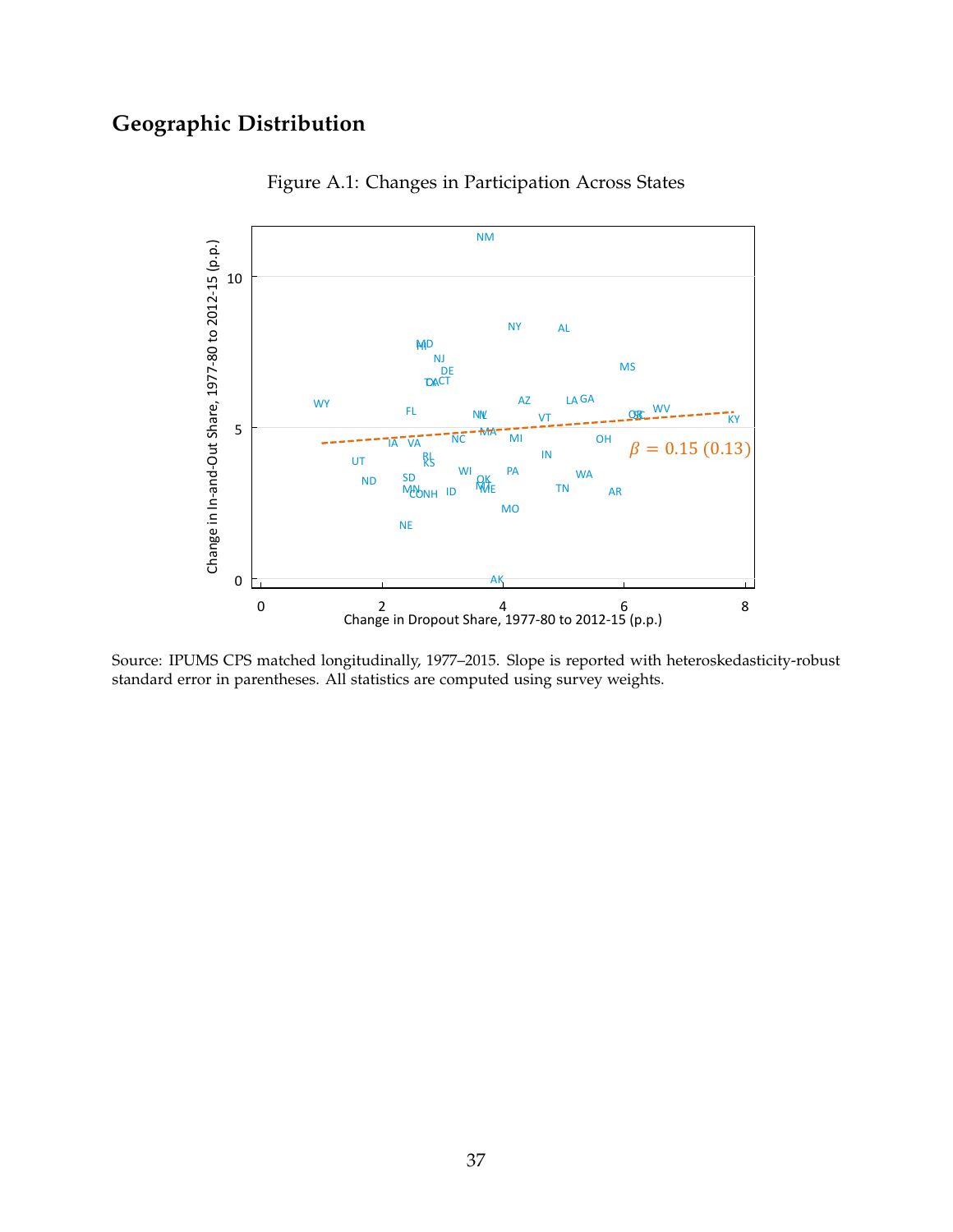### **Industries and Occupations**

<span id="page-37-0"></span>

| Industry              | $\Delta$ In-and-Outs,<br>1977-2015 (p.p.) | Industry                       | $\Delta$ In-and-Outs,<br>1977-2015 (p.p.) |
|-----------------------|-------------------------------------------|--------------------------------|-------------------------------------------|
| Agriculture           | 6.5                                       | <b>Real Estate</b>             | 0.2                                       |
| Mining                | 1.6                                       | <b>Professional Services</b>   | 3.6                                       |
| <b>Utilities</b>      | 7.1                                       | <b>Administrative Services</b> | 0.3                                       |
| Construction          | 3.0                                       | Education                      | 8.0                                       |
| Manufacturing         | 3.6                                       | Health                         | 2.8                                       |
| Wholesale Trade       | 3.3                                       | Entertainment                  | 1.1                                       |
| Retail Trade          | 6.3                                       | Food and Hospitality           | 1.0                                       |
| Transportation        | 4.9                                       | <b>Other Services</b>          | 4.5                                       |
| Information           | 7.0                                       | Public Administration          | 1.2                                       |
| Finance and Insurance | 1.6                                       | Multiple or Unknown            | 4.5                                       |

Table A.2: Rise of In-and-Outs Across Industries

Source: IPUMS CPS, 1977–2015. In-and-outs are defined as men ages 25–54 with between 1 and 7 months in the labor force out of 8 total. Individuals are categorized to industries based on the industry (or industries) they work in when employed. Individuals who are not employed in any of their 8 CPS responses are excluded. For each industry, I report the increase in the share of individuals within that industry who are in-and-outs between 1977 and 2015. All statistics are computed using survey weights.

#### Table A.3: Rise of In-and-Outs Across Occupations

<span id="page-37-1"></span>

| Occupation Group                          | $\Delta$ In-and-Outs,<br>1980-2015 (p.p.) | Occupation Group                                        | $\Delta$ In-and-Outs,<br>1980–2015 (p.p.) |
|-------------------------------------------|-------------------------------------------|---------------------------------------------------------|-------------------------------------------|
| Management,<br>Professional,<br>Technical | 2.3                                       | Production and<br>Crafts                                | 4.8                                       |
| Admin. Support &<br><b>Retail Sales</b>   | 3.5                                       | <b>Machine Operators</b>                                | 3.7                                       |
| Low-Skill Services                        | 3.6                                       | Transportation,<br>Construction,<br>Mining, Agriculture | 3.7                                       |

Source: IPUMS CPS, 1980–2015. In-and-outs are defined as men ages 25–54 with between 1 and 7 months in the labor force out of 8 total. Individuals are categorized to occupations based on the occupation of their job when they are employed. Individuals who are not employed in any of their 8 CPS responses are excluded. For each occupational category, I report the increase in the share of individuals within that category who are in-and-outs between 1980 and 2015. All statistics are computed using survey weights.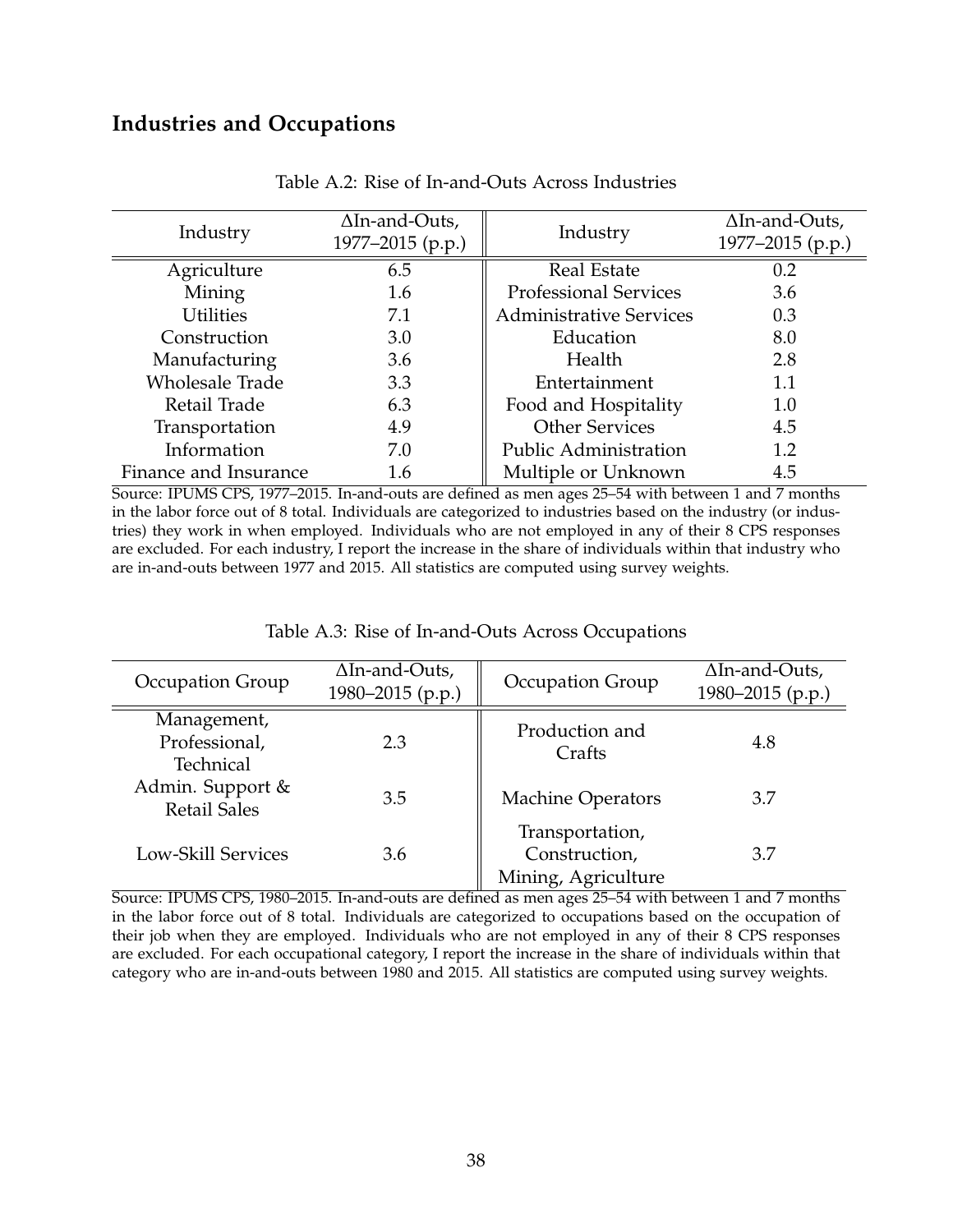### <span id="page-38-2"></span>**Tax Rates**



Figure A.2: Income Tax Rates of In-and-Outs

Source: IPUMS monthly CPS matched to IPUMS March CPS, 1989–2015. Tax rates are computed for all individuals in the sample using NBER's TAXSIM calculator (details in Appendix [B\)](#page-38-1). These individual-level tax rates are then averaged across all in-and-outs. All statistics are computed using survey weights.

### <span id="page-38-1"></span>**B Datasets**

This section describes several aspects of the datasets I construct for this analysis. First, I describe how I construct each of the samples I use to measure the growth of temporary nonparticipation. Then, I discuss the methods used to link CPS responses both longitudinally over time as well as between the monthly CPS and March CPS supplement. Next, I describe how I construct wage series along with several alternative imputation procedures. Finally, I outline how I estimate tax rates for individuals.

#### <span id="page-38-0"></span>**B.1 Construction**

**Survey of Income and Program Participation (SIPP)** The SIPP is a nationwide longitudinal survey of individuals, organized into panels lasting typically two to five years. I use monthly interviews from each panel of the SIPP conducted between 1984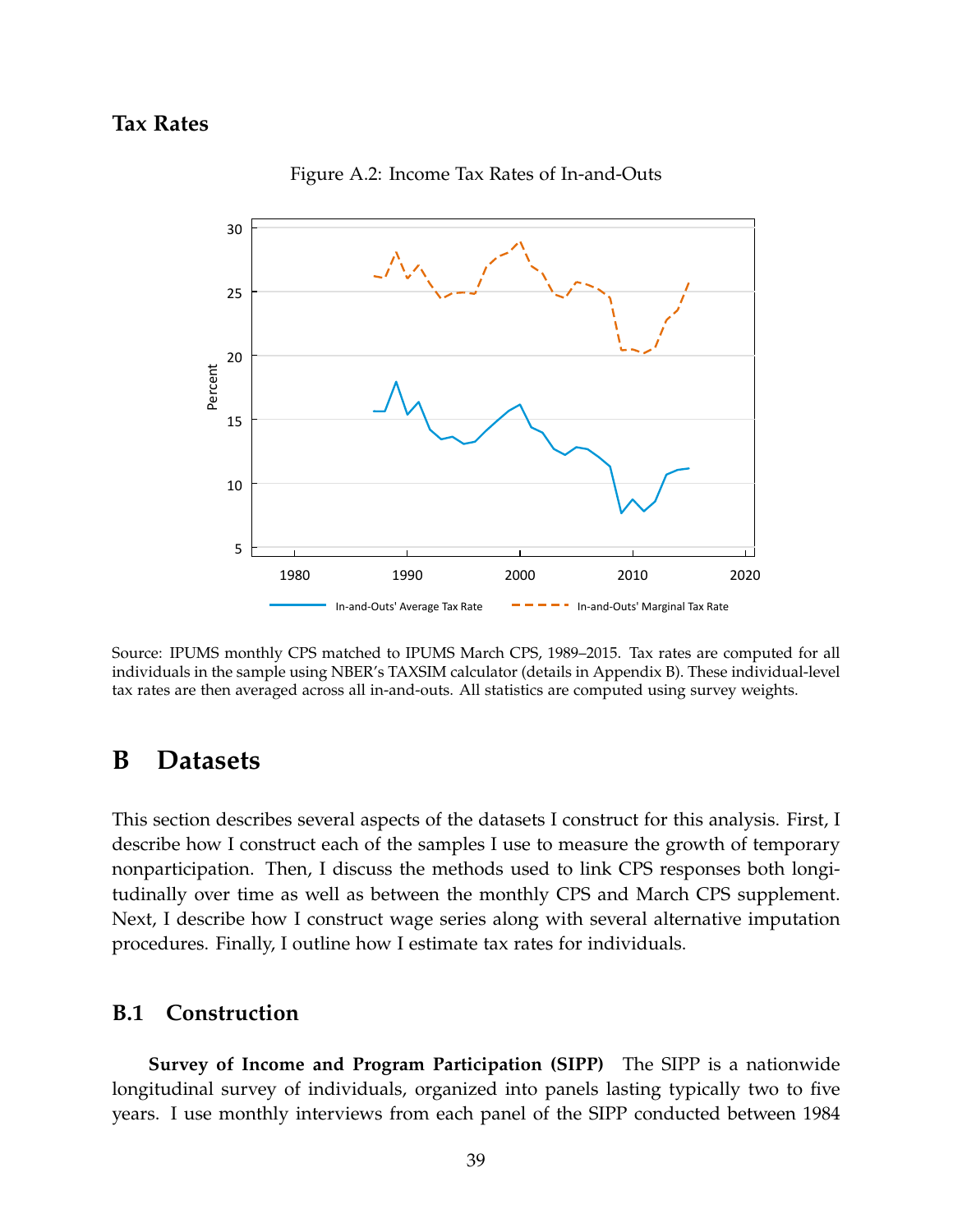and 2008, excluding the short 1989 panel. Monthly labor force participation is defined analogously to the CPS definition.<sup>[21](#page-39-0)</sup> I label an individual as being temporarily out of the labor force for all nonparticipation spells lasting less than twenty four consecutive months.

**Current Population Survey (CPS)** Using the method developed by [Drew, Flood](#page-32-16) [and Warren](#page-32-16) [\(2014\)](#page-32-16) implemented in IPUMS CPS [\(Flood, King, Ruggles and Warren, 2017\)](#page-33-15), I match individuals' responses across interviews to construct a panel dataset. I restrict the sample to men ages 25–54 who can be matched successfully across all eight interviews, which is about 60% of all prime age men in the sample. These individuals are slightly more attached to the labor force on average compared to all prime age men, but they have experienced nearly the same decline in participation as the overall population of prime age men. To capture temporary nonparticipation spells of less than twenty four months, I report the share of individuals who are currently out of the labor force, but previously and subsequently are in the labor force for at least one month in the CPS. Since the CPS interviews cover a sixteen-month span, this is a conservative measure of the total amount of temporary nonparticipation.

**Panel Study of Income Dynamics (PSID)** The PSID is a longitudinal survey of families that began in 1968 and has continued to interview the same families, as well as their descendants and new family members, over several decades. I use all responses to the PSID through 2013, which includes annual responses from 1968–1997 and biennial responses afterwards. The sample includes all men ages 25–54 in the original sample as well as those who join original PSID families for the years in which they are interviewed. Labor force participation is measured at the time of the interview and is defined analogously to the CPS definition.[22](#page-39-1) For observations before 1997, I label an individual as an in-and-out if he responded as being in the labor force for one or two of the last three years. For observations after 1997, I label an individual as an in-and-out if he responded as being in the labor force for exactly one of the last two interviews (which cover a three year period). In computing the growth of in-and-outs, I compute growth separately before and after 1997 to allow for a structural break when this definition changes.

**Social Security Administration (SSA) Earnings Public-Use File** The SSA Earnings Public-Use File contains annual earnings records for a 1% sample of all individuals

<span id="page-39-0"></span> $^{21}$ I denote an individual as employed in a week if he had a job or business, including if he was absent from work. I denote an individual as being unemployed if he is actively looking for work or on temporary layoff in a week. Individuals are counted as being in the labor force in a month if they are employed or unemployed for at least one week out of the month.

<span id="page-39-1"></span> $^{22}$ Individuals are counted as being in the labor force if they are either employed or unemployed at the time of the interview. Unemployed individuals include those on temporary layoff.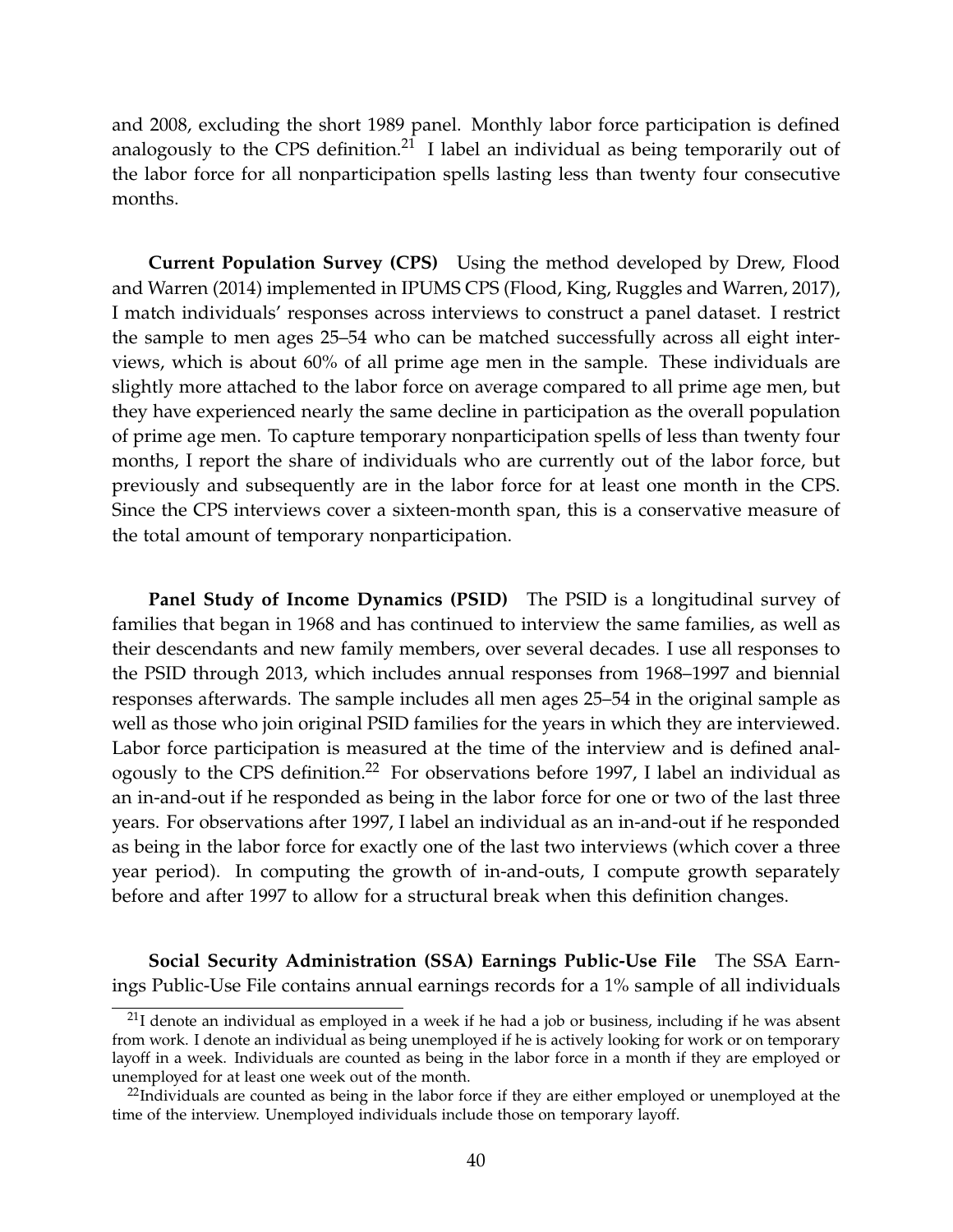issued Social Security numbers prior to 2007. I create measures of annual participation from SSA records of men ages  $25-54$  covering the 1960–2006 period.<sup>[23](#page-40-0)</sup> I classify an individual as being in the labor force in a given year if his annual earnings exceed half the minimum wage times 40 hours per week times 13 weeks per year. I label an individual as an in-and-out if he participated for one or two of the last three years. I use observations from the first two years and last two years of the sample to calculate the duration of spells, but exclude these years from the time series to minimize the amount of censoring.

**March CPS Supplement** Starting in 1976, the March CPS asked respondents to report the number of weeks (out of 52) that an individual was employed or looking for work in the prior calendar year. I label an individual as an being temporarily out of the labor force if that individual reports being in the labor force for between one and fiftyone weeks during the prior calendar year. I also use a more restricted sample limited to individuals whose March CPS responses can be matched to eight basic monthly CPS responses, which is limited to responses from 1989–2015 (matching details are reported in the next section).

#### **B.2 Linking Responses**

I link CPS data in two ways. First, I link responses to the monthly CPS longitudinally over time. Second, I link responses from the monthly CPS in March to the March CPS supplement.

**Longitudinal Linking** The CPS has a 4-8-4 rotation group structure whereby individuals are interviewed for 4 consecutive months, rotate out for 8 months, and then are interviewed for another 4 months. As a result, individuals' responses can be matched to form a panel of 8 months covering a 16 month period. However, not all individuals can be successfully matched, since respondents are not followed if they move addresses or stop responding to the survey.

I use the method of [Drew et al.](#page-32-16) [\(2014\)](#page-32-16) to match individuals' responses across CPS interviews, as implemented in the IPUMS CPS [Flood et al.](#page-33-15) [\(2017\)](#page-33-15). This approach relies on mechanical matches between interviews based on longitudinal links provided in the CPS, as opposed to matching based on characteristics. In most years, about 60% of prime

<span id="page-40-0"></span><sup>&</sup>lt;sup>23</sup>While the dataset contains earnings records starting in 1951, these records are unusually volatile in the mid-1950s and produce a sharp break in the share of in-and-outs between 1958 and 1959, possibly due to changes in measurement. To avoid this break affecting the estimated growth of in-and-outs, I drop records from before 1960.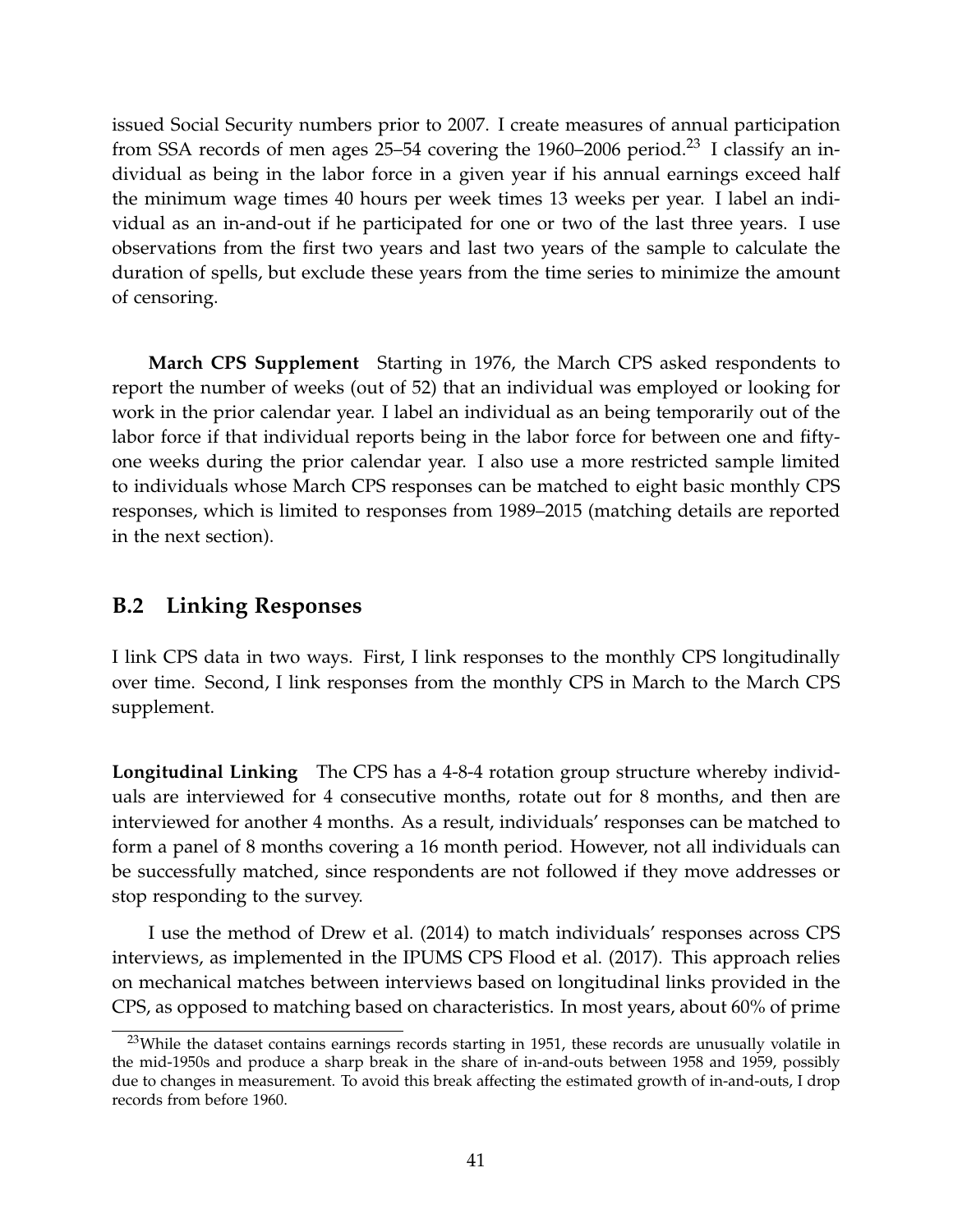<span id="page-41-0"></span>

Figure A.3: Comparing Declining Participation Across Samples

Source: IPUMS CPS 1976–2016, men ages 25–54. Fully-matched sample includes only individuals who can be matched across all eight responses. All statistics are computed using survey weights.

age men can be matched for all 8 responses, similar to the rates reported for the overall population by [Drew et al.](#page-32-16) [\(2014\)](#page-32-16).

Appendix Figure [A.3](#page-41-0) shows the evolution of the participation rate for all respondents as well as for those who can be matched to all 8 months. The fully-matched group is clearly a selected sample, as their participation rate is consistently higher than the average. However, the decline in participation is nearly identical for the two groups, so that although the fully-matched sample is selected, the degree of this selection has not changed over time.

**Linking Monthly CPS to March CPS** All respondents to the March monthly CPS are also administered a supplemental survey. However, since the data files for this supplement are released separately the responses must be matched to the monthly CPS to compare responses. Additionally, in some years the March CPS files are released with a different set of identifiers than the monthly CPS, making it impossible to match these responses.

To match responses between the two surveys, I utilize the method of [Flood and](#page-33-6) [Pacas](#page-33-6) [\(2016\)](#page-33-6). This method focuses on mechanical matches using the identifiers released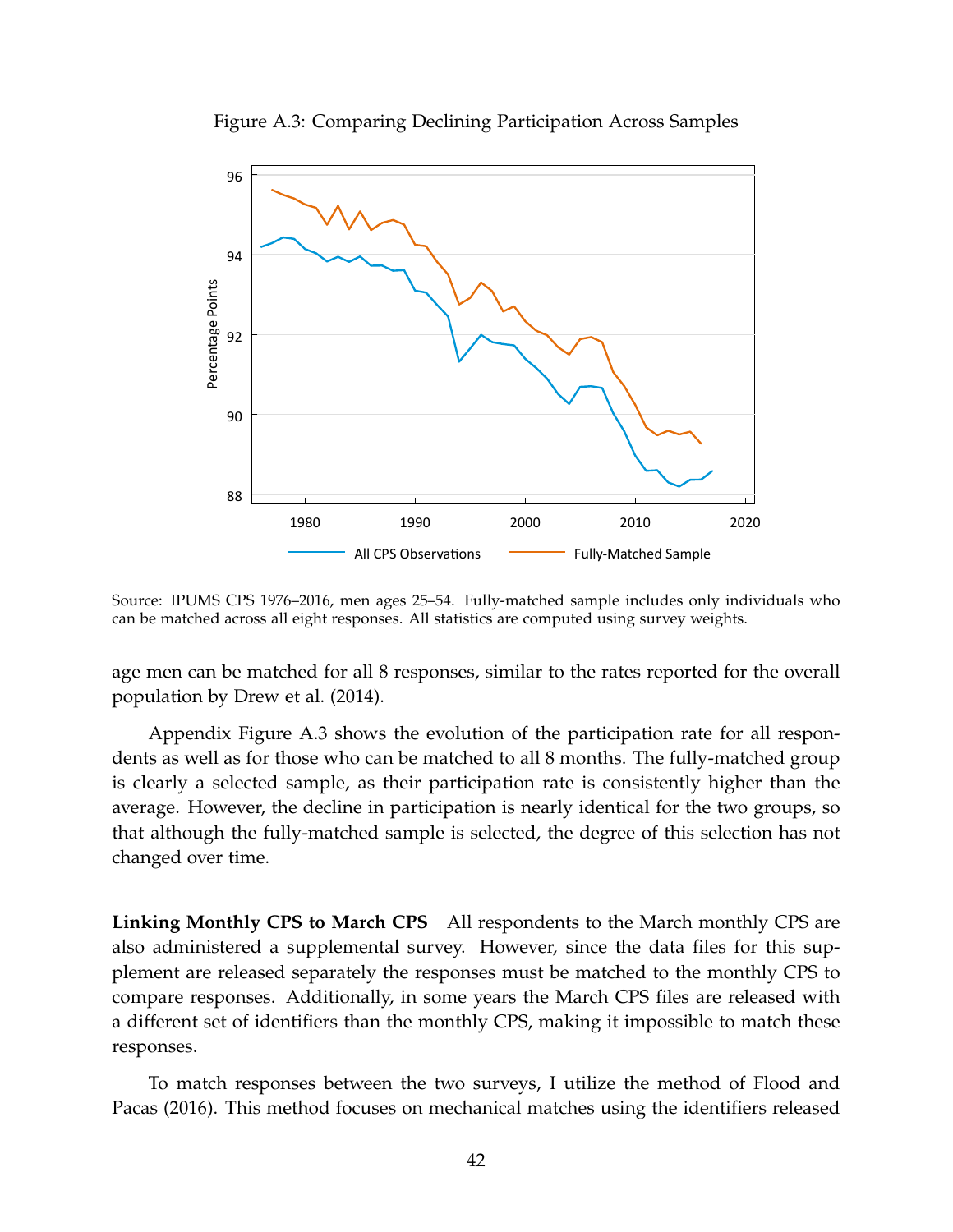in the two surveys. I match responses during the 1989-2015 period, in which all monthly CPS responses can be matched to the corresponding March CPS response. However, not every March CPS response can be matched to a monthly CPS response, since the March CPS includes some individuals who do not appear in the monthly CPS.

#### <span id="page-42-0"></span>**B.3 CPS In-and-Out Approximate Measure**

One potential concern is that some of the men categorized as in-and-outs in the CPS are actually long-term non-participants, who happened to be interviewed right around the time of leaving the labor force. For example, if individuals retire in the middle of their CPS interview period they will be counted as an in-and-out since they are in the labor force for some of their CPS responses, even if they are subsequently permanent dropouts. Additionally, some of those categorized as dropouts in the CPS may be only temporarily out of the labor force, and should have been counted as in-and-outs. The true contribution of temporary non-participation can be written as

$$
\Delta LFPR^{Temporary} = \alpha \cdot \Delta LFPR^{CPS\ In\ - and\ -Outs} + \beta \cdot \Delta LFPR^{CPS\ Dropouts} \tag{4}
$$

<span id="page-42-2"></span>where *α* is the share of non-participation by CPS in-and-outs that is actually temporary and  $\beta$  is the analogous share for CPS dropouts.

|                              | CPS In-and-Outs   CPS Dropouts |    |
|------------------------------|--------------------------------|----|
| $%$ Short-term (< 24 months) |                                |    |
| $% Long-term (< 24 months)$  | 15                             | 94 |
| % Left-censored              |                                |    |
| % Right-censored             |                                |    |

Table A.4: CPS In-and-Outs by True Non-participation Duration

Source: SIPP 2008 panel. Individuals are classified as in-and-outs or dropouts based on the CPS window. Sample is limited to observations with at least 24 months padding on either side of the window. Table shows the share of non-participation among those classified as in-and-outs or dropouts that is part of non-participation spells less than 24 months in length, greater than 24 months in length, or unknown due to left- or right-censoring. All statistics are computed using survey weights.

I measure *α* and *β* by recreating the CPS interview structure in the SIPP where I can observe the duration of non-participation spells. Different iterations of the SIPP have tracked individuals for varying lengths of time, with most panels typically lasting between two and five years. I define temporary non-participation as a spell lasting less than 24 months, which requires me to use data tracking individuals for 64 consecutive months.[24](#page-42-1) Only the 2008 panel of the SIPP meets this requirement, so I can only estimate

<span id="page-42-1"></span> $^{24}$ I recreate the CPS definition of in-and-outs, which aggregates participation status over a sixteen-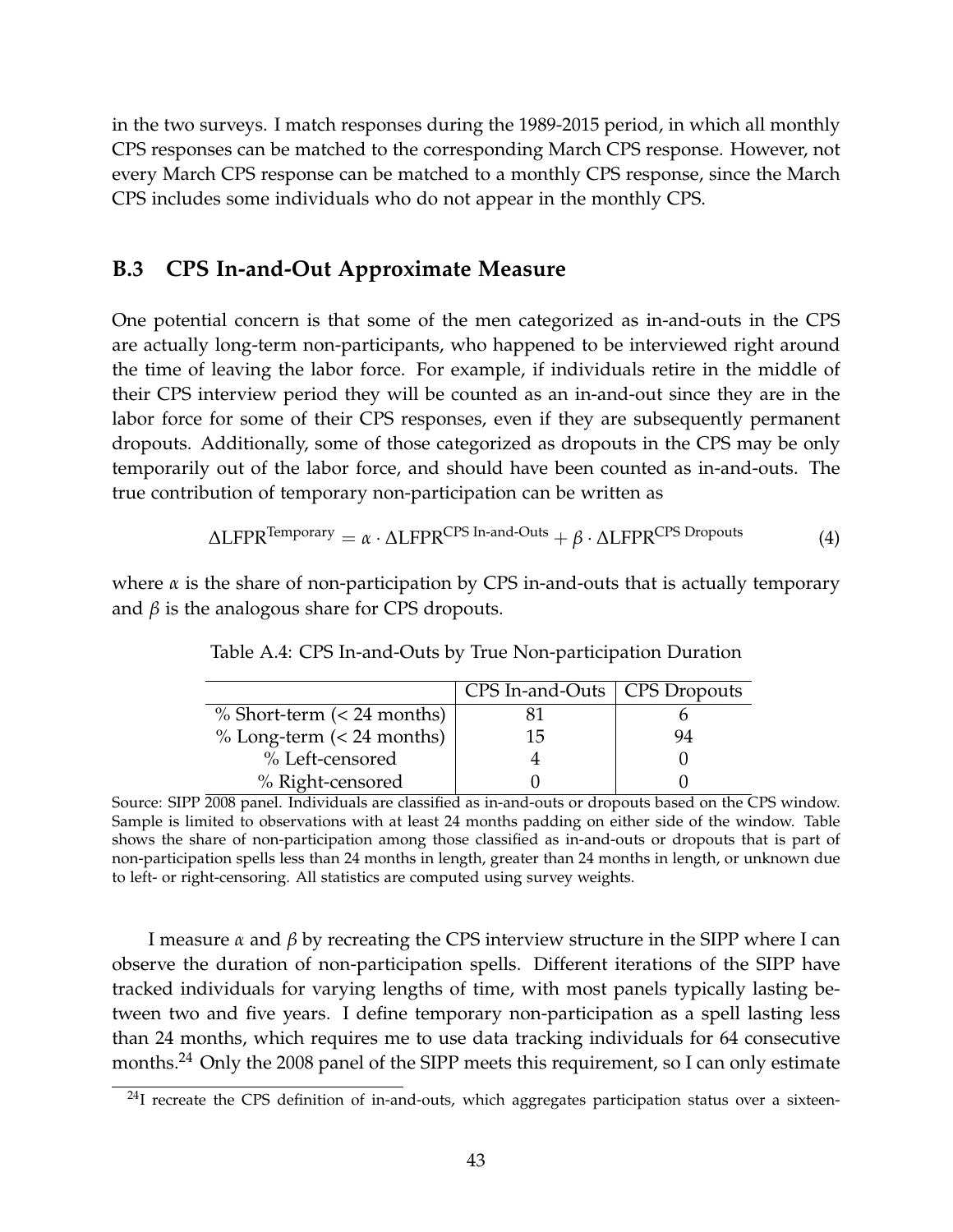*α* and *β* for a single point in time.<sup>[25](#page-43-0)</sup> Of those categorized as in-and-outs by the CPS definition, 81% of their non-participation is temporary as measured by the SIPP, as shown in Appendix Table [A.4.](#page-42-2) At the same time, only 6% of non-participation by CPS dropouts is temporary. This indicates that the CPS approximation is a reasonably accurate measure of the true amount of in-and-outs.

#### **B.4 Wages**

I use several measures of wages in this analysis. In this section, I start by outlining the baseline measure of wages, which does not include those who report missing wages. Then I turn to different imputation procedures to estimate the wages available to those reporting missing wages.

**Baseline Wage Measure** To measure the wages of employed men, I use information from the CPS Outgoing Rotation Group (ORG) interviews. The ORG interviews take place for all individuals in their 4th and 8th month in the CPS sample and consistent of several questions about work, including nominal wages and hours worked.

From the ORG interviews, I construct a measure of real hourly wages. I start by dropping all observations with missing wages. Many individuals report wages at a weekly frequency instead of hourly. These weekly earnings are subject to a topcode for privacy reasons. I replace topcoded observations with the mean of weekly earnings above the topcode, assuming that weekly earnings follow a lognormal distribution (this method is outlined in [Schmitt](#page-34-14) [\(2003\)](#page-34-14)). After this adjustment, I convert weekly wages into hourly wages by dividing by hours worked per week. I convert nominal hourly wages to real wages using the PCE price index. Finally, I drop outlier observations, defined as hourly wages below \$1/hour or above \$300/hour in 2016\$.

**Imputations** I use three different imputation procedures to estimate the wages available to those with missing wage information.

First, wages can be imputed non-parametrically using the method of [Juhn](#page-34-0) [\(1992\)](#page-34-0). In this approach, I estimate the distribution of wages within each year, specifically the

month period (ignoring the middle eight months). To be able to determine whether non-participation is temporary, labor force status must be observable for two years before and after the CPS definition. The combination of these requirements necessitates a 64-month long panel.

<span id="page-43-0"></span><sup>&</sup>lt;sup>25</sup>When I drop the requirement of a two year window on each side of the sixteen-month CPS period, I can use previous SIPP panels as well. Examining previous SIPP panels provides suggestive evidence that *α* and *β* have not changed substantially over time. However, without the window on each side of the CPS period, a substantial share of CPS in-and-outs' and dropouts' non-participation is censored at a duration of less than two years, meaning I cannot rule out substantial changes in *α* or *β* over this time period.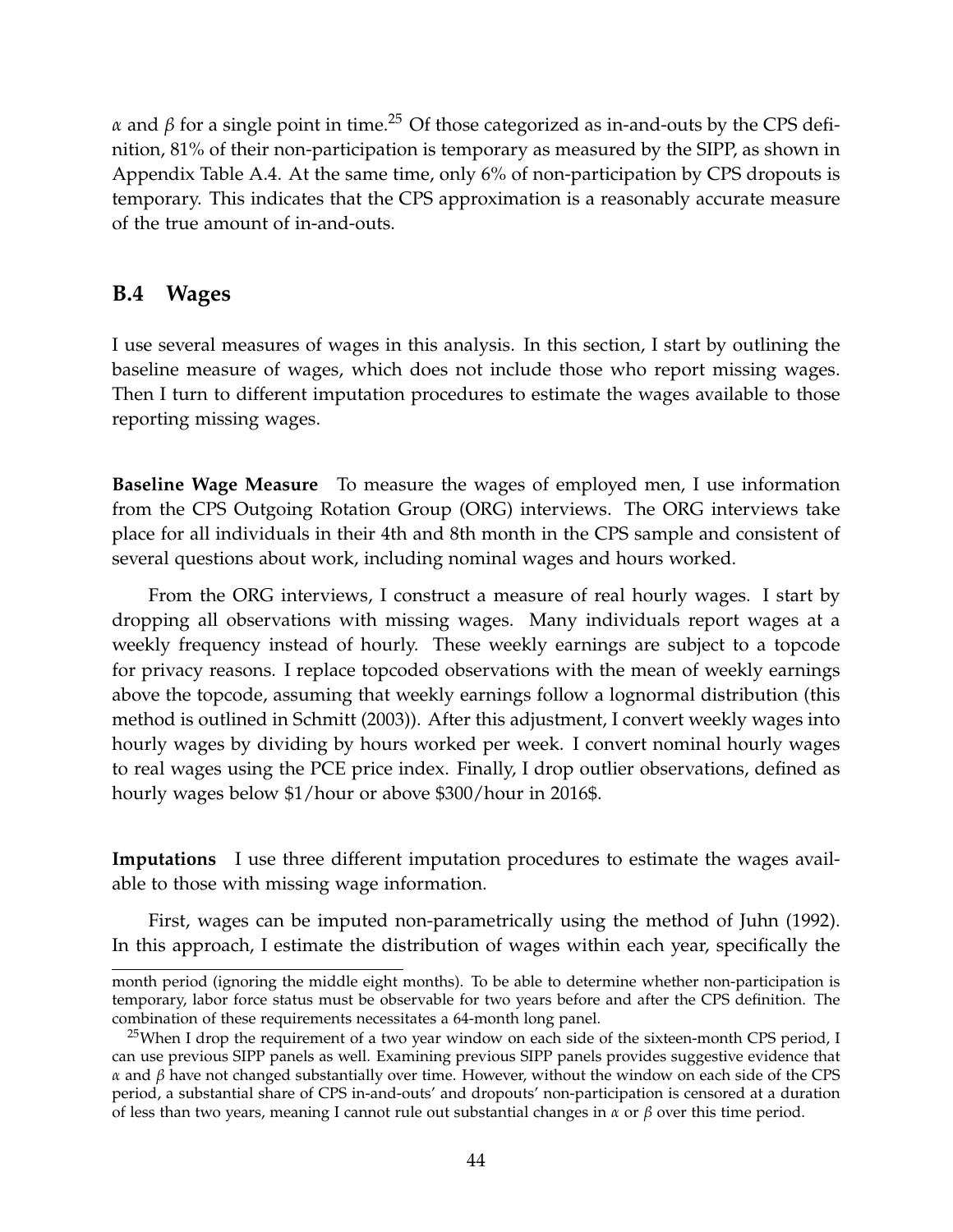average wage within each decile of the wage distribution. Each individual with missing wages is assigned probabilities of appearing in each decile based on the observed distribution of individuals with the same level of labor force attachment, where attachment is measured by the number of months in the labor force out of 8 in the CPS. In this way, each individual with missing wages is imputed the full distribution of wages based on similarly attached individuals.

I also use the regression imputation method of [Blau and Kahn](#page-32-13) [\(2007\)](#page-32-13). For each year, I regressed wages on a quadratic in age, 4 education dummies (less than high school, high school graduate, some college, and college graduate), 4 racial group dummies (white non-Hispanic, black, non-black Hispanic, and other), 3 marital status dummies (married, widowed/divorced, and never married), 9 census division dummies, a dummy for living in an urban area, and the total number of months the individual spent unemployed in the CPS (out of 8). I take the predicted values from this regression and use them as imputed wages for those with missing wage information.

Lastly, I impute wages using the predicted values from a regression with a selection correction as in [Heckman](#page-33-12) [\(1979\)](#page-33-12). I use the same covariates as in the regression imputation above, and use weekly spousal wages as the excluded variable to identify the selection equation. For any observation with missing wage information, I impute wages with the predicted value from the selection-corrected regression.

#### **B.5 Tax Rates**

I use the NBER TAXSIM program to estimate state and federal taxes for the sample of households I can match from the basic monthly CPS to the March supplement. To calculate taxes, I make the following assumptions: 1) I code all married couples as joint tax filing units and all other individuals as single filers; 2) I ignore mortgage interest, rent paid, child care expenses, and short-term capital gains (unavailable in March CPS).

I compute the marginal tax rate for an individual as the sum of the marginal federal income tax rate, the marginal state income tax rate, and the marginal payroll tax rate (including both employee and employer payroll taxes). The average tax rate is computed by taking total tax payments and dividing by total taxable income for each tax unit. To avoid problems with outliers, I winsorize both marginal and average tax rates at the 1% and 99% levels.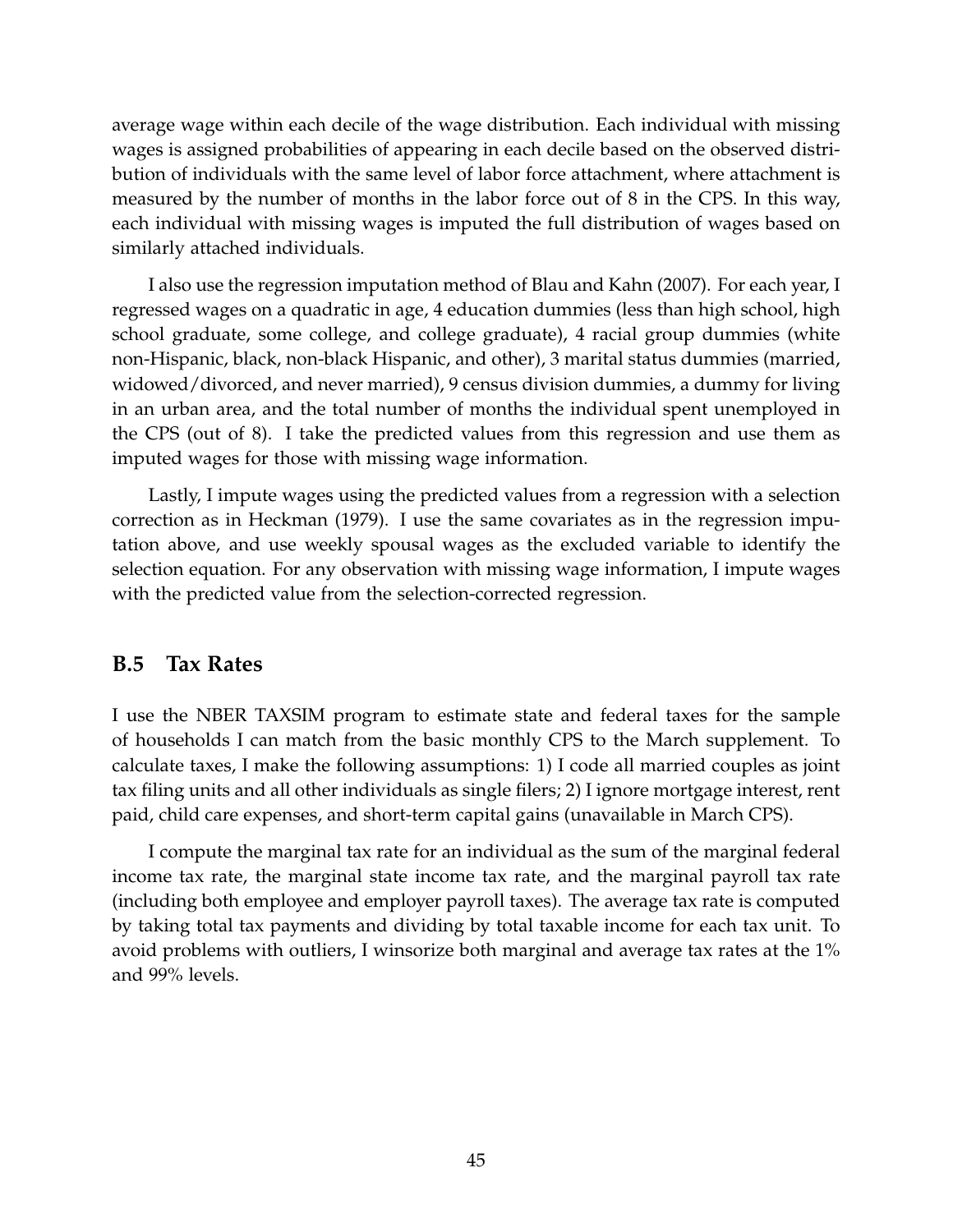<span id="page-45-1"></span>

|                                        |     | 2004-07 2012-15 |
|----------------------------------------|-----|-----------------|
| Sample as in Table 3                   |     | 1.6             |
| Breaking Out 2004-07 and 2012-15       | 1.7 | 1.0             |
| Including All Matched Non-Participants | 2.9 | 1.4             |
| Including All Non-Participants         | 3.2 | 2.1             |
| Including All Non-Employed             | 2.7 | 2.5             |
| Using Whole Week Time Use              | 2.4 | 2.6             |
| Changing to Men Ages 21-30             | 3.2 | 6.5             |
| <b>Excluding Full-Time Students</b>    | 3.5 | 6.5             |
| Reported by Aguiar et al. (2017)       | 3.4 | 5.9             |

Table A.5: Video Game Time Crosswalk

Notes: Top row is estimated as in Table [3.](#page-19-0) Each subsequent row is one step on the crosswalk to the [Aguiar](#page-31-0) [et al.](#page-31-0) [\(2017\)](#page-31-0) estimate, which is reported in the last row. First, the pooled average is broken out into the 2004–07 and 2012–15 averages. Then non-in-and-out non-participants who can be matched to the monthly CPS are added, followed by all non-matched non-participants and then all non-employed. Next, I include time use on weekend days, as opposed to weekdays only. After this, I change the age restriction from 25–54 to 21–30. Finally, I drop full-time students ages 24 and under. This second-to-last line is the same concept as [Aguiar et al.](#page-31-0) [\(2017\)](#page-31-0), but may not be identical if there are differences in weighting. All statistics are computed using survey weights.

# <span id="page-45-0"></span>**C Time Use on Video Games**

This section reconciles the results on time use presented in Table [3](#page-19-0) with previous results from the literature. [Aguiar et al.](#page-31-0) [\(2017\)](#page-31-0) point out that non-employed young men spend a growing fraction of their time playing video games. They interpret this fact through a model of time use as implying that the quality of video games has improved, which they then show can account for some of the decline in labor supply among this population since 2000. However, I find that in-and-outs spend relatively little time on video games and experience little increase in time spent on video games when leaving the labor force.

There are many differences between these two analyses that could account for the apparent discrepancy. While I focus on in-and-outs, [Aguiar et al.](#page-31-0) [\(2017\)](#page-31-0) look at nonemployment overall. Additionally, they focus on young men between the ages of 21 and 30, while I examine men between the ages of 25 and 54. There are also some differences in time period and sample restrictions. To examine the influence of these differences, I recompute the time spent on video games, changing one aspect at a time to fully crosswalk the two sets of estimates.

Appendix Table [A.5](#page-45-1) shows how the estimated hours per week spent on video games changes with each adjustment. The 0.2 hours per day reported in Table [3](#page-19-0) is equivalent to 1.6 hours per week. Breaking out separate time periods, as is done by [Aguiar et al.](#page-31-0) [\(2017\)](#page-31-0), doesn't substantially alter the result. However, including dropouts and other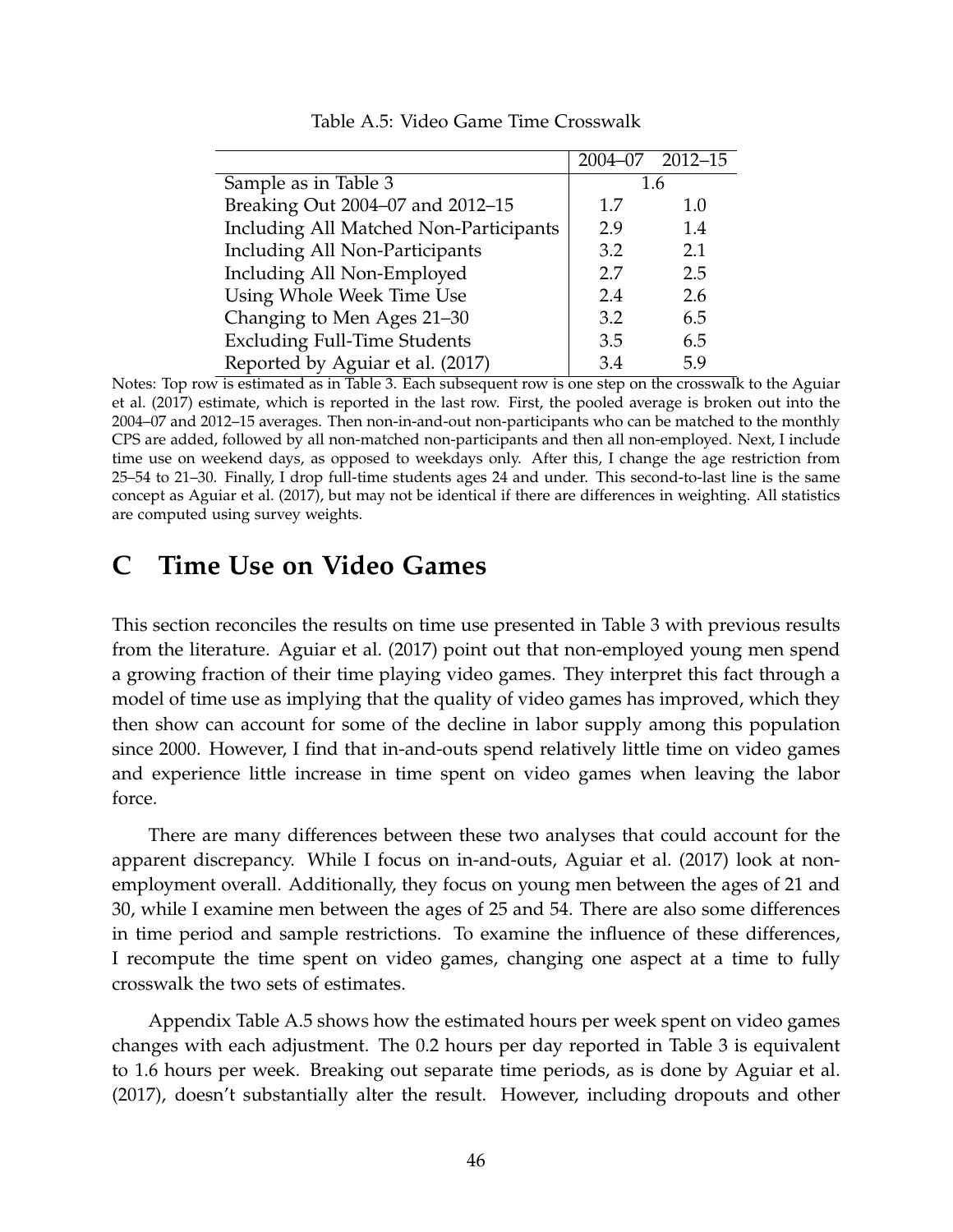non-employed individuals raises the average time spent on video games substantially, approximately double the average of just in-and-outs within each time period. This implies that these other groups spend significantly more time on video games than in-and-outs do. Expanding time use to include weekend days makes little difference. Changing the sample to look at 21-30 year olds increases the estimated time spent on video games in both time periods, but especially in 2012-2015. Dropping full-time students has little effect. The second-to-last row gives estimates using the same concept as [Aguiar et al.](#page-31-0) [\(2017\)](#page-31-0), but although the results are close they are not identical for unknown reasons.

The two deviations between the analyses that make the most difference are: 1) the choice of in-and-outs versus all non-employed, and 2) the focus on 25–54 year olds instead of 21–30 year olds. Both of these choices appear to contribute about equally to the difference in estimates.

### <span id="page-46-0"></span>**D Evolution of In-and-Outs' Income**

One potential problem with the event study analysis of section [3.1.2](#page-16-0) is that the sample of in-and-outs is defined using ex-post information, specifically whether individuals returned to the labor force after a short period of time. In this way, the analysis may exclude individuals who anticipated taking a short break out of the labor force, but ended up experiencing large declines in available wages and remained out of the labor force. This would suggest that while in-and-outs do not suffer permanent income loss, this is merely because they were lucky rather than because a short break out of the labor force cannot incur a permanent cost.

The extent of this problem can be gauged by using a sample selected based on ex-ante characteristics only, since this avoids using ex-post information. Using the SIPP sample, I examine all employment to non-participation separations and use preseparation characteristics to predict the duration of the non-participation spell. This relies on the notion that individuals with similar characteristics are likely to spend similar amounts of time out of the labor force, or put another way that in-and-outs can be separated from dropouts by only examining their pre-separation characteristics. This is an empirically testable statement. I use all individuals who transition from  $E \to N$  at least two years before the end of the sample and use as covariates their demographic, household, job, and income characteristics from 4 months before the separation.<sup>[26](#page-46-1)</sup>

<span id="page-46-1"></span> $26$ The restriction that the transition must occur at least two years before the end of the sample avoids including transitions where the non-participation spell duration is right-censored under two years. It is unclear whether these excluded observations are in-and-outs or dropouts due to this censoring. I use covariates from four months before the separation so that all characteristics are measured in a previous SIPP wave, since characteristics may be mechanically correlated within a SIPP wave.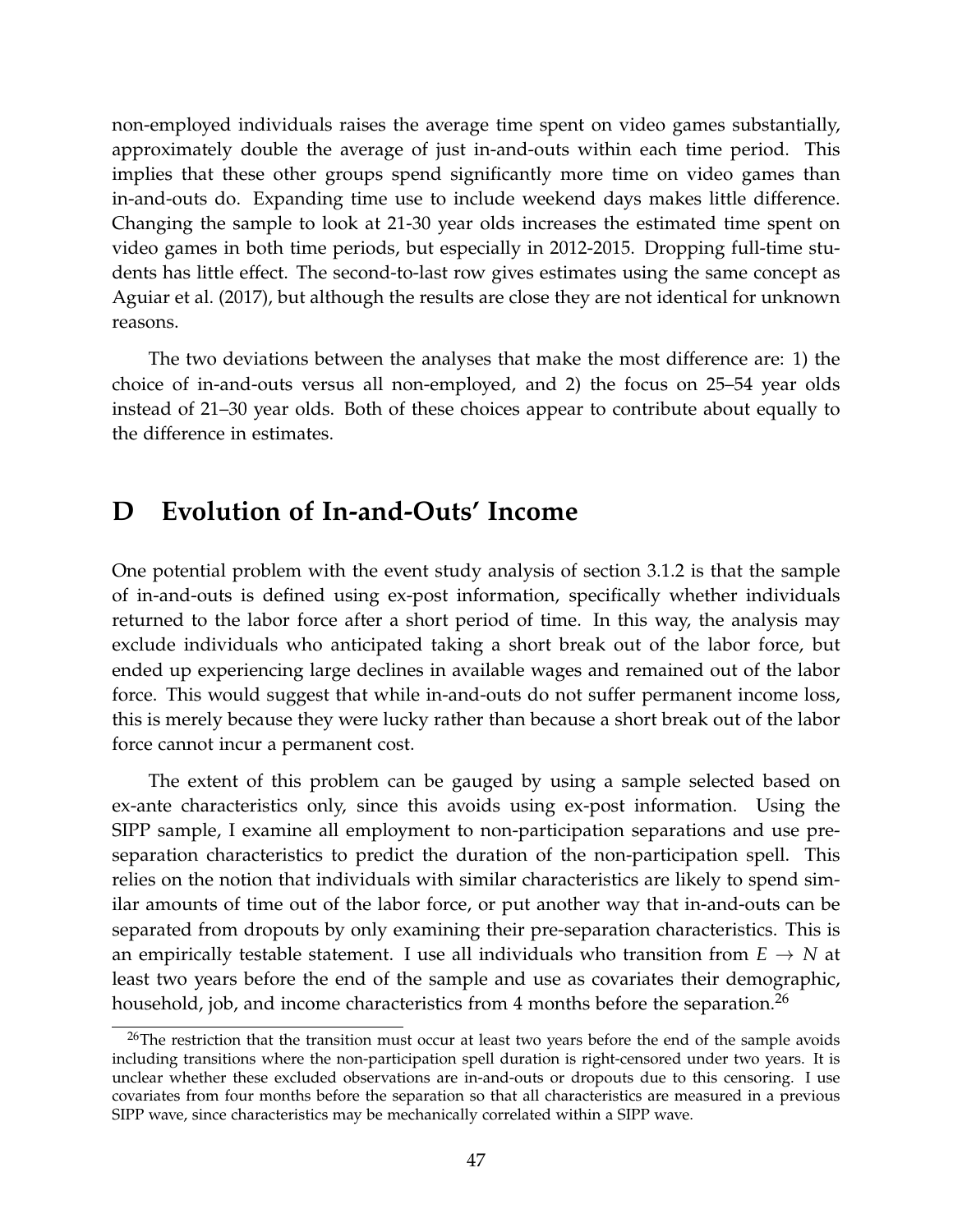#### <span id="page-47-1"></span>Figure A.4: Importance of SIPP Characteristics in Predicting Non-Participation Duration



To predict the duration of non-participation based on pre-separation characteristics, I use a machine learning algorithm known as Gradient Boosted Trees (GBT).[27](#page-47-0) GBT fits the outcome by iteratively applying a series of small decision trees. The first tree is fit to the raw data, splitting branches of the tree to maximize the share of variation explained by the tree. The next tree is fit to the residuals from the first tree and the process repeats, with each tree in the series fitting the residuals of the previous one. However, each tree is weighted according to the marginal improvement in fit, resulting in later trees receiving less weight as the algorithm reaches a point of diminishing returns in improving the fit of the model. Each tree is constrained to be very shallow. By repeatedly applying shallow trees to the residuals of past iterations, this method can approximate very flexible functional forms, with later trees correcting for misspecifications introduced by earlier trees. I use a total of 50 trees with a learning rate of 0.05, as selected by crossvalidation.

Each characteristic's contribution to the prediction can be quantified. I compute the total "gain" provided by a variable by summing up the reduction in the sum of squared residuals from every time that variable is used to split a branch across all of the 50 trees. Appendix Figure [A.4](#page-47-1) shows this measure for each variable, expressed as a share of the highest gain. Disability is the most important characteristic for separating in-and-outs from dropouts, accounting for more than double the importance of any other variable.

<span id="page-47-0"></span> $^{27}$ GBT is described in detail in [Hastie, Tibshirani and Friedman](#page-33-16) [\(2009\)](#page-33-16). I use the LightGBM package to implement this algorithm.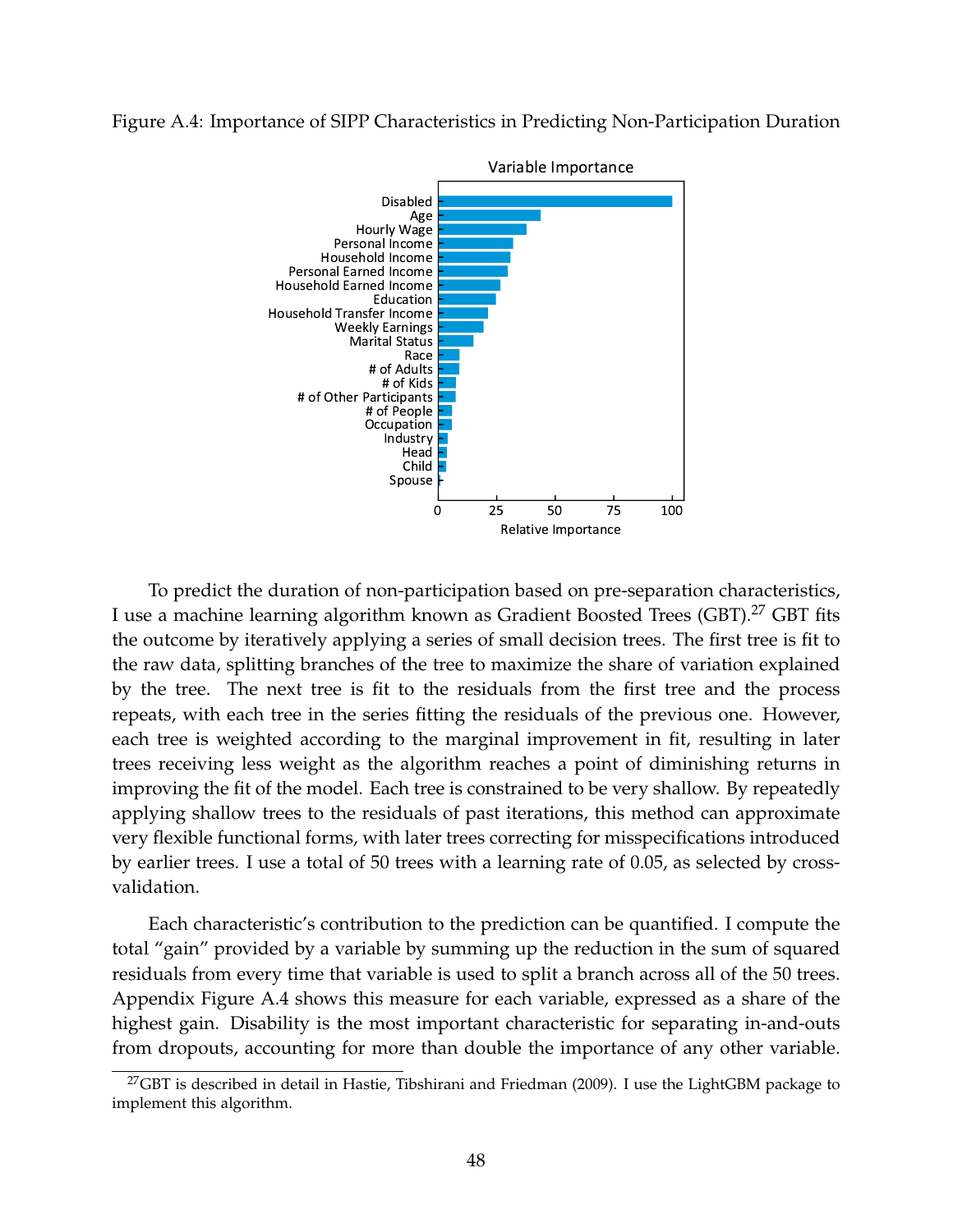<span id="page-48-0"></span>

Age, income, and education are also judged to be important predictors of time spent out of the labor force.

Next, I examine whether this algorithm is able to adequately separate in-and-outs from dropouts. I order individuals by their predicted duration and categorize all individuals with predicted duration below some threshold to be predicted in-and-outs. For a given threshold, this results in some true positive rate, i.e. the share of actual in-and-outs who are categorized as such, and a false positive rate, i.e. the share of dropouts who are incorrectly categorized as in-and-outs. I vary this threshold to trace out a curve trading off these two different rates, known in the machine learning literature as a Receiver-Operating Characteristic (ROC) curve, which is plotted in Appendix Figure [A.5.](#page-48-0) The ROC curve can be compared to the 45<sup>°</sup> degree line to measure the predictability of inand-outs. If in-and-outs are completely random, the ROC curve will coincide with the 45º line, while if in-and-outs are perfectly predictable, the ROC curve will be equal to 1 everywhere. In this case, the ROC curve is quite a bit above the 45º line, indicating that in-and-outs can be fairly easily separated from dropouts. The area under the ROC curve measures the deviation from randomness and in this case it is equal to 0.83, indicating a strong degree of prediction, although not quite complete prediction.

Using these predictions, I construct a sample of predicted in-and-outs and repeat the event study from above. I select a sample of predicted in-and-outs that captures about 60% of actual in-and-outs while including less than 20% of actual dropouts (marked with a dot in Appendix Figure [A.5\)](#page-48-0). As above, I estimate the following equation for an outcome *Y*,

<span id="page-48-1"></span>
$$
\Delta Y_{i,t,t+k} = \beta^{(k)} \mathbf{1} (\text{In-and-Out}_{i,t}) + \delta X_{i,t} + \Delta \epsilon_{i,t,t+k}
$$
 (5)

varying *k* between -6 and 24 to cover a two-and-a-half year window, controlling for a cubic in age as well as time fixed effects.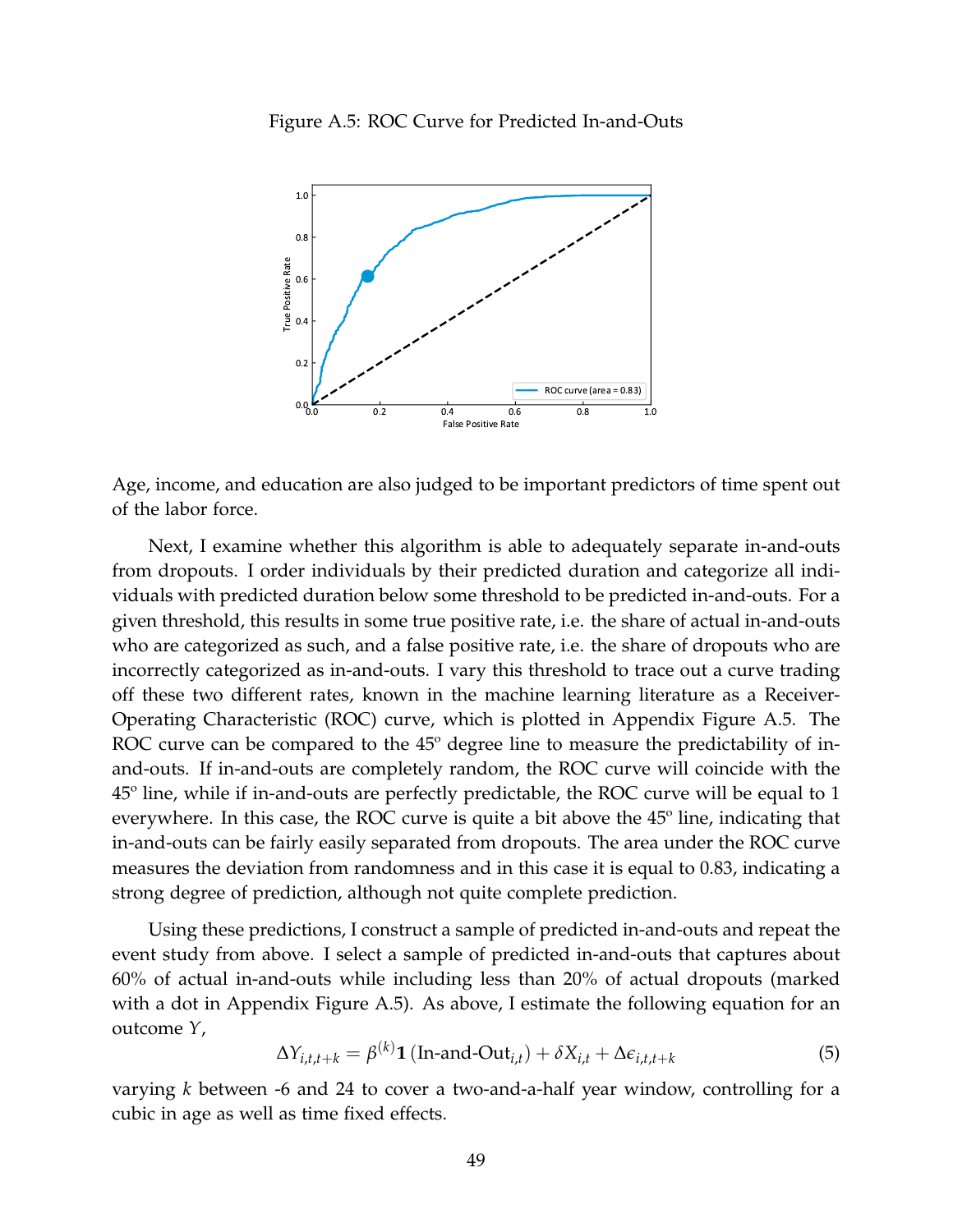

<span id="page-49-0"></span>Figure A.6: Evolution of Predicted In-and-Outs' Participation

Sample: 25–54 year old men in the SIPP. In-and-Outs are employed in month 0, nonparticipants in month 1, and are employed again by at least month 12. Dropouts are employed in month 0 and nonparticipants in months 1-12. For predicted in-and-outs and dropouts, re-employment time is predicted from covariates four months before the separation using gradient boosted trees and individuals are categorized based on whether the predicted time is less than a threshold delivering a false positive rate below 20%.

First, I show that the predicted in-and-outs behave like actual in-and-outs using this event study. I estimate equation [5](#page-48-1) using labor force participation as the outcome and plot the resulting coefficients in Appendix Figure [A.6.](#page-49-0) Predicted in-and-outs return to the labor force quite quickly, with the majority returning within the first six months. By twelve months after the separation, predicted in-and-outs have similar participation rates as actual in-and-outs. Predicted dropouts, on the other hand, remain disconnected from the labor force even after two years, as do actual dropouts. The event study shows how the choice of trading off true positive rates and false positive rates affects the groups, as I have chosen a sample of predicted in-and-outs that contain very few actual dropouts, but exclude some actual in-and-outs, resulting in a gap between predicted dropouts and actual dropouts. However, I examine the evolution of income for the predicted in-andouts only and not for predicted dropouts, so this tradeoff is sensible.

Next, I turn to the evolution of income for the group of predicted dropouts. Appendix Figure [A.7](#page-50-0) shows the estimated evolution of income for predicted in-and-outs, actual in-and-outs, and unemployed job losers, where all three sets of estimates are computed using equation [5.](#page-48-1) While predicted in-and-outs experience an even larger decline in personal income than actual in-and-outs at the time of separation, this gap narrows as both groups return to the labor force and the income of the two groups is statistically indistinguishable by one year after the separation. Both groups experience no significant change in income between the month before the separation and two years after the